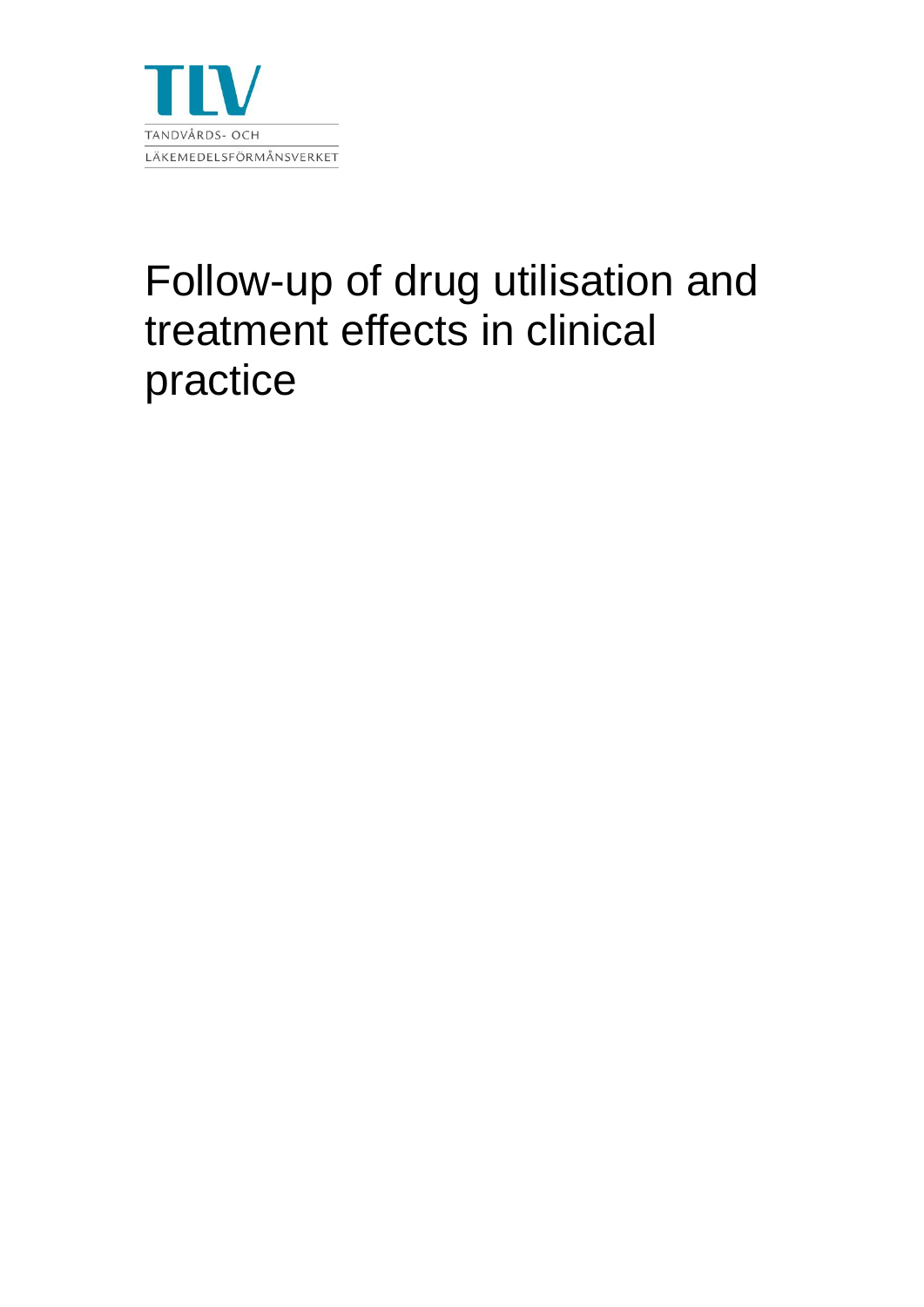You are welcome to quote Dental and Pharmaceutical Benefits Agency reports, but please remember to cite the source: the report's name, year and Dental and Pharmaceutical Benefits Agency.

Dental and Pharmaceutical Benefits Agency, December 2018 Authors: Sofie Gustafsson, Pontus Johansson, Johan Pontén, Anna Strömgren and Anders Viberg Reference number: 03381/2018 Corrected version: 25/01/2019

Postal address: Box 22520, SE-104 22 Stockholm Visiting address: Fleminggatan 18, Stockholm Telephone: +46 8 568 420 50 www.tlv.se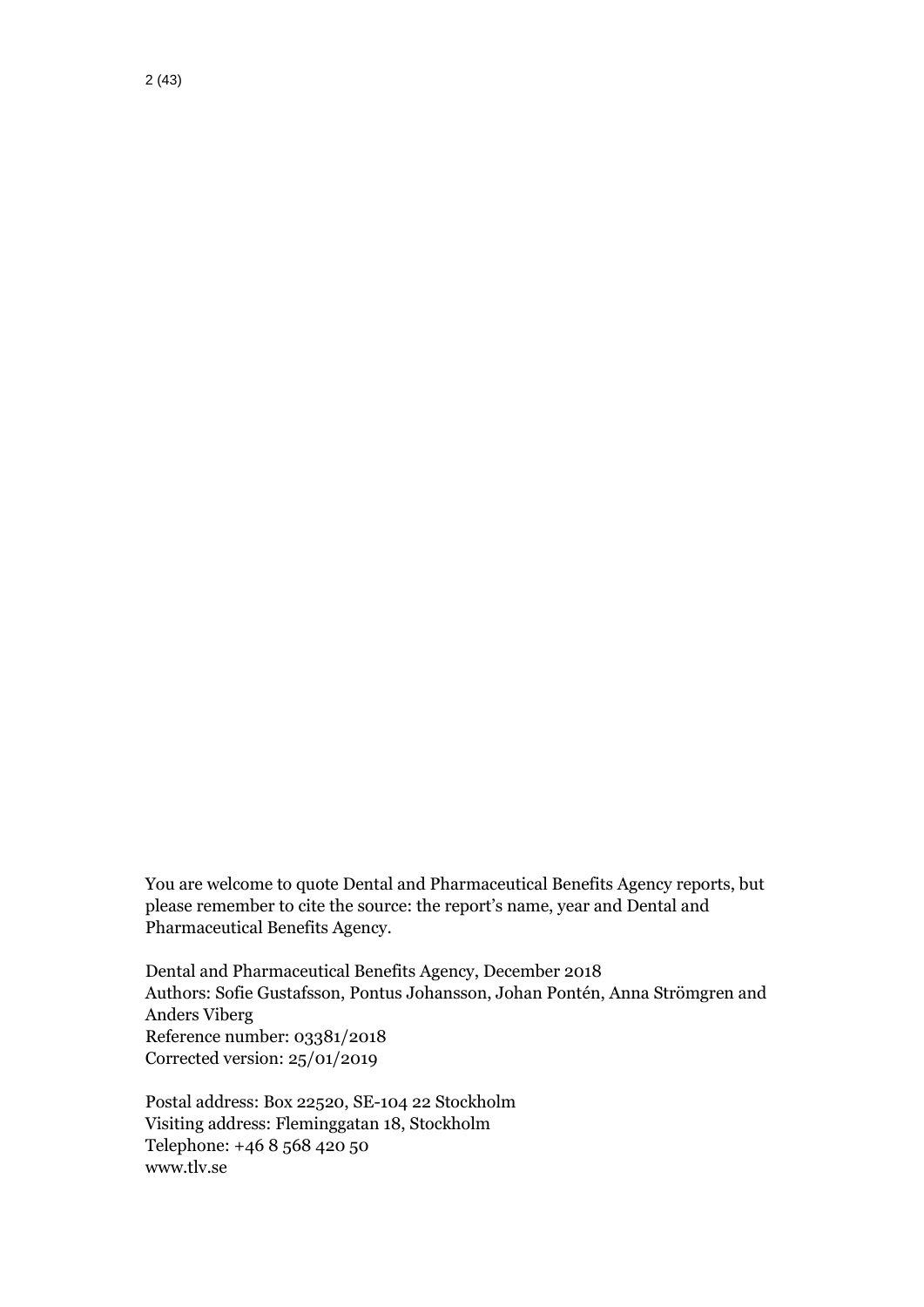## <span id="page-2-0"></span>Preface

Through the Government's appropriation directions for 2017, the Dental and Pharmaceutical Benefits Agency (TLV) was tasked with two assignments which were to be reported by no later than 31 December 2018. One assignment was to conduct two pilot studies on treatment effect in clinical practice. The other assignment was to work in partnership with the Swedish Association of Local Authorities and Regions (SALAR) to conduct a pilot study with the aim of developing a quality registry for monitoring cancer-related drug utilisation at a national level. Within the scope of these assignments, TLV conducted three additional pilot studies focused on collecting and analysing data for drug utilisation follow-up. This report presents the results from the pilot studies for both Government assignments, as well as the lessons learned through the pilot study work and TLV's other work to develop the utilisation of data from clinical practice. We also describe the need for continued work. A more detailed description of the pilot studies is found in appendices to the report.

It would have not been possible for TLV to carry out this work without assistance. We would therefore like to thank the National Board of Health and Welfare, as well as the county councils, companies, registry holders and academic institutions whose expertise, data and work input made completion of the pilot studies possible.

Sofia Wallström Director-General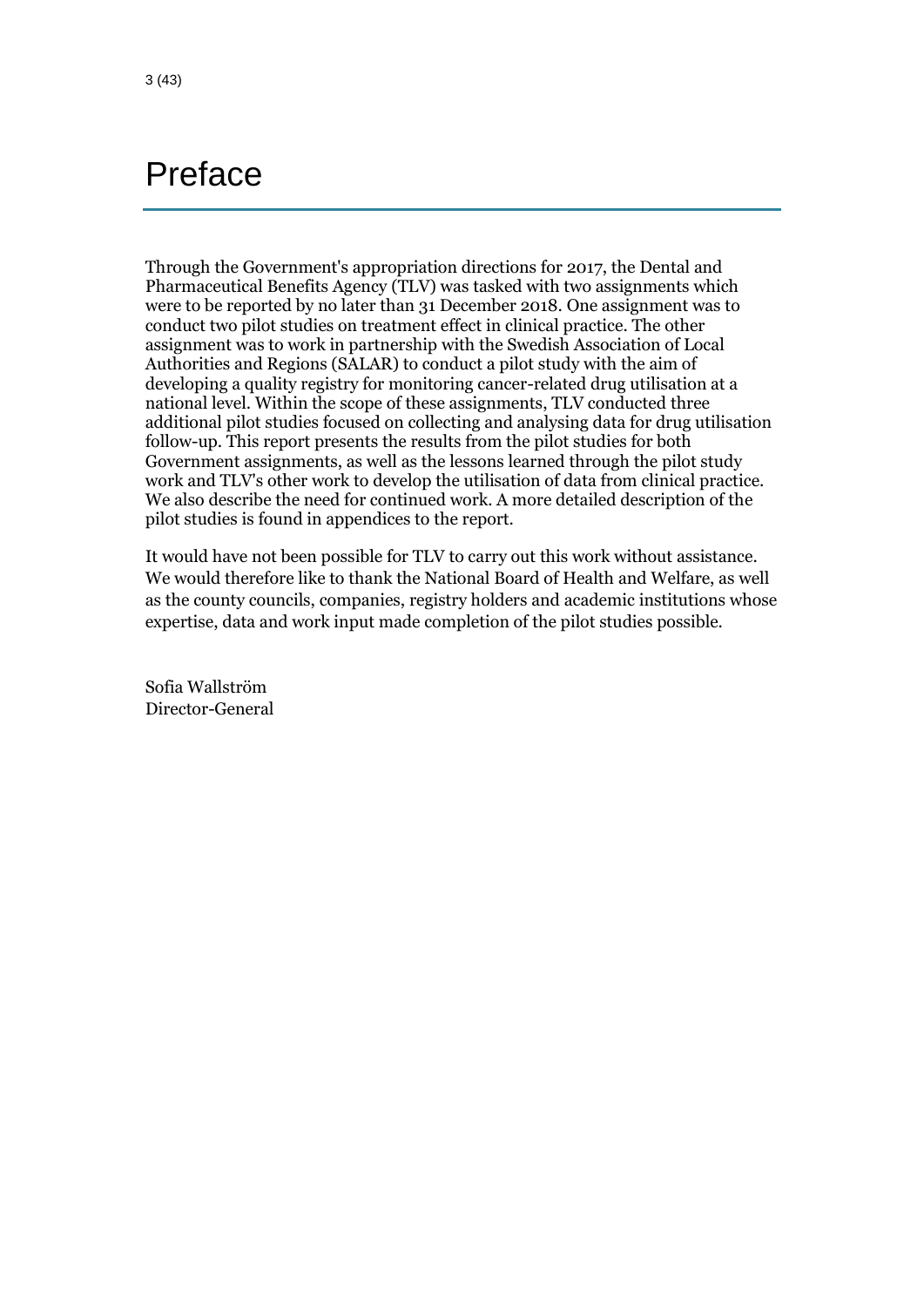## Table of contents

|  | 1.1                                                                                 |                                                                              |  |  |  |  |
|--|-------------------------------------------------------------------------------------|------------------------------------------------------------------------------|--|--|--|--|
|  | 1.2                                                                                 |                                                                              |  |  |  |  |
|  |                                                                                     | 2 Six pilot studies were conducted within the framework of the assignments9  |  |  |  |  |
|  | 2.1                                                                                 |                                                                              |  |  |  |  |
|  | 2.2                                                                                 | Pilot 2: Method for evaluating treatment effects in clinical practice with a |  |  |  |  |
|  |                                                                                     |                                                                              |  |  |  |  |
|  |                                                                                     | 2.2.1                                                                        |  |  |  |  |
|  |                                                                                     | 2.2.2                                                                        |  |  |  |  |
|  |                                                                                     | 2.2.3                                                                        |  |  |  |  |
|  | Pilot 3: Method for evaluating treatment effects in clinical practice with a<br>2.3 |                                                                              |  |  |  |  |
|  |                                                                                     | 2.3.1                                                                        |  |  |  |  |
|  |                                                                                     | 2.3.2                                                                        |  |  |  |  |
|  |                                                                                     | 2.3.3                                                                        |  |  |  |  |
|  |                                                                                     | 2.3.4                                                                        |  |  |  |  |
|  | 2.4                                                                                 | Pilot 4: Drug utilisation follow-up on the Sveus analysis platform 21        |  |  |  |  |
|  |                                                                                     | 2.4.1                                                                        |  |  |  |  |
|  |                                                                                     | 2.4.2                                                                        |  |  |  |  |
|  |                                                                                     |                                                                              |  |  |  |  |
|  | 2.5                                                                                 |                                                                              |  |  |  |  |
|  | 2.6                                                                                 |                                                                              |  |  |  |  |
|  |                                                                                     |                                                                              |  |  |  |  |
|  |                                                                                     | 2.6.2                                                                        |  |  |  |  |
|  |                                                                                     | 3 Lessons learned in relation to data access and methods  32                 |  |  |  |  |
|  | 3.1                                                                                 |                                                                              |  |  |  |  |
|  | 3.2                                                                                 |                                                                              |  |  |  |  |
|  | 3.3                                                                                 |                                                                              |  |  |  |  |
|  |                                                                                     | 3.3.1                                                                        |  |  |  |  |
|  |                                                                                     |                                                                              |  |  |  |  |
|  |                                                                                     |                                                                              |  |  |  |  |
|  |                                                                                     |                                                                              |  |  |  |  |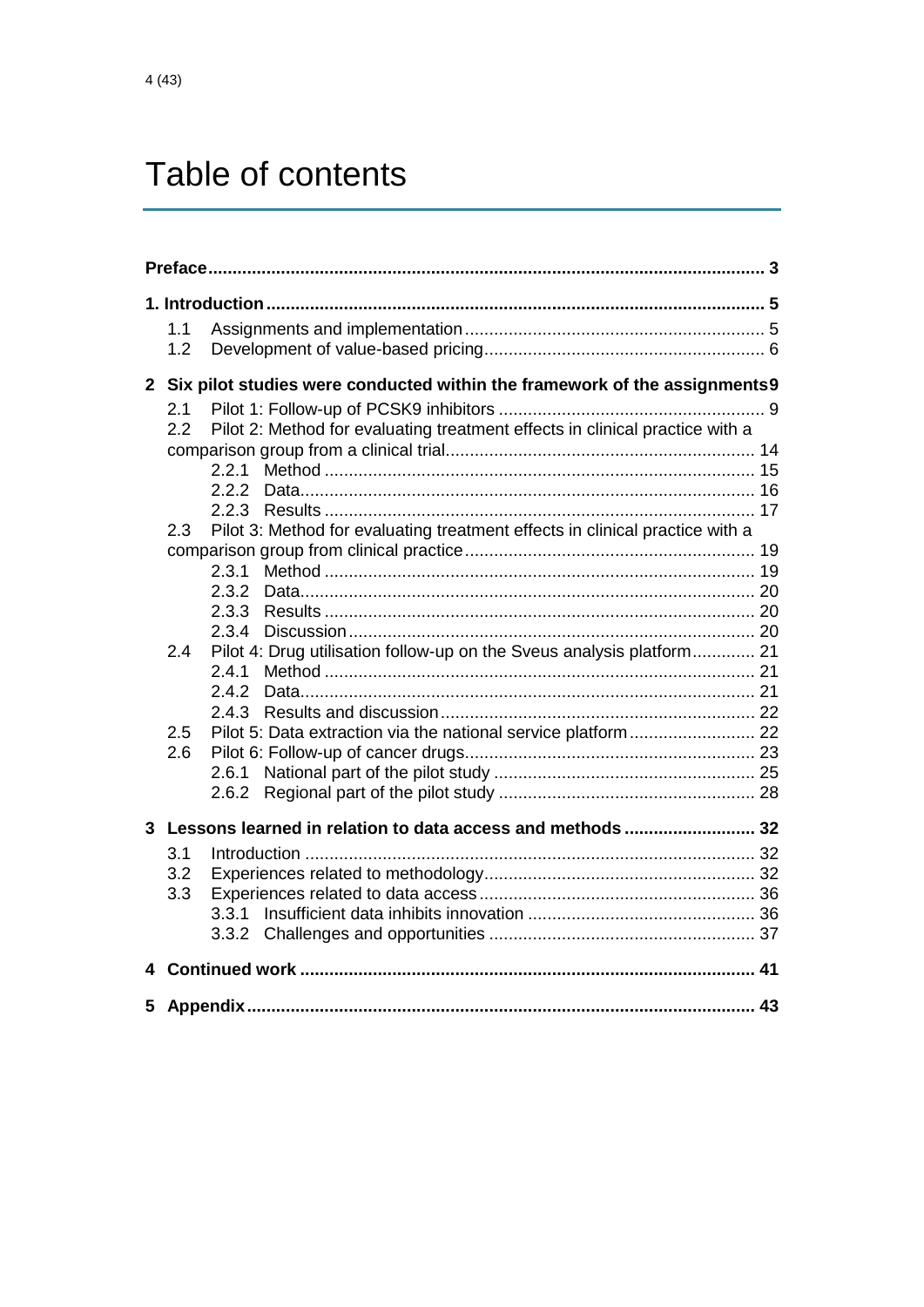## <span id="page-4-0"></span>1. Introduction

## <span id="page-4-1"></span>1.1 Assignments and implementation

Through the Government's appropriation directions for 2017, the Dental and Pharmaceutical Benefits Agency (TLV) was tasked with two assignments related to data from clinical practice. In one, the Government mandated TLV to work in partnership with the Swedish Association of Local Authorities and Regions (SALAR) to conduct a pilot study with the aim of developing a quality registry for monitoring cancer-related drug utilisation at a national level. In the other, TLV was tasked with conducting two pilot studies on treatment effect in clinical practice. Both assignments must be reported no later than 31 December 2018.

During implementation of the two Government assignments, TLV determined that information will come to light during the course of the work that will have positive effects in the other pilot studies. In other words, there is a high degree of positive cross-fertilisation between the pilot studies of the two assignments as well as from other pilot studies that TLV initiated within the context of the work. This relates in particular to the availability of data, which has been a complex issue to manage throughout the mandate period. There are long lead times for getting access to data. Improved structures are needed for how data should best be ordered, produced and provided, and the organisation of the process needs to be more transparent. With this in mind, TLV finds it most expedient to present the two Government assignments in the same report, with links to all of the pilot studies conducted within the framework of the work, in order to create the greatest amount of knowledge and largest number of solutions related to follow-up and treatment effects in clinical practice.

The first assignment relates to follow-up of cancer drug utilisation in clinical practice. In partnership with SALAR and the Regional Cancer Centre (RCC), TVL conducted a two-part pilot study, a national follow-up and a regional follow-up. Working together, common issues were defined. Data extraction from the registry was done in collaboration. The approaches tested in the pilot study (Pilot 6) were to use data from two different cancer registries, namely the National Quality Registry for new drugs and RCC Stockholm-Gotland's Quality Registry for new cancer care drugs (Stockholm Registry). The two drugs that TLV chose to study in clinical practice are Opdivo and Keytruda, both for the indication malignant melanoma. The national registry was established relatively recently and currently contains only a small number of drugs. The regional one is a cancer registry for patients treated in Stockholm and Gotland. It is an older quality registry that contains a greater number of variables, but only covers patients from Stockholm and Gotland.

The second assignment relates to using a method to measure treatment effect in clinical practice. Here, TLV commissioned two pilot studies that apply two different methods.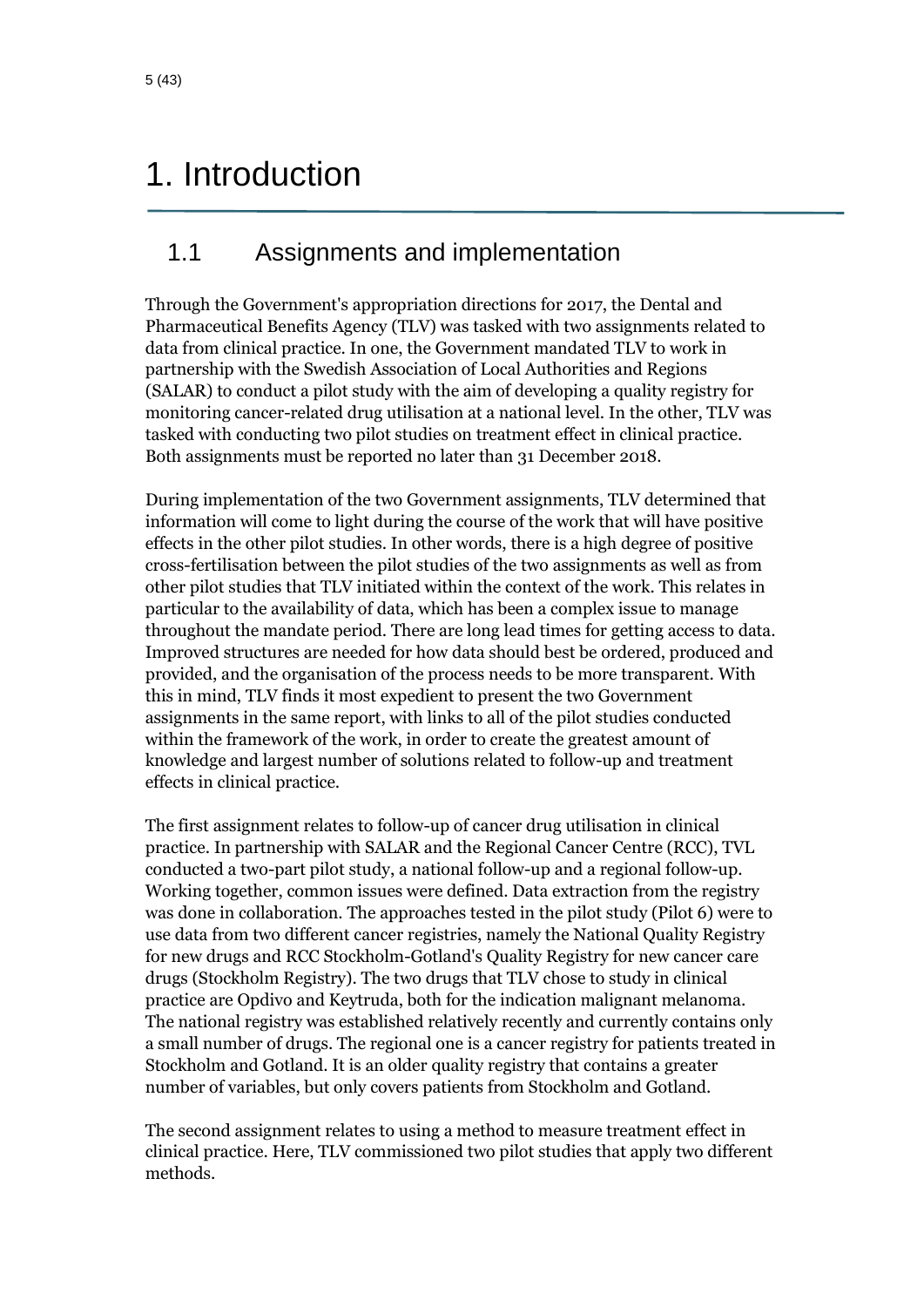One pilot study (Pilot 2) builds on the Government assignment reported by the Swedish Agency for Health Technology Assessment and Assessment of Social Services (SBU) in 2016<sup>1</sup>. It aims to test a method based on individual data from a randomised clinical trial being used as a reference group when evaluating a drug's efficacy in clinical practice. To test the method, two pharmaceutical companies provided access to data from the clinical trials of the diabetes drugs Forxiga and Victoza. Data from clinical practice was obtained from the national diabetes registry (NDR) and was linked to data from the National Board of Health and Welfare's national health registry. In the second pilot study (Pilot 3), data from Stockholm County Council's (SLL) registry was used to apply a further method for evaluating treatment effect in clinical practice. The method aims to show how data from clinical practice can be used to create a reference group for evaluating the efficacy of a drug when it is used in clinical practice. This method, which does not require data from the clinical trial, was applied to the drug Entresto that is used for treating heart failure. The method is based on finding patients receiving Entresto and comparable patients receiving another treatment. In this context, comparable patients refers to patients with the same degree of disease, age, gender, socioeconomic conditions, etc., which means that the patient could just as well have received Entresto as the comparison group's treatment.

In order to best answer the questions in the Government assignments and to look forward, TLV conducted not only the pilot studies linked to the two assignments but also three additional pilot studies (Pilot 1, Pilot 4 and Pilot 5), with a focus on collecting and analysing data for drug utilisation follow-up.

In Pilot 1, TLV evaluates use of the drug class PCSK9 inhibitors, which are used to treat high lipid levels. Pilot 4 tests whether it is technically possible to connect data from the prescription registry at the Swedish eHealth Agency with parts of the registry for patient administrative data from the county councils, and to visualise data on the SVEUS analysis platform. The drug Tecfidera, which is used for multiple sclerosis (MS), was evaluated in the project with data from Region Skåne and Region Västra Götaland. Pilot 5 involved identifying possibilities for extracting data from the county councils in a more automated manner via the national service platform. This identification focused on general possibilities and is therefore not linked to any specific drug.

## <span id="page-5-0"></span>1.2 Development of value-based pricing

In recent years, the Government's appropriation directions to TLV have specified a goal for the Agency to develop value-based pricing in order to ensure that drugs are cost-effective throughout their life cycle, and to promote innovation by promoting the use of new, innovative and cost-effective drugs. The development of value-based pricing takes place, inter alia, through more dynamic pricing, which increases the

 $\overline{a}$ 

<sup>1</sup> SBU, Report no. 256 (2016) <https://www.sbu.se/256>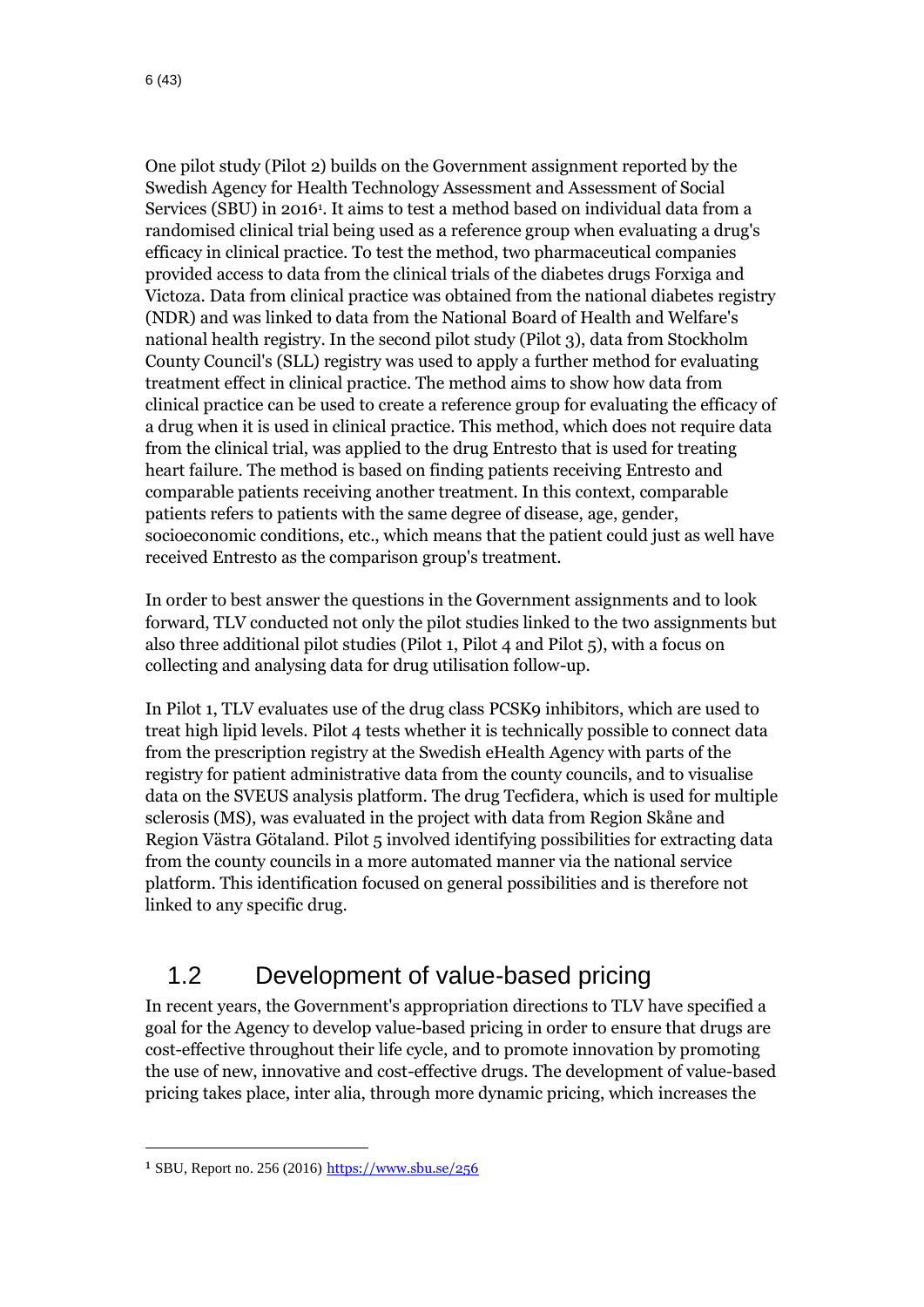$\overline{a}$ 

requirement for TLV to follow up and evaluate how drugs are used in clinical practice.

Follow-up becomes even more important in light of the increase in the proportion of reimbursement decisions with restrictions, i.e. where the drug has been judged to have a reasonable cost only with use by a limited patient group. Tripartite deliberations<sup>2</sup> that result in side agreements that are added to the case also require developed follow-up.

Good follow-up can make it possible for a greater number of drugs in early phases to be judged to fulfil the requirements for granting reimbursement, which means that patients in Sweden have earlier access to the drugs. At the same time, early knowledge acquisition and access to data on the drug's effects in clinical practice are of great value to the life science industry in Sweden.

The trend in the pharmaceutical field is moving towards the introduction of new drugs with great potential efficacy at an ever earlier stage. Earlier introduction gives patients quicker access to drugs, but at the same time means that one must accept a higher degree of uncertainty about the drug's effects in clinical practice. It is therefore crucial that it is the patients with the greatest medical needs who receive the treatment early. Early introduction of new drugs increases the need to be able to ensure the drug's efficacy in clinical practice, and that the right patient group is using the drug, equally across the country. There is considerable risk that the efficacy seen in clinical practice will differ from that assessed in clinical trials.

Many new drugs require the development of value-based pricing and stimulation of the creation of new business and payment models. These may be individualised therapies based on gene therapy or stem cell treatments, where the treatment is given on a single occasion and is expected to have a lifelong effect. The companies' payment models have not been adapted to this, and many companies are expressing a need for larger compensation on a single occasion, which reduces the possibility of follow-up and completely removes the possibility of ending therapy for an individual patient if the effect does not justify the cost. This challenge, however, is not within the scope of this work. But, the development of methods for the followup of drugs in clinical practice is important as it will help us handle this complexity in the future.

In this context, TLV sees a need to obtain detailed knowledge of the market situation for different types of drugs in the same therapy area as regards aspects such as treatment tradition, duration of treatment, new initiation rate, changed use, and data on efficacy in clinical practice. Such knowledge is necessary and can be generated from registry data from both the National Board of Health and Welfare's drug and patient registries (where utilisation of drugs can be analysed relatively

<sup>2</sup> Tripartite deliberations - A tripartite deliberation is a joint dialog between the regions, companies and TLV regarding a pharmaceutical assessment. These deliberations can result in a national agreement between the company and the regions. TLV is not a part of the agreement.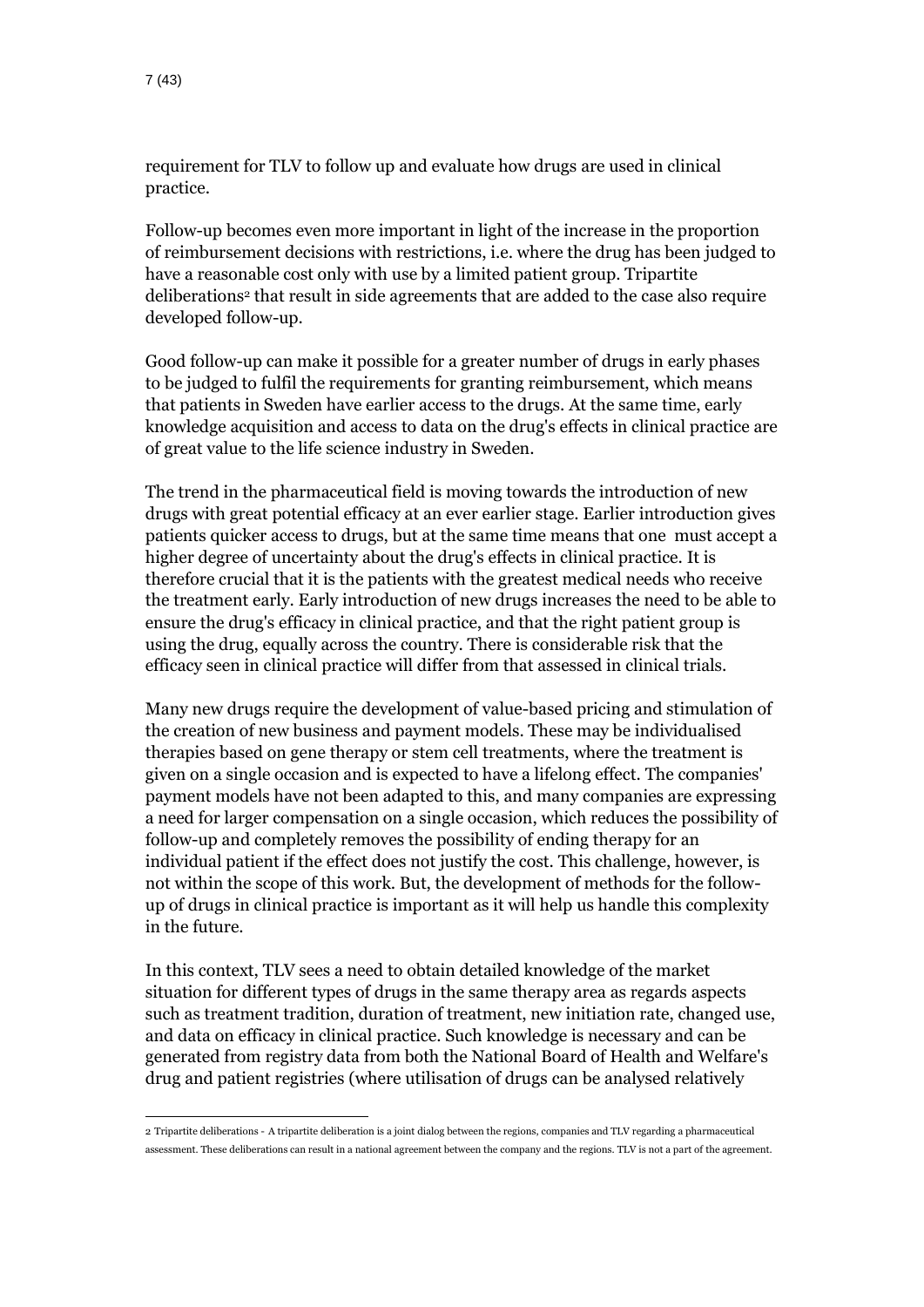well) and from various quality registries (where there is often a greater number of data variables, such as cause of therapy change, actual outcome measures and health effects). The questions that need to be addressed based on these data sources are often complex and require detailed analysis of data at the individual level. The purpose of such analyses is e.g. to create support for decisions on possible alternatives in a review within a therapy area or to provide underlying data on existing treatment before a new drug is evaluated.

In view of this, TLV has a great and growing need to be able to monitor drug utilisation and treatment effects in clinical practice, particularly for new, innovative and often costly drugs. TLV needs for follow-up to take place in close connection to introduction of drug treatment, and for follow-up to be continuous. These needs cannot be met by research in the field. However, close collaboration with researchers is valuable for TLV as the research complements the iterative follow-ups needed when a new drug is introduced. At the same time, TLV needs to access information about drug utilisation in clinical practice, often at a detailed level, in order to evaluate the benefit of the drug, which is linked to what can be considered a reasonable cost for society to pay for the drug. Such information can be used as a basis in TLV's price and reimbursement decisions. By extension, the information is also needed to be able to evaluate decisions and thereby achieve more cost-effective use throughout the entire life cycle of the drug. In order to quickly gain access to new knowledge about actual effects of drug treatment, other actors, such as researchers, must have access to relevant study data. Because relevant study data is often not available, it can take a long time for researchers to generate good data. Registry-based studies of big data from the healthcare sector are beginning to emerge as a potentially faster alternative to traditional studies, and thus an important complement. Quality registries play an important role in this work as they in many cases contain extensive health data which is of great value in followup.

The challenges surrounding data on efficacy in clinical practice can be broken down into a number of different aspects. The first is how TLV should be able to access data in some form. Another is the development of suitable and feasible methods. What methods should be applied and in what way? And how can the data best be interpreted? TLV finds that, with better coordination of quality registries and other data sources, Sweden has the potential to become one of the leading nations in the world in terms of phase 4/follow-up studies of innovative drugs. Coupled with a high level of basic research, it strengthens Sweden's attractiveness in the life science industry.

Through the two Government assignments presented in this report and the supplementary pilot studies that TLV conducted on its own initiative (also presented in this report), TLV hopes to contribute to deeper understanding of how the methods can be developed. In this context, collaboration with the National Board of Health and Welfare, the quality registry holders and academia is particularly important, as is continued cooperation with the country councils and pharmaceutical companies.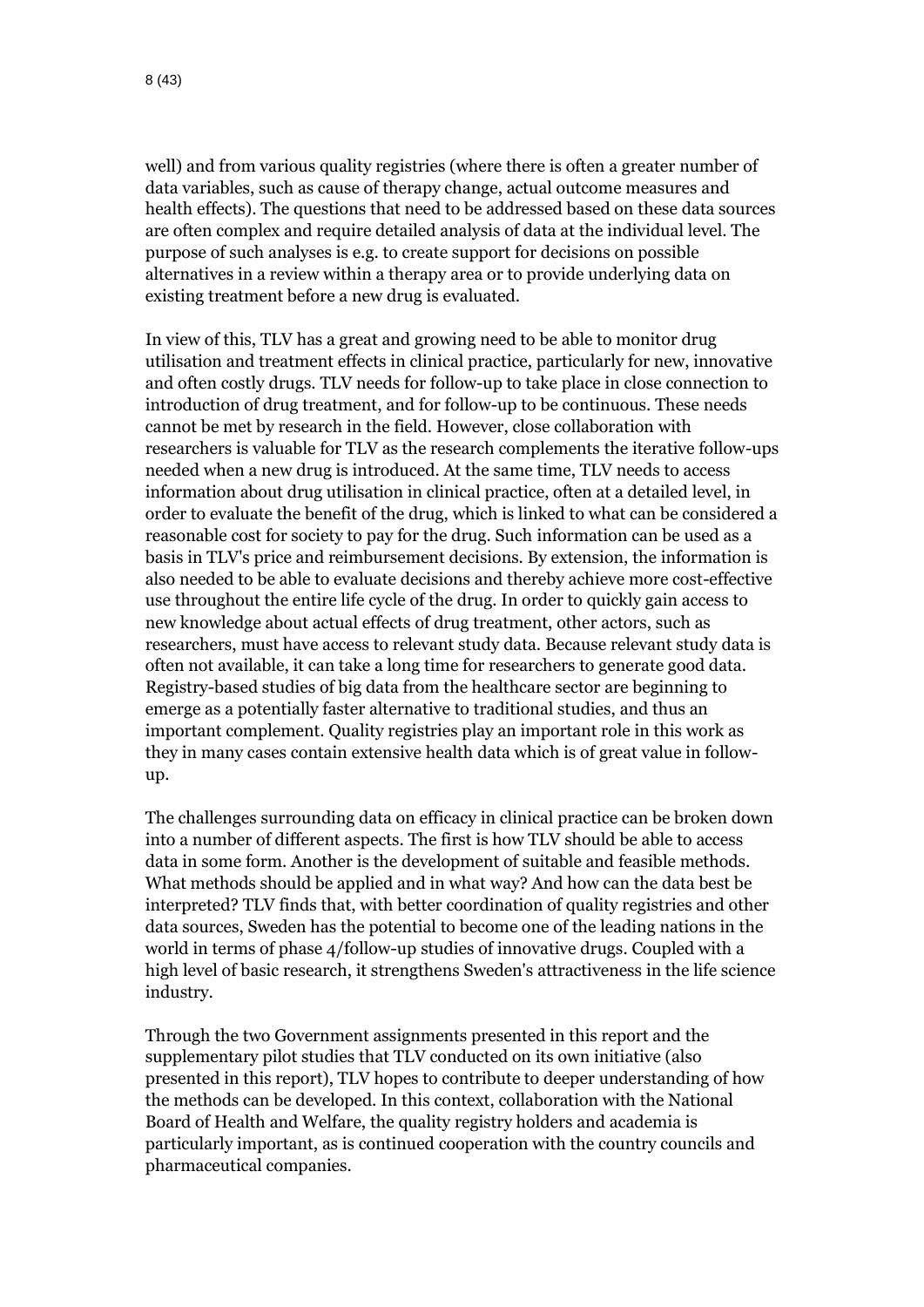## <span id="page-8-0"></span>2 Six pilot studies were conducted within the framework of the assignments

As part of the Government assignments, TLV conducted a total of six pilot studies. The pilot studies are briefly presented in this chapter. Pilot 2–6 are described in more detail in separate appendices to this report.

### <span id="page-8-1"></span>2.1 Pilot 1: Follow-up of PCSK9 inhibitors

Pilot 1 "Follow-up of PCSK9 inhibitors" is intended to follow-up the level of compliance with the reimbursement restriction for PCSK9 inhibitor, and to gain more knowledge about the recurrence of cardiovascular events and/or death for individuals treated with these drugs in clinical practice. The pilot study clearly illustrates the challenges of interpreting and generalising outcomes in clinical practice which may arise as a result of a lack of relevant data.

The PCSK9 inhibitors Repatha and Praluent are approved for the treatment of high cholesterol to reduce the risk of cardiovascular events. At the time of introduction, there was some uncertainty about the long-term effects. This, coupled with a high drug cost, contributed to PCSK9 inhibitors being mainly limited to treatment in secondary prevention after myocardial infarction in patients who have LDL >4 mmol/L despite other cholesterol-lowering treatment. The Swedeheart quality registry tracks patients who have had a myocardial infarction. Among other times, LDL levels are registered 6–10 weeks after infarction and 12–14 months after infarction. By selecting individuals who started PCSK9 inhibitor treatment between the first and second registration in the registry, the LDL level is registered before and after initiation of treatment. Data from Swedeheart was ordered, and a graph of the individuals who could be studied is presented in [Figure 1.](#page-9-0) Since there is only a small number of individuals in this dataset and they are probably not representative of other patients treated with PCSK9 inhibitors in Sweden, the results are not generalisable. However, a majority of the included patients had an LDL level lower than 4 mmol/L before initiation of PCSK9 inhibitor, indicating that compliance with the reimbursement restriction is low among these patients.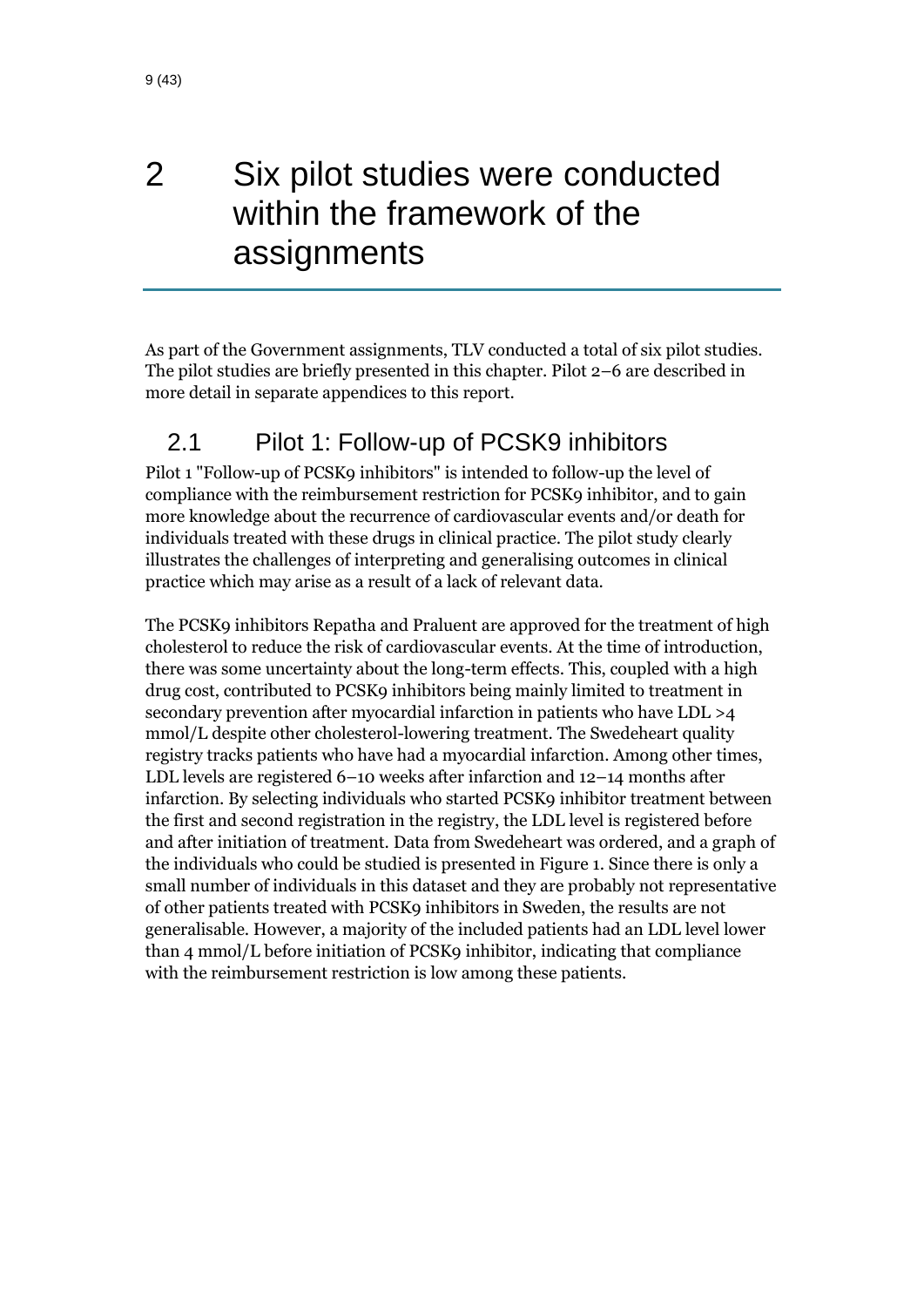<span id="page-9-0"></span>



[Figure 2](#page-10-0) shows how LDL changed as a result of Repatha treatment in the clinical trial that served as the basis for the reimbursement decision. Within as few as four weeks, LDL levels are reduced by almost 70 percent, while data from the quality registry [\(Figure 1\)](#page-9-0) does not indicate any significant reduction in levels after starting treatment with a PCSK9 inhibitor. Thus, the LDL reduction observed in the clinical trial for Repatha cannot be verified with data from the quality registry.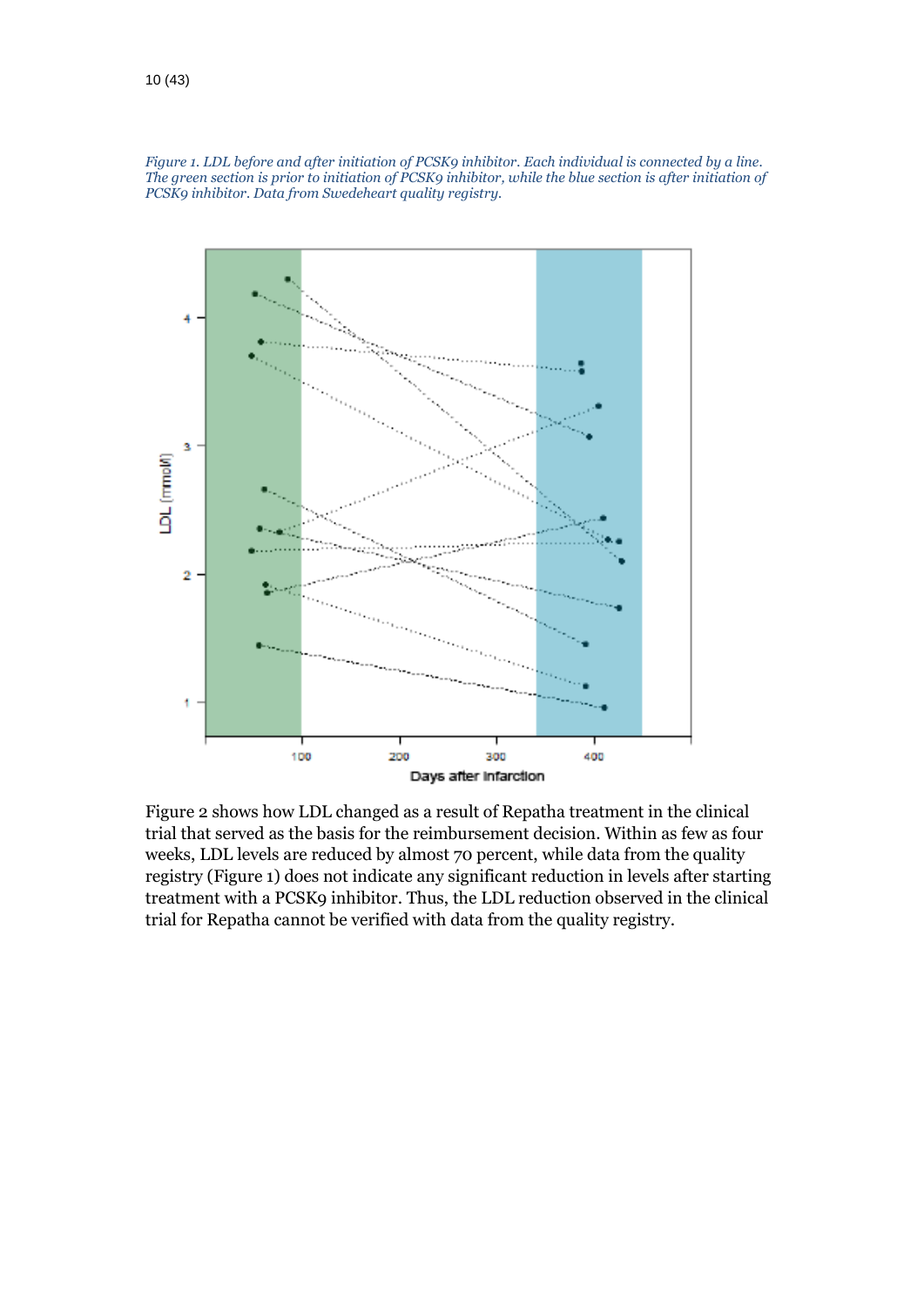

<span id="page-10-0"></span>*Figure 2. LDL change versus time after start of treatment. Modified from Sabatine et al. N Engl J Med. 2017 May 4;376(18):1713-1722*

The clinical trial for Repatha showed a significant decrease in hospitalisation or death due to cardiovascular event when treating with Repatha as compared to placebo; see [Figure 3.](#page-10-1)

<span id="page-10-1"></span>



Months after start of treatment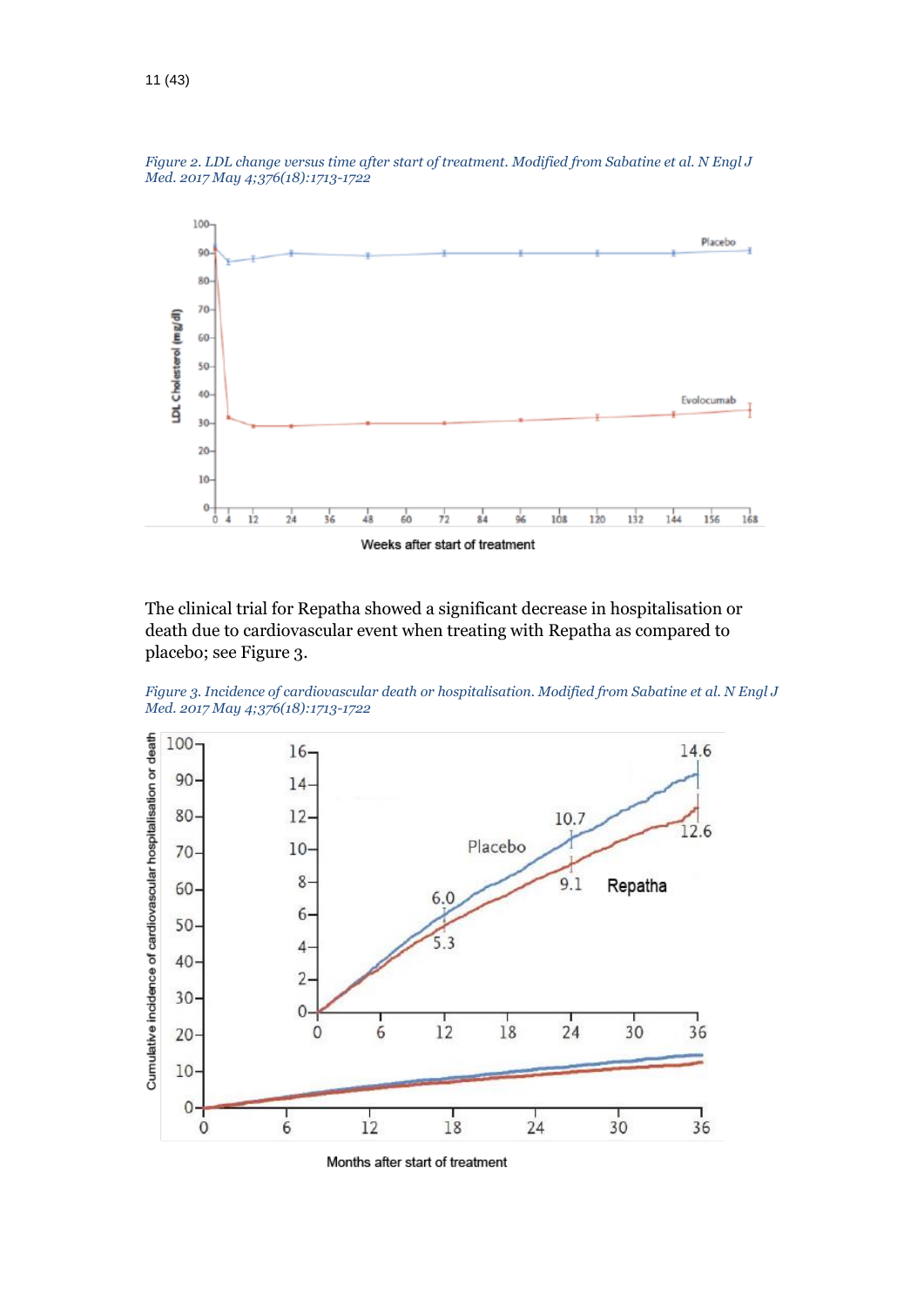To try to investigate the frequency of cardiovascular events in the group treated with PCSK9 inhibitors in Swedish clinical practice, TLV ordered data from the National Board of Health and Welfare's drug registry and patient registry, with information on all dispensings of the PCSK9 inhibitor Repatha or Praluent. The data contained information on time from first filling of a prescription for PCSK9 inhibitor to any hospitalisation due to cardiovascular event or death. For individuals for whom no additional cardiovascular event was registered, time to the last time point of registered interaction with the healthcare sector or pharmacy was instead used to verify that the patient was still available for evaluation and had not died or moved. This became the time for censoring. Kaplan Meier curves were then created based on this dataset. First, Repatha and Praluent were compared [\(Figure 4\)](#page-11-0).

<span id="page-11-0"></span>



Based on the Kaplan Meier curves, Repatha appears to have less efficacy than Praluent as the likelihood of hospitalisation or death was higher than that of Praluent. Repatha was granted reimbursement approximately six months earlier than Praluent, which means that Repatha was initially the only PCSK9 inhibitor that was part of the pharmaceutical benefits scheme. To further investigate how this affected the outcome, a variable was included as a control for Repatha being granted reimbursement earlier than Praluent. New Kaplan Meier curves were then created; se[e Figure 5.](#page-12-0)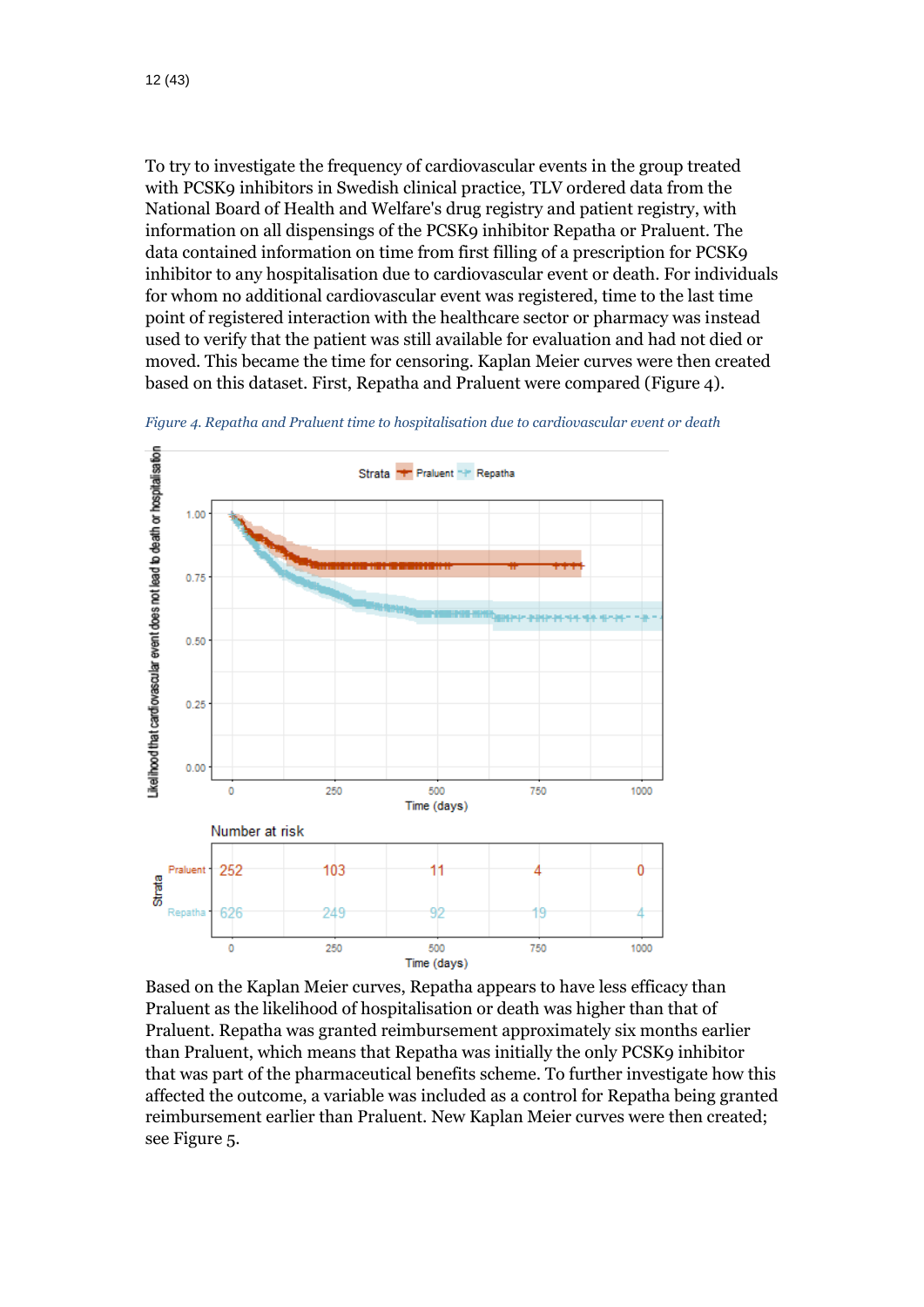

<span id="page-12-0"></span>*Figure 5. Time to hospitalisation or death for individuals treated with Praluent or Repatha before and after Praluent was included in the pharmaceutical benefits scheme, respectively.*

If you compare Repatha and Praluent while taking into account the difference in the time point for reimbursement, we can no longer see any differences in outcome between the two PCSK9 inhibitors. One possible explanation is that patients with the highest risk of cardiovascular disease are treated first. After a while, patients with less risk of cardiovascular disease will also be treated, which over time will increase the proportion of patients at lower risk. The lower risk means that the likelihood of hospitalisation/death is lower even though the drug treatment is the same. When compared to the pivotal phase II study of Repatha, the likelihood of hospitalisation or death is much higher for Repatha in clinical practice compared to both Repatha and placebo treatment in clinical trials. However, this should not be interpreted as meaning that Repatha does not work in clinical practice. It should instead be seen as an indication that the patient population in the clinical trial is less ill than the population treated with Repatha or Praluent in Swedish routine care.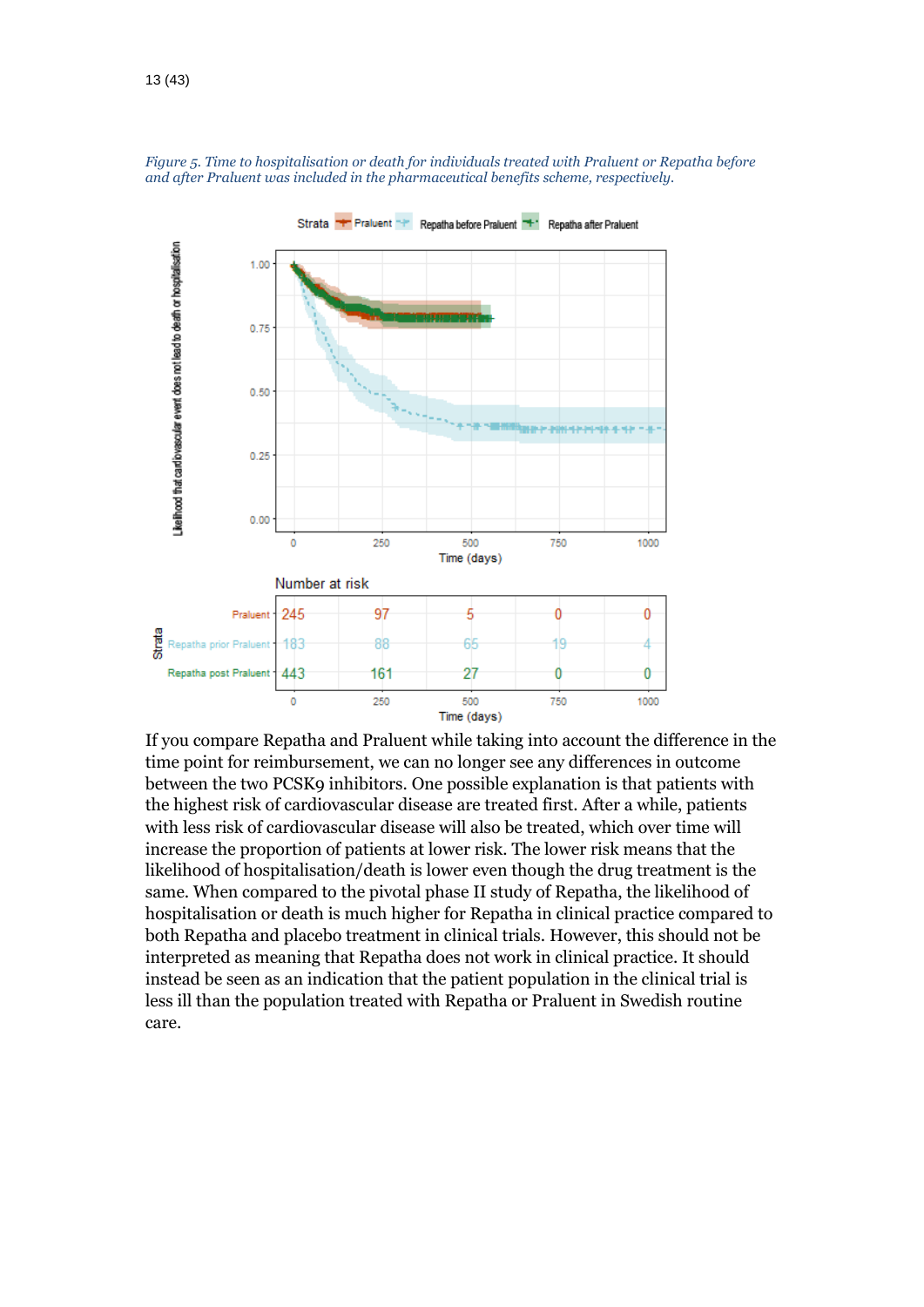## <span id="page-13-0"></span>2.2 Pilot 2: Method for evaluating treatment effects in clinical practice with a comparison group from a clinical trial

The purpose of Pilot 2 is to apply the method identified by SBU to measure the efficacy of drugs in clinical practice (real world data, RWD). SBU reported this to the Government in November 2016<sup>3</sup> . The method aims to evaluate treatment effects in clinical practice with a comparison group from a clinical trial. In May 2017, TLV initiated a discussion with four pharmaceutical companies, of which two companies (AstraZeneca and Novo Nordisk) chose to participate in the pilot study. The companies stated that they perceived some ambiguity as to which actors could access individual data from their clinical trials, which contributed to hesitation about participating in the pilot study.

Pilot 2 used individual data from AstraZeneca's clinical trial of Forxiga (dapagliflozin) compared with the sulfonylurea Mindiab (glipizide) and from Novo Nordisk's clinical trial of Victoza which was compared with the sulfonylurea glimepiride. Data from the clinical trials was compared with individual data from the National Diabetes Registry (NDR), which was coordinated at the National Board of Health and Welfare with data from, inter alia, the patient registry and the drug registry. To reduce exposure of the data, the NDR, AstraZeneca and Novo Nordisk uploaded their data themselves to an external data platform. The NDR analysed data via the platform, but did not have the ability to download data. The primary outcome measure in the clinical trials was change in HbA1c (after 12 months with Forxiga [\(Figure 6\)](#page-14-1) and after six months with Victoza). The secondary outcome measures were change in body weight and blood pressure. Both clinical trials were non-inferiority studies, which are studies intended to show that the studied drugs are at least as good as the control group. Forxiga and Victoza are therefore not expected to produce a greater reduction in HbA1c. In AstraZeneca's clinical trial, Mindiab lowers HbA1c by approximately 2 mmol/mol more than Forxiga does after six months of treatment [\(Figure 6\)](#page-14-1), while the reduction is equivalent after 12 months.

 $\overline{a}$ 

<sup>3</sup> SBU, Report no. 256 (2016) <https://www.sbu.se/256>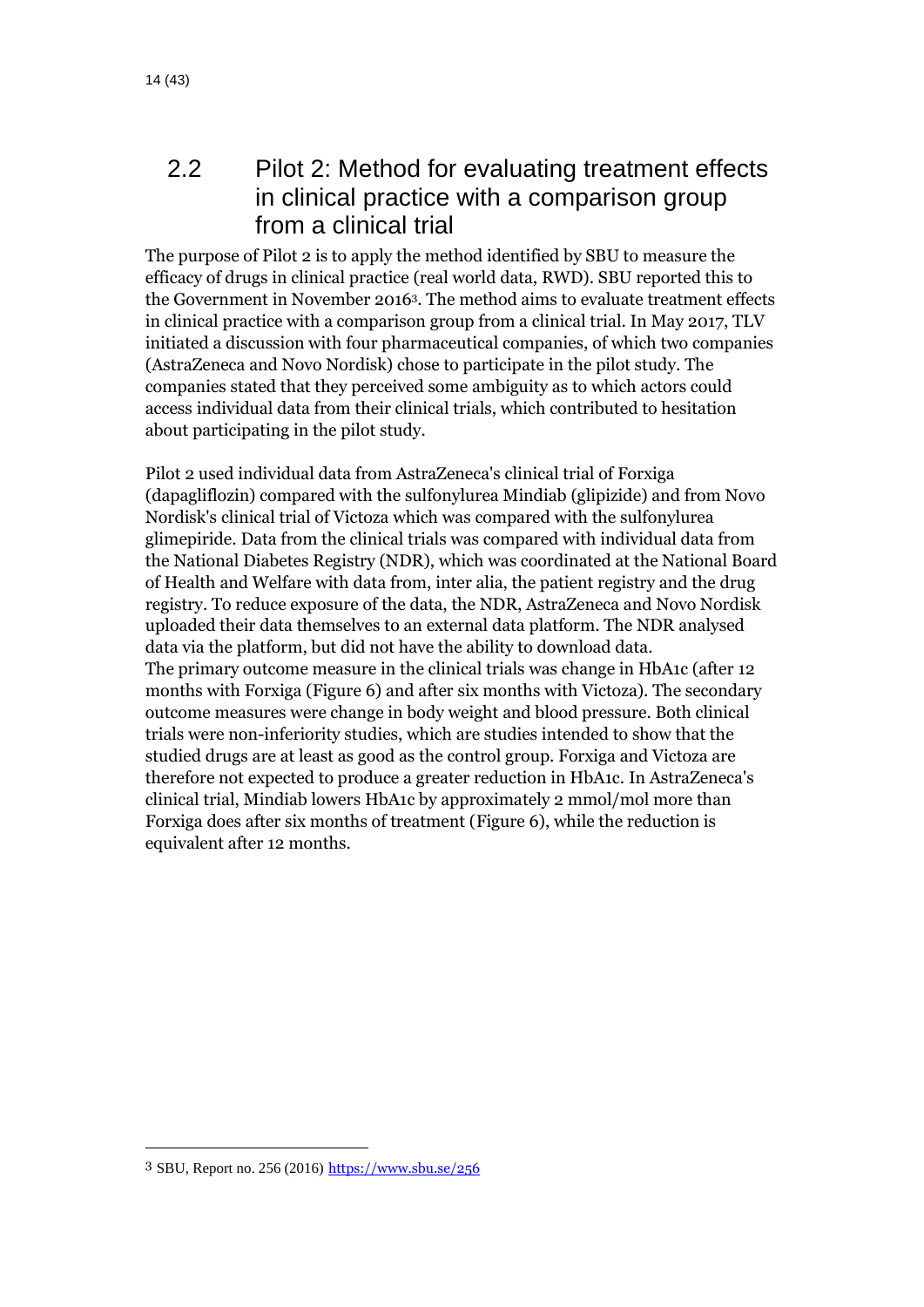

<span id="page-14-1"></span>*Figure 6. HbA1c response in AstraZeneca's study of Forxiga. A difference of 0.25% HbA1c corresponds to a 2 mmol/mol change*

Most of the recorded data in clinical practice occurs at 12-month intervals since it is common for return visits to be annual. For the comparison, the choice was made to compare the response at 6 months of treatment in RCT and in clinical practice. This leads to the exclusion of many individuals in the dataset RWD since the 6-month measurement of HbA1C, body weight and blood pressure are often missing.

#### 2.2.1 Method

<span id="page-14-0"></span>The basic premise of the method is to investigate how the efficacy observed in randomised clinical trials (RCT) will scale to efficacy in clinical practice. As you can expect a drug's efficacy to be dependent on the composition of the patient group, you need to be sure that you are comparing the same types of patients in clinical practice, i.e. real world data (RWD), as in the RCT. If they are not the same, you need to compensate for how the demographics can affect the results. This can be addressed by taking into account certain cofactors. In this example, age group, gender, BMI, weight, HbA1c, SBP, DBP, LDL, HDL, triglycerides, creatinine and smoking are available from both randomised trial and clinical practice to enable such weighting of the results. In the randomised trials, the control group and treatment group are the same as assignment of individuals to a treatment is random. In RWD, these two groups must be created by weighting the results for Forxiga or Victoza-treated patients with sulfonylurea-treated patients so that both groups are as equal as possible. In addition, the individuals from RWD must meet the inclusion and exclusion criteria used in RCT. When this is done, you take the results from RCT and predict what efficacy you can expect in clinical practice using the cofactors above. The comparison with the drugs in RCT is already available. Using the AstraZeneca example, you can use RWD to compare Forxiga's efficacy in RWD with the efficacy in RCT. The same comparison can also be made with Mindiab in RCT and RWD. Finally, you can compare the efficacy of Forxiga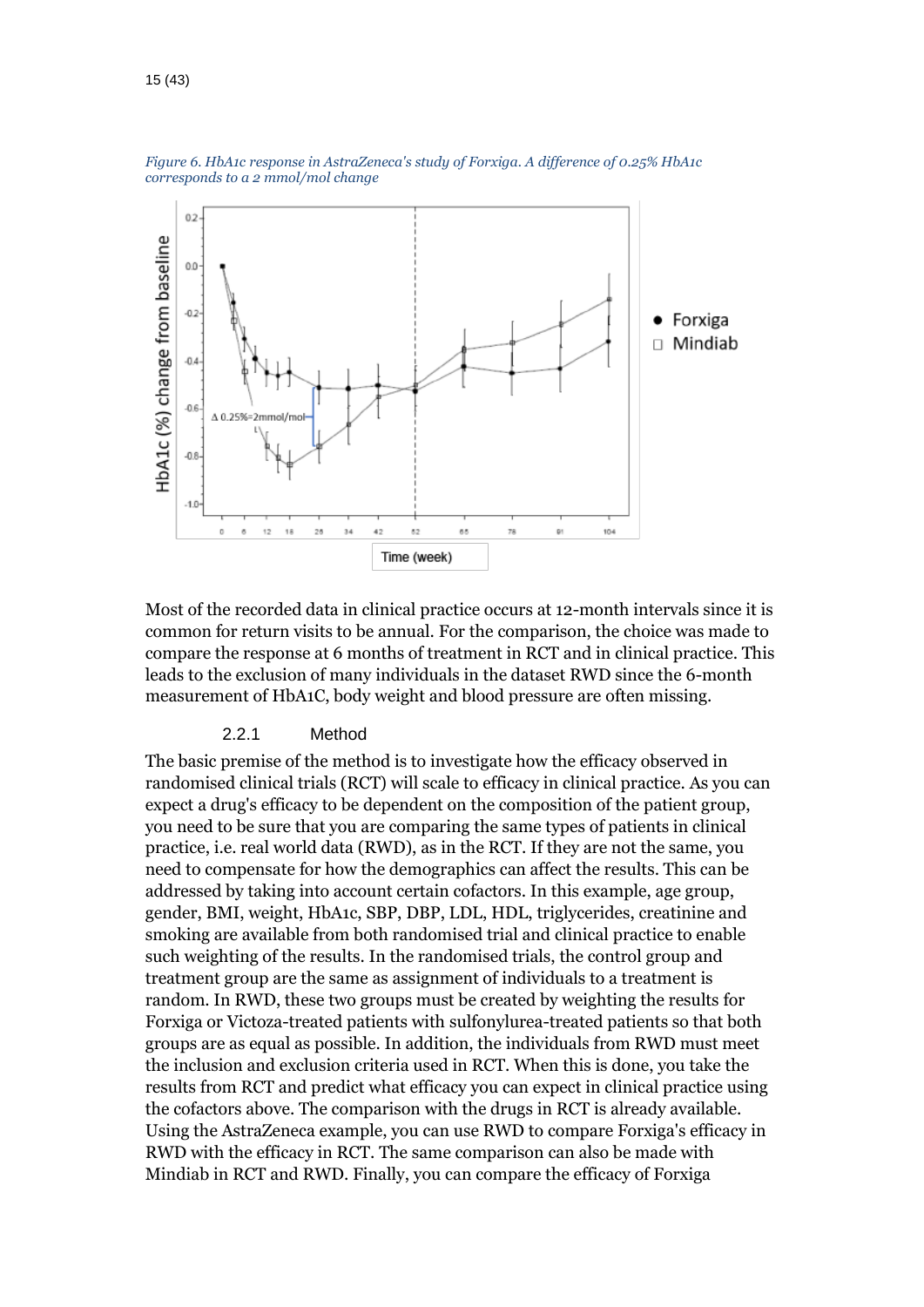compared with Mindiab in RWD. A schematic illustration of this is shown in [Figure](#page-15-1)  [7.](#page-15-1) In both examples, a background treatment of metformin is used with the addition of either the index drug (Forxiga or Victoza) or a sulfonylurea (Mindiab or glimepiride).



<span id="page-15-1"></span>

```
2.2.2 Data
```
<span id="page-15-0"></span>The question was answered through use of data from clinical trials, the National Board of Health and Welfare's drug registry, patient registry and death registry, and Statistics Sweden's (SCB) population register and the National Diabetes Registry. Data was uploaded to an external data platform (without the possibility of download) and analysed by the NDR.

#### RCT dataset

One RCT dataset consists of AstraZeneca's clinical trial D1690C00004, where Forxiga+metformin is compared with Mindiab+metformin. Origin data from RCT is made up of 814 individuals. Informed consent allowing further analysis existed for 509 individuals, which resulted in RCT data in this study being a subset of the clinical trial.

The other RCT dataset consists of Novo Nordisk trial NN2211-1572, where different doses of Victoza+metformin are compared with glimepiride+metformin. A total of 880 individuals were included.

#### RWD dataset

The RWD dataset consists of data from the NDR which is linked via the National Board of Health and Welfare to data from the drug registry, patient registry, death registry, and SCB's population register.

In the NDR, a dataset was identified with 46,229 patients who were registered between 1 January 2011 and 31 December 2017 and met the inclusion and exclusion criteria of the Victoza clinical trial and an equivalent dataset with 30,054 patients from 1 June 2013 to 31 December 2017 for Forxiga. Subsequently, individuals were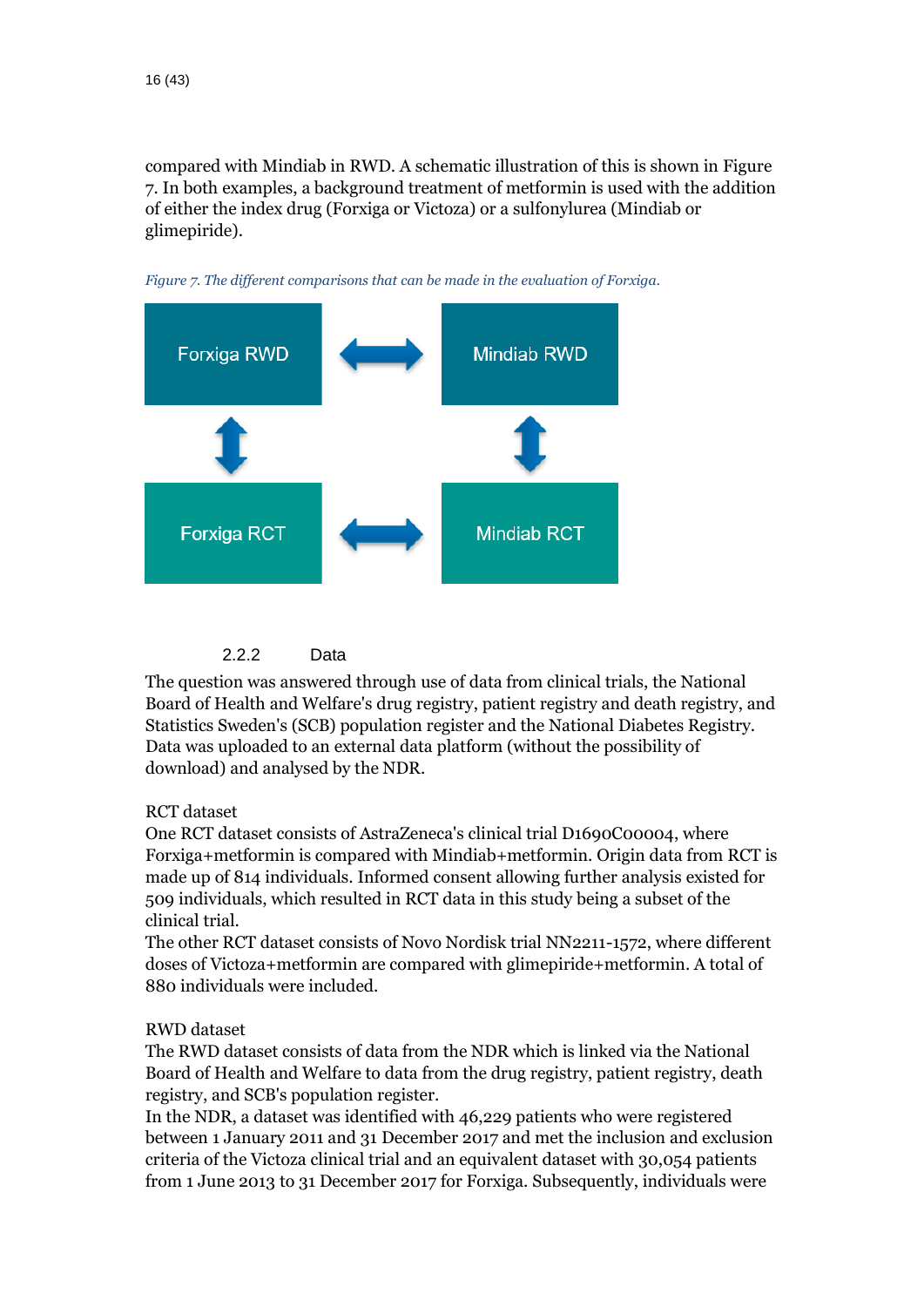identified who i) were dispensed Forxiga or Mindiab or dispensed Victoza or glimepiride during the respective time period according to the drug registry, and ii) had HbA1c measurement values prior to initiation of treatment and at 6 months after starting treatment. These latter datasets consisted of 209 patients treated with Forxiga and 1905 with sulfonylurea drugs and 1026 treated with Victoza and 5043 treated with sulfonylurea drugs. A schematic illustration of the flowchart for generating a dataset is shown in [Figure 8.](#page-16-1)

<span id="page-16-1"></span>





<span id="page-16-0"></span>In the data available from RCT, HbA1c was reduced by approximately 2.2 mmol/mol more after 6 months of treatment with Mindiab compared to 6 months of treatment with Forxiga [\(Figure 6\)](#page-14-1). When you then use the cofactors described above and apply weighting to accommodate for the difference in composition between the RWD dataset and the RCT dataset, the method can be used to predict the outcome of drug treatments for the population in the RWD dataset. The method predicts that the difference between the treatments in the RWD dataset is slightly larger than that measured in RCT. Mindiab is predicted to lower HbA1c by an average of 2.8 mmol/mol more than Forxiga after 26 weeks of treatment. When you then look at measured HbA1c in the RWD dataset and weight the treatments, you see that the relationship is the opposite, i.e. Forxiga reduces HbA1c by approximately 2.1 mmol/mol *more* than Mindiab after 6 months of treatment.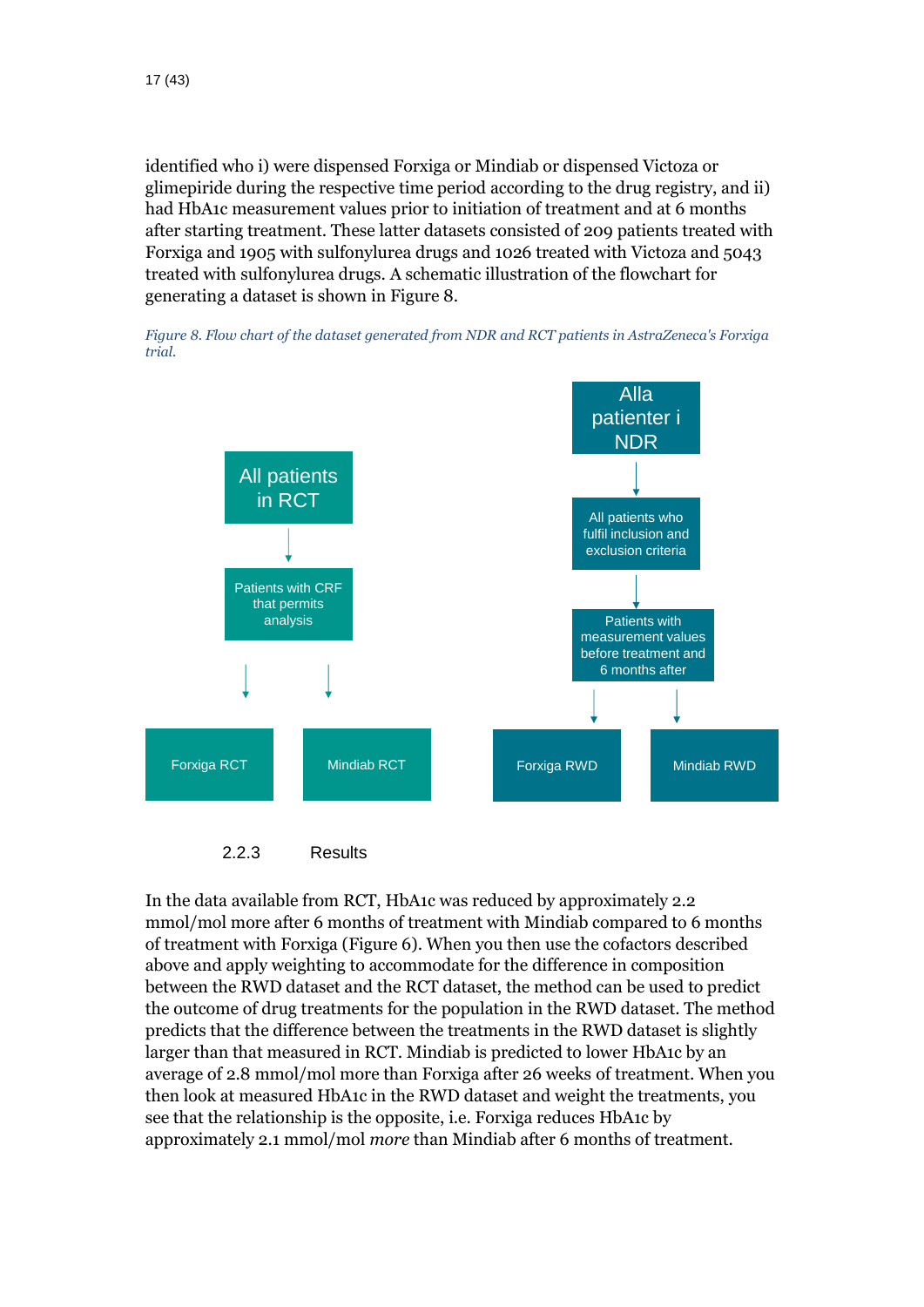To understand the impetus behind Forxiga now lowering HbA1c more than Mindiab, the outcome for Forxiga in RCT is now compared with the outcome in clinical practice. When weighted with the patient factors, you can then see that Forxiga lowers HbA1c by 1.1 mmol/mol more in clinical practice compared with RCT. Thus, the outcome is greater in clinical practice than in RCT. For Mindiab, the reverse is true, i.e. HbA1c is lowered by 4.0 mmol/mol more in the clinical trial compared to clinical practice. Forxiga's greater efficacy in clinical practice thus seems attributable to the fact that Mindiab has less effect in clinical practice compared to how it works in RCT rather than Forxiga working better than expected in RWD. Consequently, bridging RCT data and RWD is not straightforward, even if you weight the results based on known patient characteristics. When an equivalent analysis is carried out in relation to body weight, the analysis is more consistent. In RCT, Forxiga reduces weight by approximately 5 kg more than Mindiab does. When weighting RCT to RWD, approximately the same size of effect is predicted. This is ultimately verified by the fact that Forxiga reduces body weight by approximately 4 kg more than Mindiab in clinical practice.

In data from Novo Nordisk, the effect on HbA1c is about the same for Victoza and glimepiride in RCT after 6 months of treatment. When the results are weighted to address the different composition of the populations, it is predicted that the same results should be measured in RWD. In RWD, Victoza lowers HbA1c by approximately 2 mmol/mol more than Mindiab, which is due to a combination of Victoza working slightly better than expected in RWD and glimepiride working slightly worse than expected in RWD. In terms of effect on body weight, the results are the same as for Forxiga, where Victoza reduces weight about as much in RCT as in RWD.

#### **Discussion**

Pilot 2 shows that it is possible to use data from clinical trials, clinical practice and other registries to perform a combined analysis to evaluate the efficacy. However, the pilot study shows that using clinical trial data to predict the efficacy observed in clinical practice may vary from case to case. Further method development is needed to identify when it is appropriate to use the method.

Other experiences are that the forms for combined analysis of data between companies and authorities need to be developed. Legal conditions and access to the right analysis tools on the shared analysis platform need further review. Furthermore, data access needs to be improved in relation to outcome data in quality registries and in terms of socioeconomic variables from RCT populations. The lack of data on hypoglycaemia in the quality registry as well as long-term follow-up of more severe outcomes in the respective RCTs is an obstacle to more comprehensive analysis. In other therapy areas with less robust outcomes than HbA1c, additional difficulties may arise with regard to data quality in clinical practice (RWD). However, the positive cooperation climate between companies, registry holders and the authorities shows that there are conditions for developing this methodology and testing it in other areas.

The full sub-report is available here: [Pilot 2](https://www.tlv.se/download/18.3d61c3c3167c695651ef749/1545299007346/Pilot2-Metod_for_utvardering_av_behandlingseffekter_i_klinisk_vardag_med_en_jamforelsegrupp_fran_en_klinisk_provning.pdf)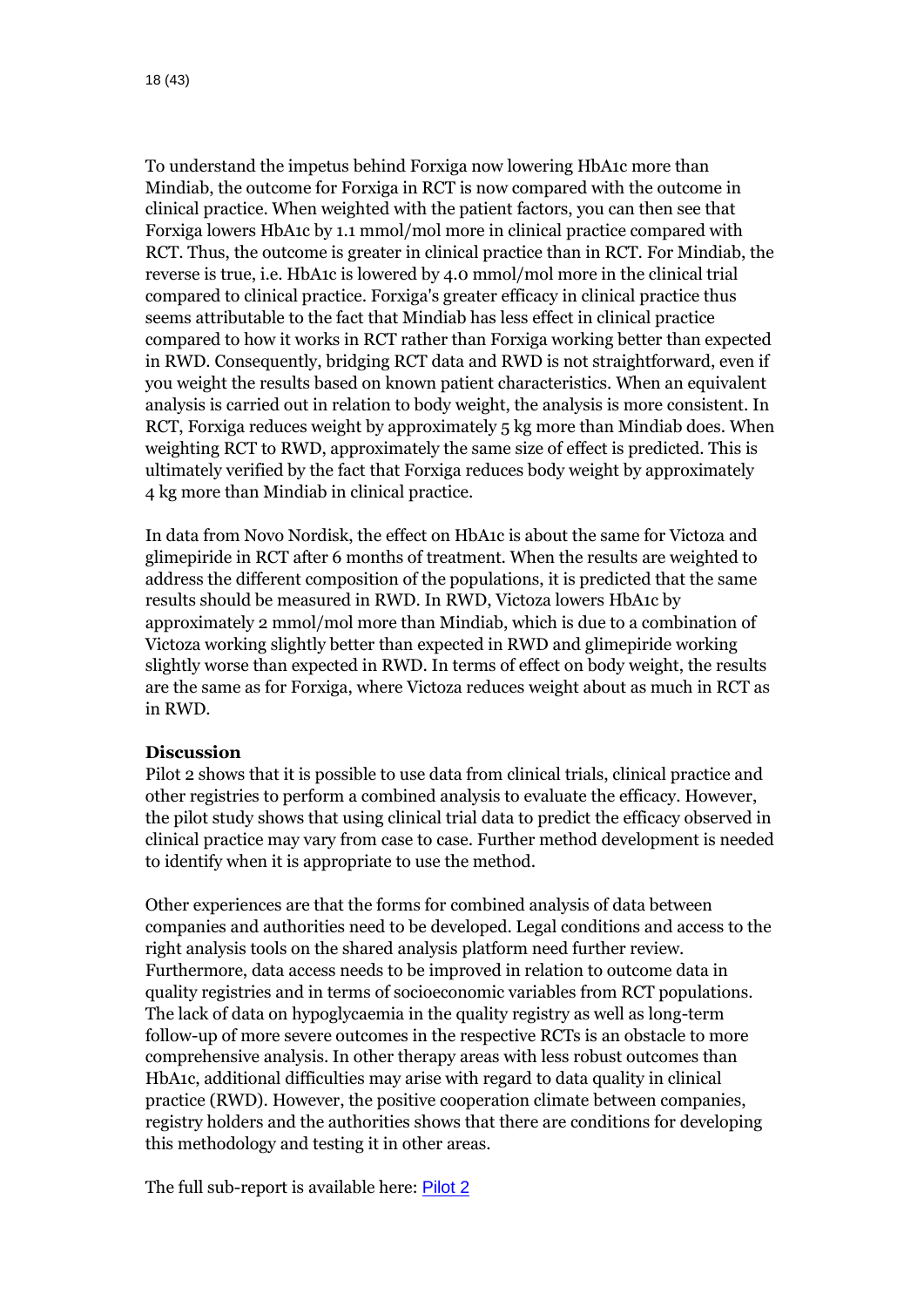Inclusion and exclusion criteria can be found here: [Appendix Pilot 2](https://www.tlv.se/download/18.3d61c3c3167c695651ef748/1545299007295/Pilot2-Appendix_inklusionskriterier.pdf)

### <span id="page-18-0"></span>2.3 Pilot 3: Method for evaluating treatment effects in clinical practice with a comparison group from clinical practice

The purpose of Pilot 3 is to test a method for evaluating treatment effects in clinical practice by using a comparison group that is also taken from clinical practice. In the pilot study, the drug Entresto, which is used to treat heart failure, was used to test the method. The work was conducted in collaboration with Uppsala University.

#### 2.3.1 Method

<span id="page-18-1"></span>Creating groups from electronic medical records systems and other healthcare registries where patient groups are equal makes it possible to compare two different treatments with each other. In order to find an equal comparison group, the initial phase of the study placed a great deal of focus on carefully defining study samples, data sources, exposures and comparison exposures. A key task at this stage is developing the causal model, which then serves as the basis for building the model. The model being built must explicitly emulate a hypothetical randomised clinical trial, and the goal is to achieve a situation where the prescribing doctor would have the same probability of initiating the drug in question as initiating the comparison treatment.

In the RCT used when applying for reimbursement for the drug Entresto, an ACE inhibitor was used as a comparator for Entresto. In the introductory phase of the pilot study, when discussing possible comparison groups for Entresto in clinical practice, TLV and the pilot study working group determined that an ACE inhibitor is not a relative comparison group. This is based on the assumption that, during the observation time in question, most doctors probably prescribed Entresto to patients in Sweden who needed intensified treatment despite ongoing treatment with the highest tolerable dose of, as a minimum, the combination of beta blocker and ACE inhibitor/ARB. A more relevant comparison group for Entresto in clinical practice is instead patients with the highest tolerable dose of beta blocker, an ACE inhibitor/ARB, an aldosterone antagonist plus the need for additional add-on therapy in the form of either ivabradine, digoxin or ICD/CRT (implantable defibrillator/pacemaker). In the work with the causal model, a large number of factors were identified that could potentially affect a doctor's choice of treatment or the outcome of treatment. These were used in the statistical model to make the treatment groups as comparable as possible. The primary outcome measure in the comparison was time from start of treatment to either hospitalisation due to heart failure or death (regardless of reason). The index date for comparison between the groups was either the time of Entresto prescription filling or when ivabradine or digoxin was collected or an ICD/CRT inserted.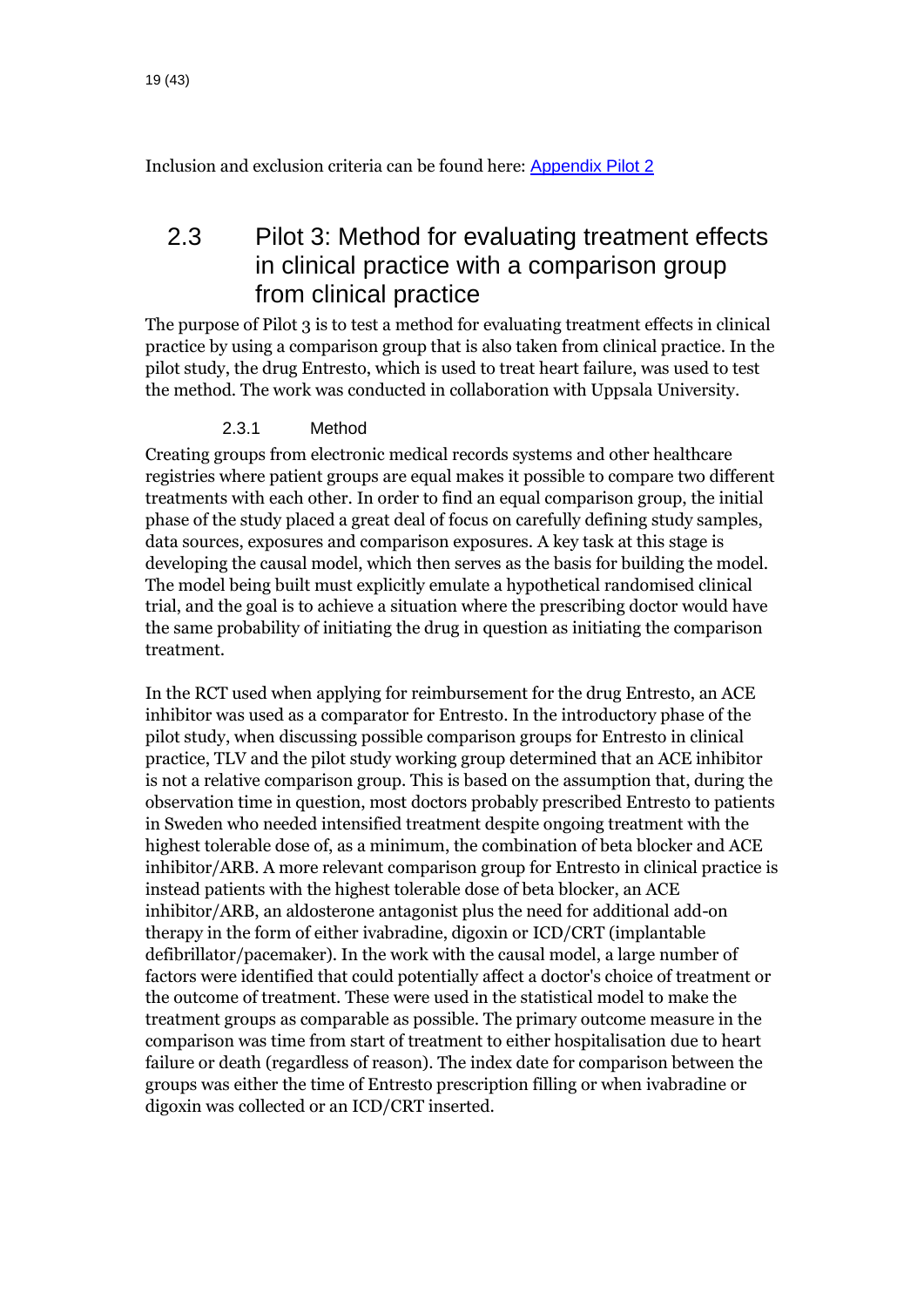#### 2.3.2 Data

<span id="page-19-0"></span>Pilot 3 used data from SLL. Both information from electronic medical records systems and information from regional follow-up databases were used. A request for access to data was addressed to a total of seven different healthcare providers within SLL. An individual application, an individual confidentiality assessment and interaction with decision makers was required for each healthcare provider, and it took seven months to gain access to research data.

#### 2.3.3 Results

<span id="page-19-1"></span>In total, the study included 539 patients who began treatment with Entresto and 556 comparison patients, who began treatment with digoxin, ivabradine or CRT/ICD. Good comparability between the groups could be achieved in the form of balance of covariates. The incidence rate in the primary efficacy outcome (first event of outpatient heart failure or death) was similar in both groups; hazard ratio 1.12 (95% confidence interval 0.80–1.58). A comparison between Entresto and the control group is shown i[n Figure 9.](#page-19-3)

<span id="page-19-3"></span>



2.3.4 Discussion

<span id="page-19-2"></span>In this pilot study, which compared all patients in SLL who began treatment with Entresto during the study period with similar patients who began other treatments, no definite difference could be seen between the groups in terms of the efficacy or safety or the treatments, according to the study's definitions. The method was able to use data on drug treatment given in outpatient and inpatient care, data on surgical procedures, and data from clinical physiology and clinical chemistry in order to define inclusion criteria, comparison groups, covariates and outcome events. The pilot study had to make a few deviations from the initial statistical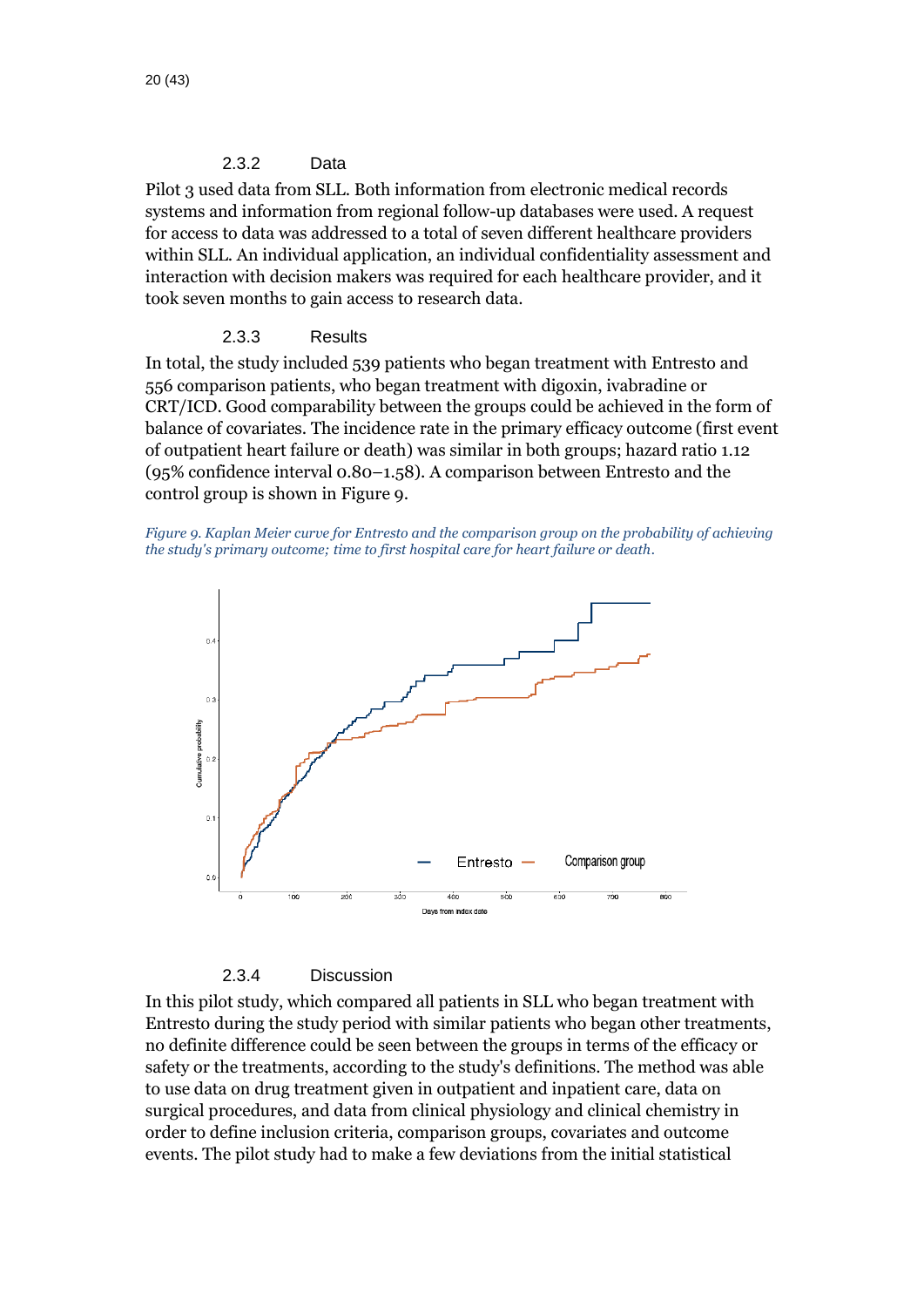analysis plan as some data was of low quality, which underscored the need for access to relevant data during the initial phase in this model.

The full sub-report is available here: [Pilot 3](https://www.tlv.se/download/18.3d61c3c3167c695651ef74a/1545299007466/Pilot3-Metod_for_utvardering_av_behandlingseffekter_i_klinisk_vardag_med_en_jamforelsegrupp_fran_klinisk_vardag.pdf)

### <span id="page-20-0"></span>2.4 Pilot 4: Drug utilisation follow-up on the Sveus analysis platform

Pilot 4 aims to link data from the county councils'/regions' patient administration systems (PAS data) with data from the prescription registry in order to monitor the use of drugs on the Sveus analysis platform.

#### 2.4.1 Method

<span id="page-20-1"></span>Pilot 4 was conducted with data from Region Skåne and Region Västra Götaland. The Sveus analysis platform is a platform where data from county councils'/regions' patient administration systems and relevant quality registries is analysed in order to monitor the healthcare provided. Data is kept separate for each county council/healthcare provider, but since analyses are done with the same data structure, comparisons can be made between county councils and these can be aggregated into a combined analysis if necessary. The analysis currently processes data for two-thirds of Sweden's population. The pilot study also aims to illustrate how descriptive statistics on drug utilisation follow-up can be made available in an interactive way via a web interface. Tecfidera for the treatment of MS was chosen as an example for this pilot study.

At the start of the pilot study, five county councils and regions were connected to the Sveus analysis platform (SLL, Region Västra Götaland, Region Skåne, Uppsala and Dalarna). At start-up, all connected regions were asked whether they wanted to participate in the pilot study. At that time, Region Västra Götaland and Region Skåne chose to participate. This was judged by Sveus to be sufficient for a pilot study as it included two major regions, which would not only provide sufficient data base but also enable comparison between two regions. The region-internal decisions to participate in the pilot study were made by the regional steering groups for Sveus.

#### 2.4.2 Data

<span id="page-20-2"></span>The purpose of the pilot study was narrow and limited to testing the possibilities of linking the county councils' patient administration systems with prescribed drugs as relates to Tecfidera, and to create an interactive interface to make data accessible without disclosing sensitive data. The experiences from this pilot study are similar to those of the other pilot studies. It takes time to collect data. It is not the actual data extraction and sending of data that is time-consuming. It is the processes for obtaining permits at different levels that take time, both legal processes as regards personal data processing agreements and technological processes e.g. linked to encryption keys. Moreover, these processes differ from one county council to another. It initially takes longer when a new county council joins, while repeating a data delivery for a county council that is already connected should be faster. But, the permits that exist apply to this particular pilot study only. New decisions and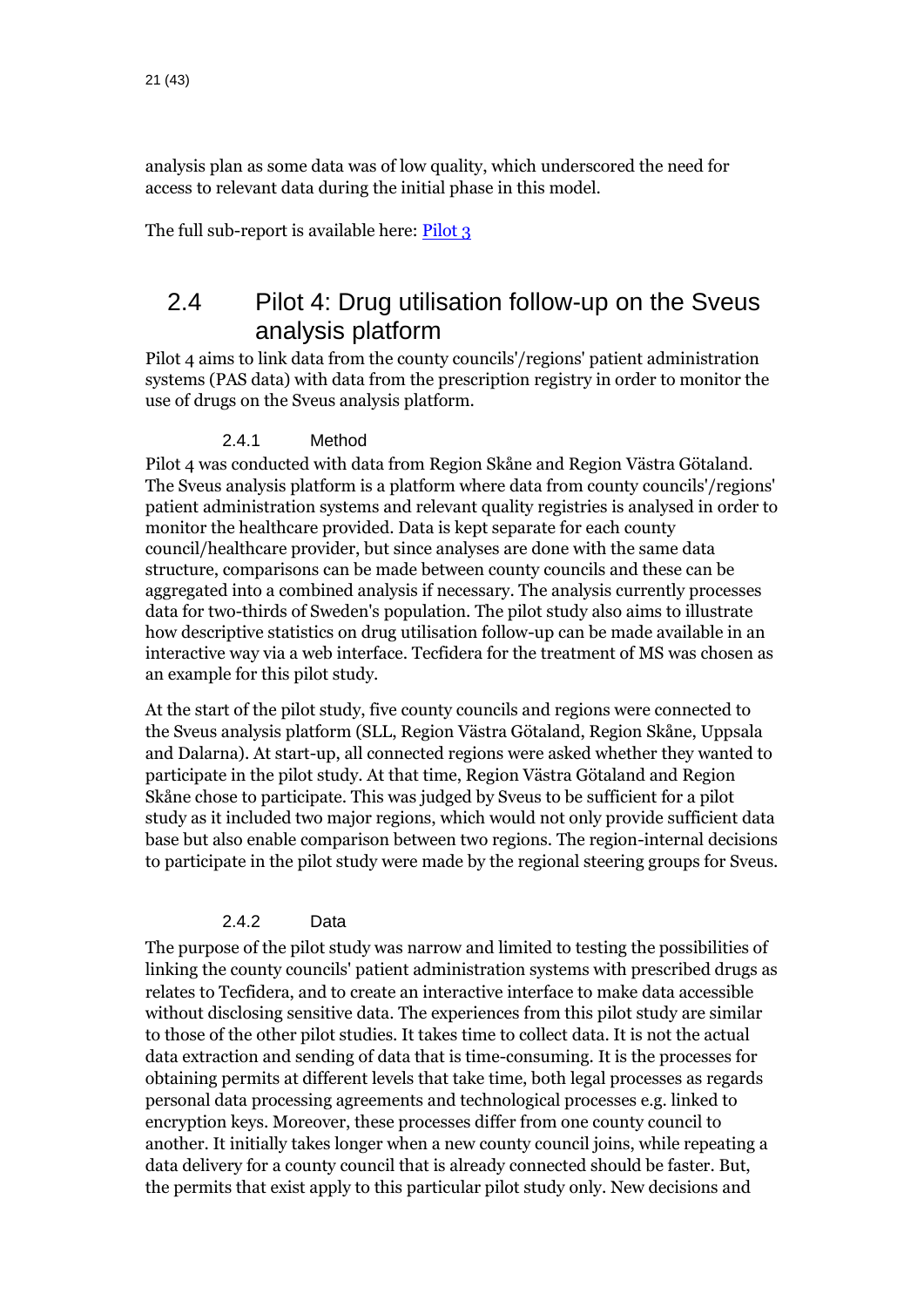agreements are required in order to carry out new follow-ups or expand this limited follow-up. In this pilot study, data was processed by Ivbar, and the results of the analyses were visualised via the Sveus analysis platform. Ivbar is a research and development company that provides project management of analysis and development work within Sveus.

#### 2.4.3 Results and discussion

<span id="page-21-0"></span>In this pilot study, the sample was MS patients treated with the drug Tecfidera. From TLV's perspective, it would have been more relevant for the sample to be all MS patients and how Tecfidera relates to other MS treatments. However, the pilot study focused more on the technical aspects. The results of the pilot study show that it is technically possible to connect PAS data for patients that filled a prescription for the drug Tecifidera, create different key figures, and make these available via a web interface.

The strength of Sveus is that the database contains real-time data that captures primary care as well as outpatient care. Data from the National Board of Health and Welfare contains, for example, no data from primary care. One weakness of the Sveus platform is that it, for legal reasons in the follow-up context, only contains data from public healthcare providers, which limits the sample for potentially relevant pilot studies. According to information received by TLV, there are legal uncertainties as to how data from private healthcare providers can be handled.

A platform that collects and harmonises complex data from different county councils (distributed data) like Sveus is an interesting solution. Such an arrangement makes it possible to compare outcomes between different county councils and to create a collective national follow-up at an aggregated level. Such a solution could potentially serve as a basis for not only ongoing follow-up of care in general, but also for drugs in clinical practice. However, it is not possible to evaluate the conditions as it is not clear how scalable the solution is, nor is it clear whether it can include all relevant and necessary data. The platform needs to be developed, and the legal conditions need to be clarified in order to meet TLV's follow-up needs. The more the county councils themselves use the platform, the better it can meet the needs of TLV in various follow-ups. Supplementary approaches will probably be needed in the future in order to be able to follow up drugs in clinical practice while awaiting a national optimal dataset being available for ongoing follow-up.

The full sub-report is available here:  $Pilot 4$ 

## <span id="page-21-1"></span>2.5 Pilot 5: Data extraction via the national service platform

Pilot 5 aims to map out the possibility of retrieving data from medical records in one place, a type of "one-stop-shop". At present, separate data extractions are required from each system in order to retrieve data from different county councils with different medical records systems. Since many of today's medical records can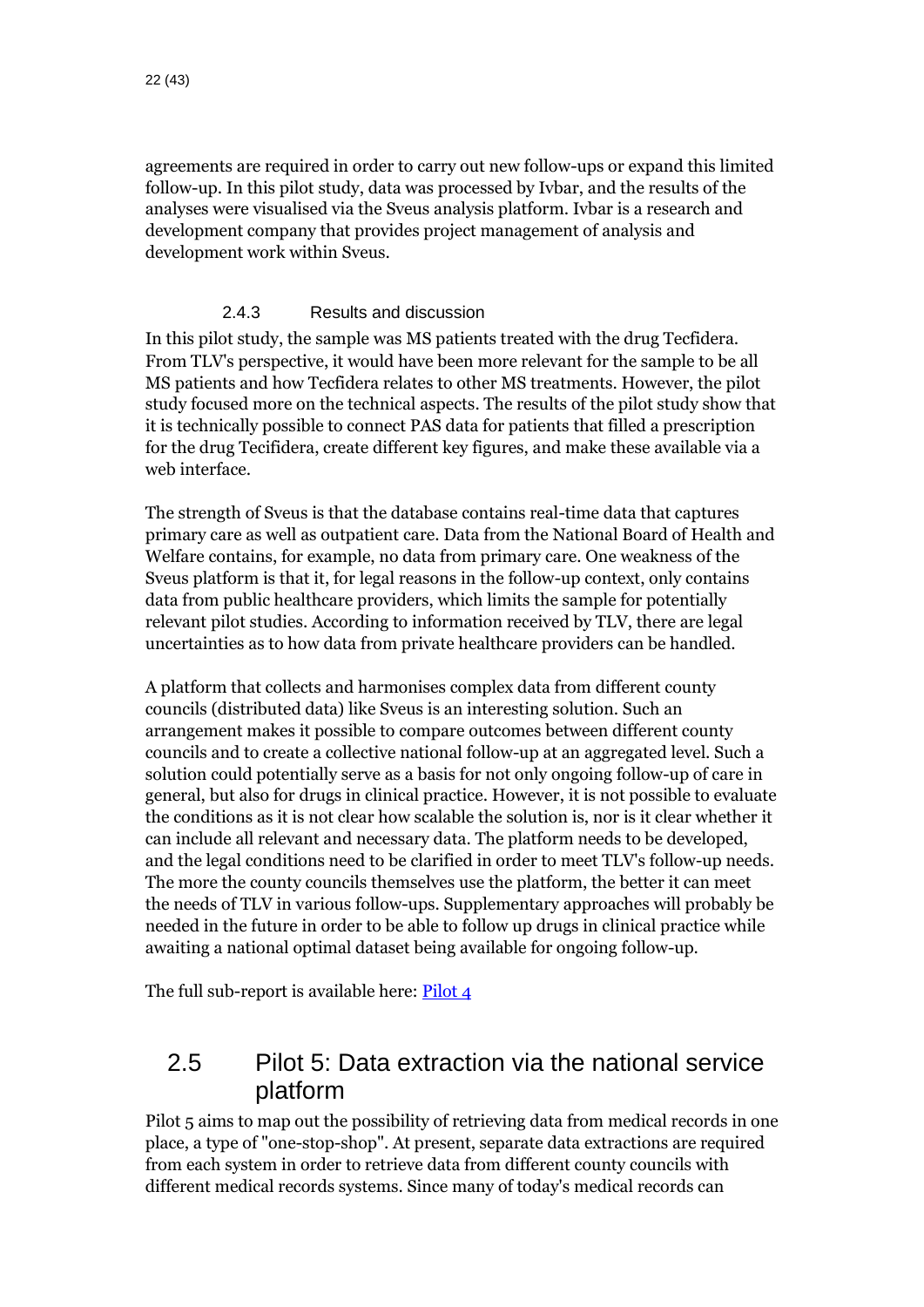communicate their data in so-called service contracts, it should be possible to retrieve data from several different medical records systems from a single place with the same format. The service contract is used in the national service platform. This is what makes the national patient overview (NPÖ) possible. With NPÖ, a treating doctor can (with the patient's permission) gain access to relevant information about the patient's previous visits with other healthcare providers that may be outside of their own county council. The national service platform could be useful for building new cohorts and creating new knowledge by both collecting existing medical record data and adding separate questionnaires and other measurements. This requires that the patient gives their consent for data to be collected, the same as with other prospective research. The system could also be used to perform retroactive followups of specific treatments at the individual level, where data is retrieved from the medical records. It is also necessary to look more closely at the legal conditions regarding what type of data can be extracted from the national service platform in a follow-up context.

The full sub-report is available here: [Pilot 5](https://www.tlv.se/download/18.3d61c3c3167c695651ef74c/1545299007618/Pilot5-Datauttag_via_nationella_tjansteplattformen.pdf)

### <span id="page-22-0"></span>2.6 Pilot 6: Follow-up of cancer drugs

Many new cancer drugs have been introduced in recent years, and more are expected to come. Many of the treatment are costly, and the time for follow-up in the clinical trials is relatively short. Developed follow-up of the efficacy and safety of these treatments is therefore important. The purpose of Pilot 6 is to investigate to which extent data from a national and a regional quality registry can be used to support TLV's need for follow-up of medicines in clinical practice, from both a national and a regional perspective.

Overall methodology:

- 1) Choice of therapy area and drug group
- 2) Choice of drug and indication
- 3) Definition of relevant questions for evaluating the benefit and costeffectiveness of selected cancer treatments and relevant variables
- 4) Investigation of whether the national registry for new cancer drugs can be used to answer the relevant questions, or if it can be adapted in order to answer the questions
- 5) Investigation of whether the regional registry for new cancer drugs can be used to answer the relevant questions, or if it can be adapted in order to answer the questions
- 6) Interview of the groups specified in 2.5 Action plan of the National Pharmaceutical Strategy, regarding their view of needs and opportunities in monitoring the efficacy and safety of the cancer drugs: namely SALAR [Swedish Association of Local Authorities and Regions], INCA [information network for cancer care], Region Stockholm, LIF [trade association for the research-based pharmaceutical industry]/relevant pharmaceutical company, and the Swedish Medical Products Agency.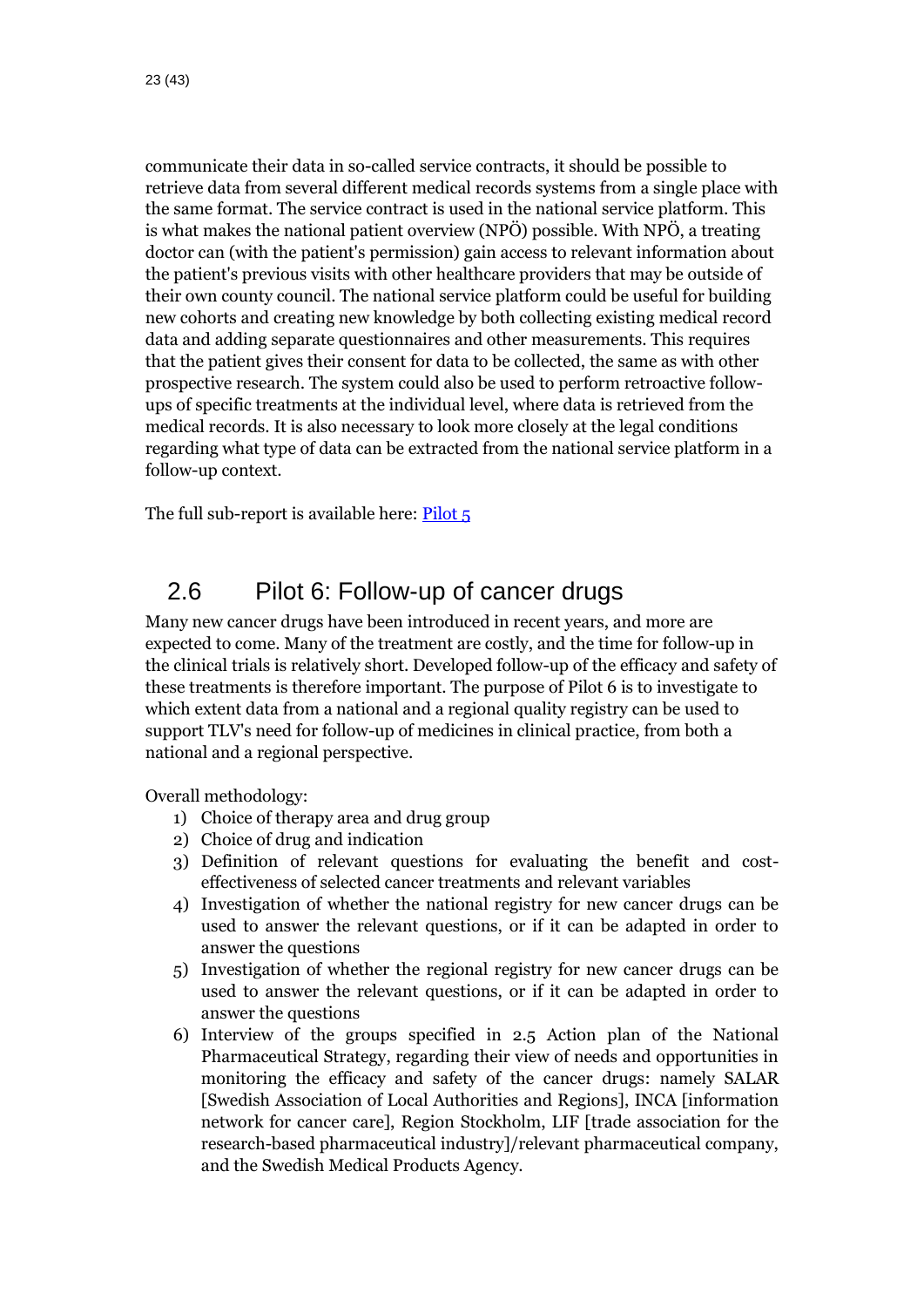- 7) Discussion of possible ways to improve the quality of data and simplify data extraction.
- 1) Choice of therapy area and drug group

The drug group PD1 inhibitors in the treatment of malignant melanoma was selected for the pilot study. PD1 inhibitors were selected because they are a relatively new drug category with both continuously expanded indications (areas of use) and increasing use. Very high levels of uncertainty were identified during TLV's health economic evaluations<sup>4</sup> , so there is a need for supplementary analysis of benefit and cost-effectiveness. It is difficult to monitor the use and efficacy of PD1 inhibitors at present as they are used at clinics without the data being systematically registered. Thus, there is currently no access to complete information on the use of these treatments.

#### 2) Choice of drug and indication

The indication *monotherapy in advanced (inoperable or metastatic) malignant melanoma* was selected since that indication has been available on the market for the longest period of time. Thus, that particular indication had the largest patient base for analysis. In malignant melanoma, efficacy is measured, among other things, in progression-free survival (PFS) and overall survival (OS). As a result, longer observations of data are required. Of the PD1 inhibitors currently approved, Opdivo and Keytruda have the indication in question.

The purpose of the pilot is not to compare the products with each other, but rather to examine the methodology regarding use of RWD to evaluate the efficacy and cost of the drugs.

3) Definition of relevant questions for evaluating the benefit and costeffectiveness of selected cancer treatments and relevant variables

TLV mapped out what information would be needed to fully evaluate the costeffectiveness of a cancer drug. Four groups with 16 different variables were identified as important in order to answer the evaluation questions:

- Patient characteristics
	- Age
	- Gender
	- Biomarkers
	- Date of diagnosis
	- Stage of disease
	- Performance status
- Treatment

 $\overline{a}$ 

Time of treatment start and end

<sup>4</sup> TLV's evaluation of Opdivo: Registration number: 4224/2014 TLV's evaluation of Keytruda: Registration number: 2100/2014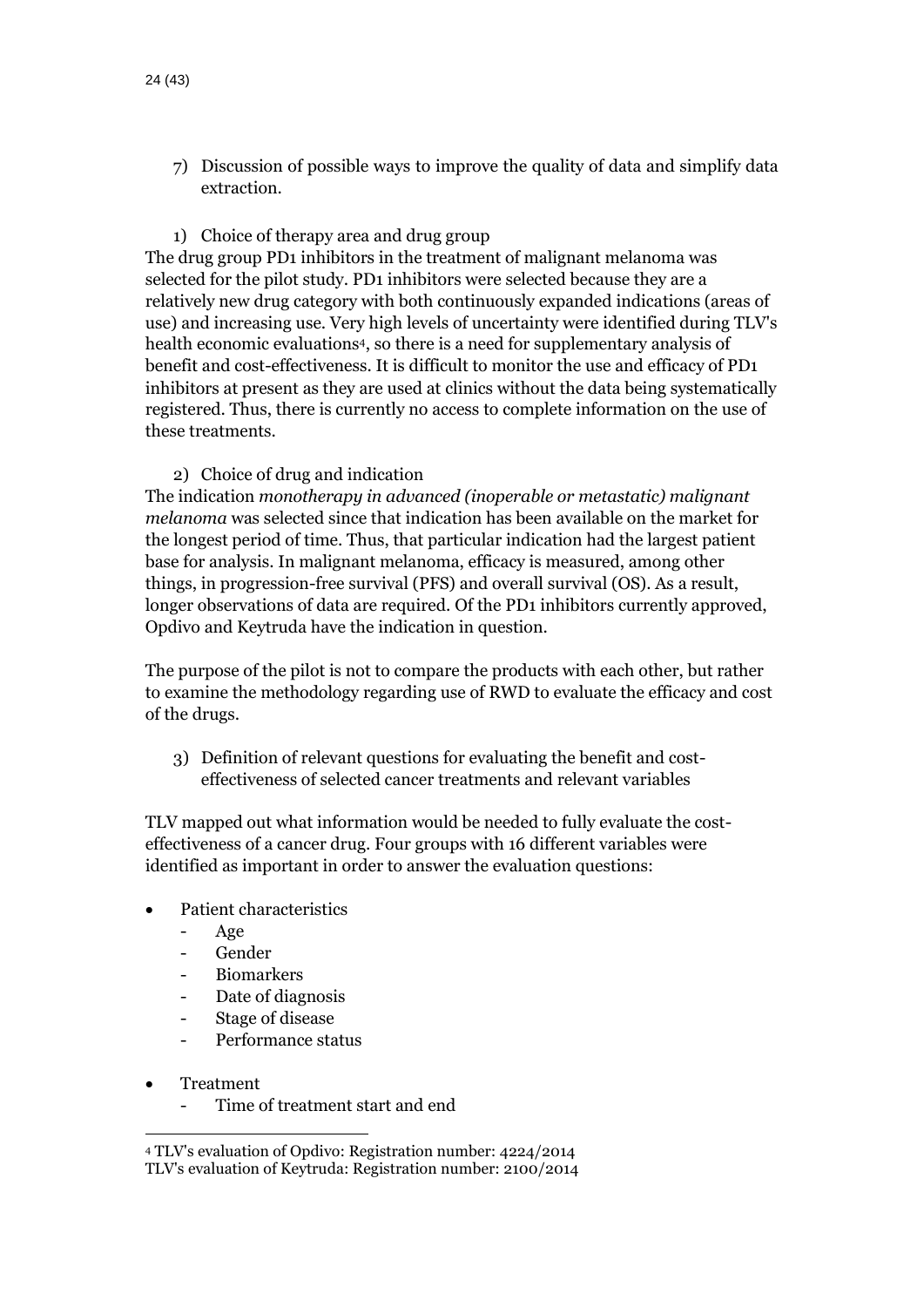- Treatment sequence
- **Dosage**
- Outcome
	- Treatment response (e.g. complete response (CR), partial response (PR), no response (NR))
	- **Survival**
	- Progression-free survival
	- Reason for discontinuation of treatment
	- PROM/PREM measure, such as quality of life
- Cost
	- Cost of drug
	- Cost of care
	- 4) Investigation of whether the national registry for new cancer drugs can be used to answer the relevant questions, or if it can be adapted in order to answer the questions (see "National part" below)
	- 5) Investigation of whether the regional registry for new cancer drugs can be used to answer the relevant questions, or if it can be adapted in order to answer the questions (see "Regional part" below)
	- 6) The interviews were conducted separately with all individual parties to discuss needs and opportunities related to cancer drug utilisation follow-up. All of the parties expressed that they saw a need for increased national cooperation between different parties, such as academia, authorities, companies and RCC, in order to improve opportunities for cancer drug utilisation follow-up.
	- 7) Discussion of possible ways to improve the quality of data and simplify data extraction.

#### 2.6.1 National part of the pilot study

<span id="page-24-0"></span>In the national part of the pilot study, the purpose is to investigate whether the national quality registry for new cancer drugs ("Cancer drug registry") can be used to answer the relevant questions, or if it can be adapted in order to answer the questions.

#### *Method*

The national registry began registering data in 2018. Thus, it was not possible to perform a data extraction for the purpose of performing own analyses. A qualitative analysis focusing on future opportunities was therefore deemed best suited to answering the pilot study's question as to how the registry can be used to answer TLV's questions.

The method for the national part of the pilot was made up of a number of elements. In part, it involved comparing the existing variables in the registry with those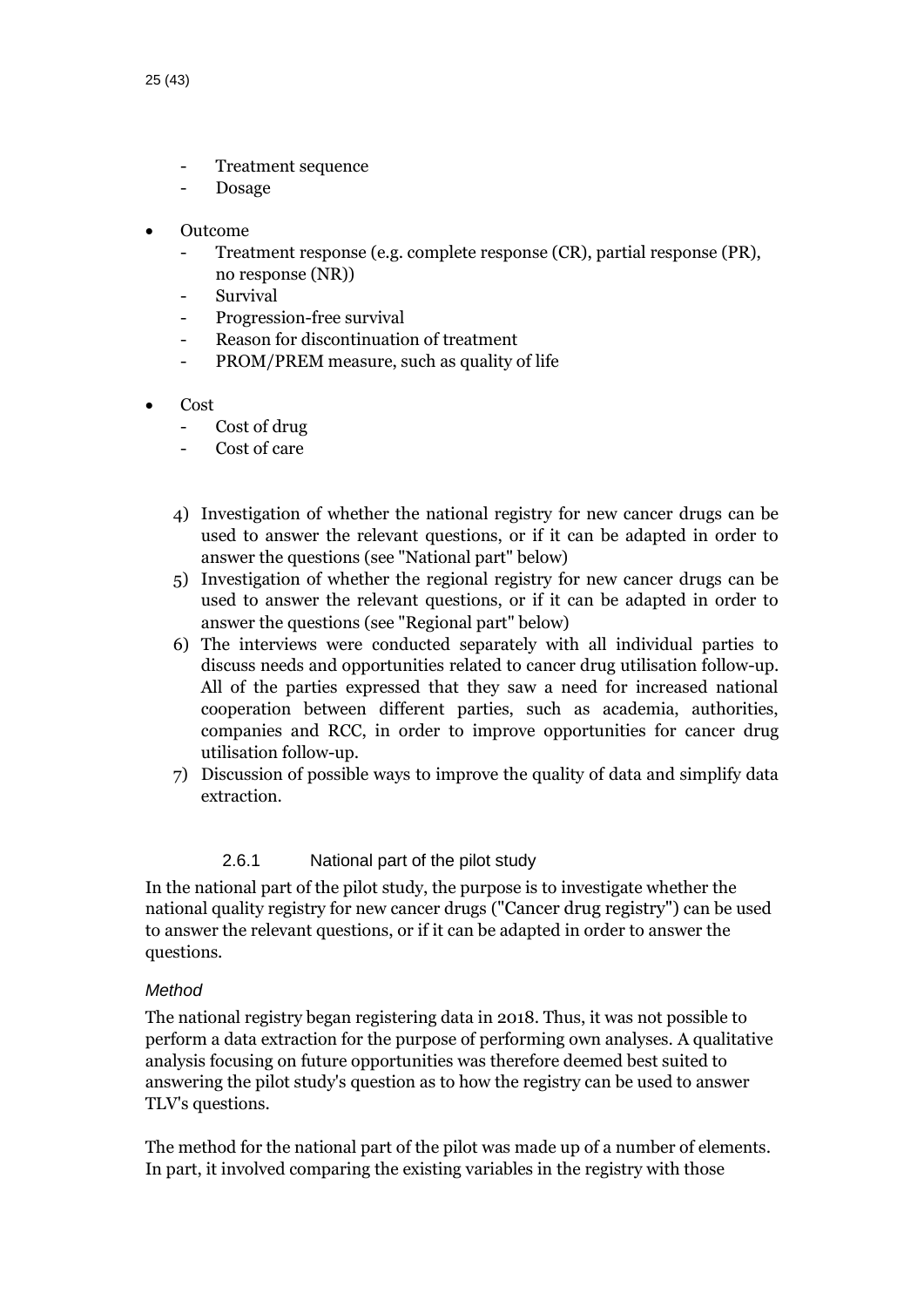identified by TLV (presented above) in order to examine how many of them were available. It also involved a qualitative analysis of the registry report "Användning av nya cancerläkemedel – Redovisning gällande ett urval av cancerläkemedel med registrerad användning 1 januari – 30 juni 2018"<sup>5</sup> [Use of new cancer drugs – Report on a selection of cancer drugs with registered use 1 January – 30 June 2018], which was published in November 2018.

#### *Data*

As the registry is newly started, there is no established process for data extraction as of yet. A working group has been set up by RCC in collaboration to develop a clear work process for how to make data available. One possible way is to have a joint application procedure, where each steering group is responsible for approving extraction for its subset. TLV's interpretation is that such a process would simplify the application procedure, but that there is also a need for a procedure that shortens the lead time for obtaining data. For example, it is not a desirable situation for the time from approved application to actual data provision to be determined by the registry holder with the slowest process. It is therefore important that the working group addressing the issue develops a clear work process for how data can be made available without long lead times. Data from the registry will be useful for examining how a treatment is used across the country's regions for a specific indication. With the current variable composition, it is difficult to measure treatment effects in clinical practice using only data from the national registry. For this type of analysis, the data needs to be supplemented with relevant efficacy outcome measures and detailed patient characteristics from other data sources.

#### *Results*

The results section has been divided into three parts:

- 1. Which of TLV's questions for health economic evaluation can be answered with the registry? Which variables are available in the registry?
- 2. In what way can the registry be developed?
- 3. Qualitative analysis of the report "Användning av nya cancerläkemedel Redovisning gällande ett urval av cancerläkemedel med registrerad användning 1 januari – 30 juni 2018"

Which of TLV's questions for health economic evaluation can be answered with the registry? Which variables are available in the registry?

The national quality registry contains data for a total of seven variables:

*- reporting hospital and clinic*

*- diagnosis*

 $\overline{a}$ 

*- performance status*

<sup>5</sup> [https://www.cancercentrum.se/globalassets/vara](https://www.cancercentrum.se/globalassets/vara-uppdrag/kunskapsstyrning/cancerlakemedel/kvalitetsregister/rapport_lakemedelsanvandning_6nov18_final.pdf)[uppdrag/kunskapsstyrning/cancerlakemedel/kvalitetsregister/rapport\\_lakemedelsanvandn](https://www.cancercentrum.se/globalassets/vara-uppdrag/kunskapsstyrning/cancerlakemedel/kvalitetsregister/rapport_lakemedelsanvandning_6nov18_final.pdf) [ing\\_6nov18\\_final.pdf](https://www.cancercentrum.se/globalassets/vara-uppdrag/kunskapsstyrning/cancerlakemedel/kvalitetsregister/rapport_lakemedelsanvandning_6nov18_final.pdf)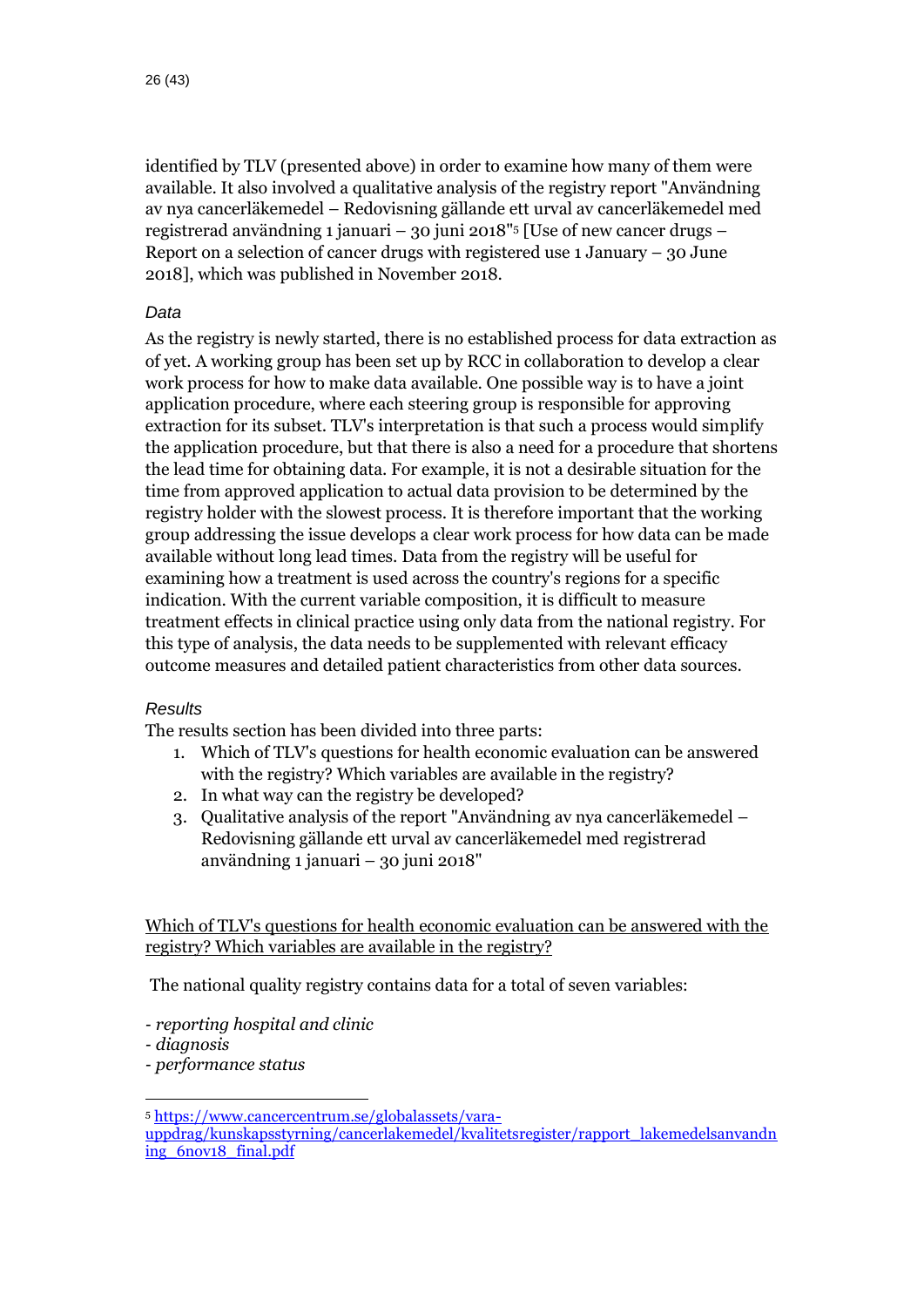- *- current drug and combination therapy, where applicable*
- *- treatment intention*
- *- treatment period*
- *- reason for discontinuation of treatment*

The variable "Reason for discontinuation of treatment" contains the following alternatives: progression, toxicity, according to plan, other reason.

Data for these seven variables makes it possible to answer some of TLV's questions in a health economic analysis. It is of benefit to TLV that data from the registry have national coverage for follow-up of e.g. reimbursement restrictions or for analysis of equal access to care.

The variable "time to progression" is not included in the list. Access to information based on this variable would be of major benefit in TLV's work.

#### In what way can the registry be developed?

Not all of the variables that TLV identified as desirable are represented in the national quality registry. TLV therefore considers it desirable for the variables to be expanded over time.

Qualitative analysis of RCC's report "Användning av nya cancerläkemedel – Redovisning gällande ett urval av cancerläkemedel med registrerad användning 1 januari – 30 juni 2018":

The report presents information on treatment intention, performance status at the start of treatment, gender distribution and reason for discontinuation per drug. However, there is no information on what indication the results regard since the patient population was considered to be too small to be broken down by indication. Thus, it is not possible to read results specifically for malignant melanoma for Opdivo and Keytruda in the report.

There was reporting from all healthcare regions for a total of 1464 initiated treatments. Since diagnosis-specific patient overviews for lung, kidney and prostate cancer contains the same information to that found in the national cancer drug registry. Data from those registries was used to avoid double reporting.

There is no information on degree of coverage since the follow-up and registration time was short.

A report from the registry is scheduled to be published twice a year to provide access to national data on cancer drug utilisation.

#### Conclusions from the national part

It is of benefit to TLV for data from the registry to have national coverage for followup of e.g. reimbursement restrictions or for analysis of equality of care. It is an advantage that data can be transferred directly from the Stockholm registry and the patient overviews as these are compatible with the national registry. There is currently data for seven variables in the registry. Thus, some of TLV's need of data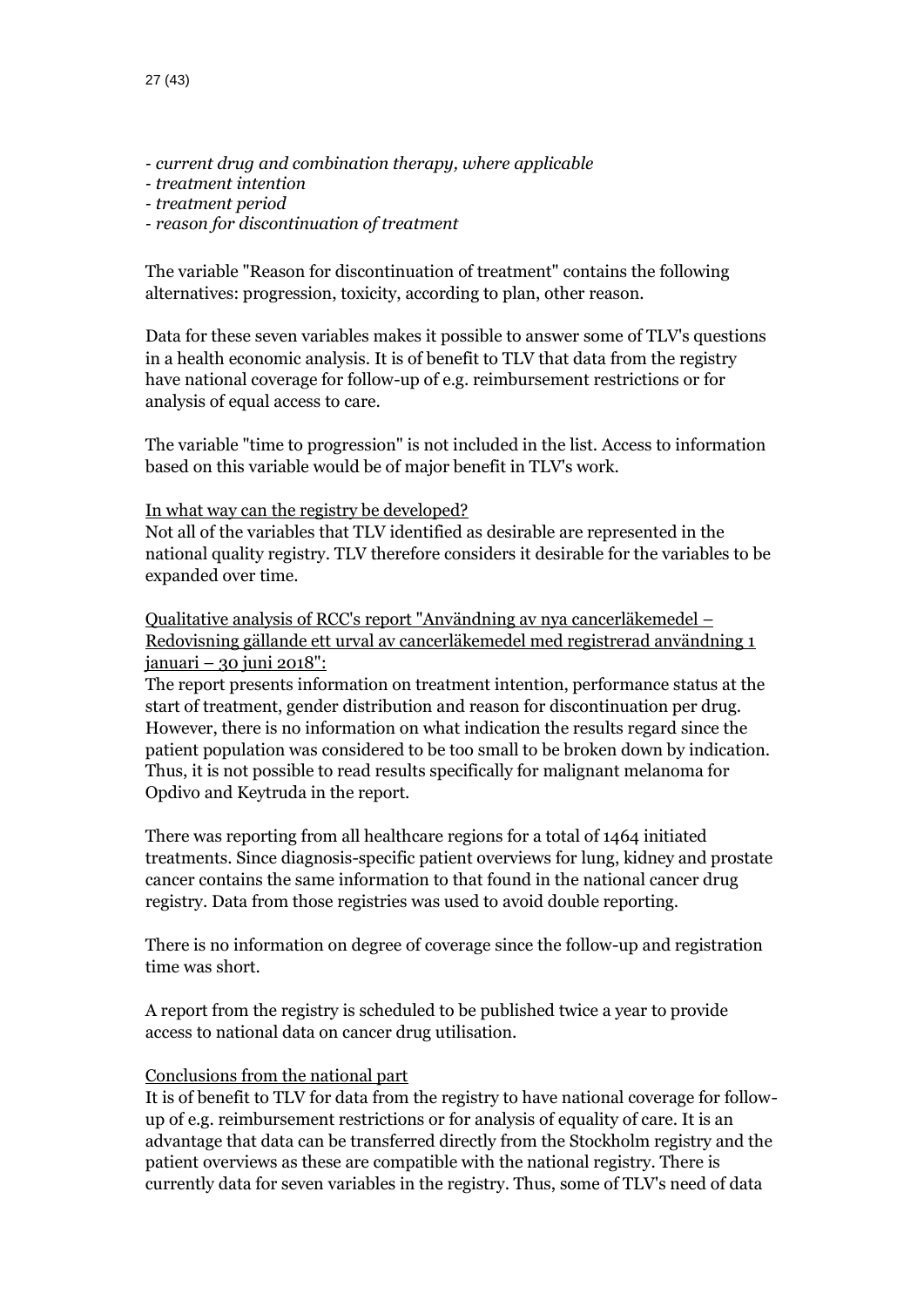on drug utilisation in clinical practice can be met. To be able to make full use of data from the registry in health economic assessments, TLV sees a need for the number of variables to be increased over time, and a structure for data extraction developed.

#### 2.6.2 Regional part of the pilot study

<span id="page-27-0"></span>In the regional part of the pilot study, the purpose it to investigate to what extent data from a regional quality registry can be used to answer TLV's questions (see above), or if it can be adapted in order to answer the questions. An additional aim is to examine whether data from the registries can be used to compare RWD with RCT.

#### *Method*

The method for the regional part of the pilot was made up of a number of elements. Two registries with data from the Stockholm region were selected as they were considered the most complete registries at present:

- RCC Stockholm-Gotland's Quality Registry for new cancer care drugs (Stockholm Registry)
- SLL's care database VAL

The existing variables in the registers would be compared with regard to the variables in the list created by TLV; see above.

Data from the registries would be combined to form the basis of a RWD cohort prior to a comparison between RCT and RWD for the drugs.

#### *Data*

The Ethical Review Board approved the study in July 2018. The research manager then sent an application for data extraction from VAL to the RUDE group [Council for External Data Disclosure] at SLL. Since the application had not yet been processed in December, data from VAL could not be included in the analysis. When data from the Stockholm registry was requested, there was initially uncertainty as to who needed to sign the personal data processing agreement, which delayed the process. Once the agreement was signed, the data was obtained relatively quickly. Experiences from the work with the pilot study illustrate that the policies for data disclosure need to be clarified and that lead times need to be shortened.

#### *Results*

The results section has been divided into four parts:

- 1. Which of TLV's questions for health economic evaluation can be answered with the registry? Which variables are available in the registry?
- 2. In what way can the registry be developed?
- 3. Analysis of data extraction
- 4. RWD-RCT comparison

Which of TLV's questions for health economic evaluation can be answered with the registry? Which variables are available in the registry?

The Stockholm registry contains data for a total of 9 variables that TLV needs in its work: age, gender, performance status, death, date of start and end of treatment,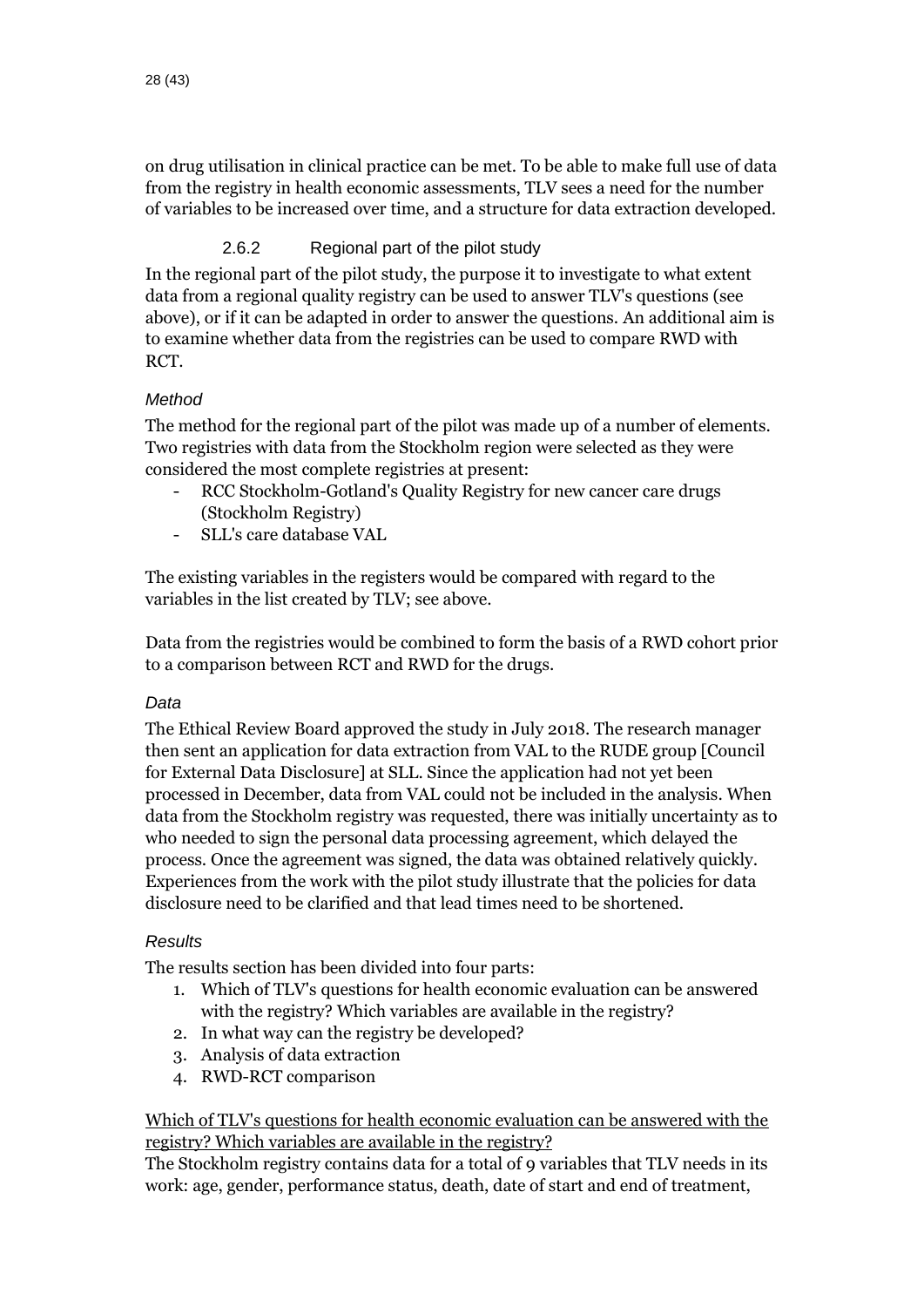dosage, treatment response and reason for discontinuation of treatment. Using these variables, TLV can answer a greater number of its questions than when using data available in the national registry.

The Stockholm registry also has the following variables registered, but there is not enough data for them to be included in the analysis: biomarkers, disease stage, treatment sequence and combination therapies. The variables in TLV's list that are completely missing from the Stockholm registry are: date of diagnosis, quality of life and cost of care.

#### In what way can the registry be developed?

As there was not data available for all 16 variables of TLV's list, TLV sees a need to increase the number of variables over time. The variable "time to progression" is not included in the list. Access to information based on this variable would be of major benefit in TLV's work.

#### Analysis of data extraction

Since only data from the Stockholm registry was available at compilation of this report, the analysis is based solely on the Stockholm registry's data.

In total, the Stockholm registry contained data from 168 patients treated with Keytruda or Opdivo. Data on patient characteristics was available for virtually all of the patients. The time for the start and end of treatment is also well documented. The dose information that is registered is "full or reduced dose", which means that both dose interval and dose size are missing. Time for survival is well documented in the database. Time to progression is registered as "reason for discontinuation of treatment". Since treatment can continue despite progression and treatment can be discontinued for other reasons, "discontinuation of treatment due to progression" does not correspond the same as the measure of progression-free survival often used in clinical trials. This means that the results of a data analysis of PFS cannot be compared with the results from clinical trials. Information for PROM/PREM (both of which are measures of quality of life) is missing, which makes it difficult to analyse quality of life.

#### RWD-RCT comparison

 $\overline{a}$ 

To be able to evaluate efficacy in RWD compared to efficacy in RCT, data from the two clinical trials was digitalised and the results in survival in the trials was compared with data from the Stockholm registry.<sup>6</sup> **Fel! Hittar inte referenskälla.** below illustrates available information for patient characteristics in the RCT studies and in RWD.

<sup>6</sup> Lumell's report "Uppföljning av cancerläkemedel med hälso- och sjukvård" [Follow-up of cancer drugs with healthcare]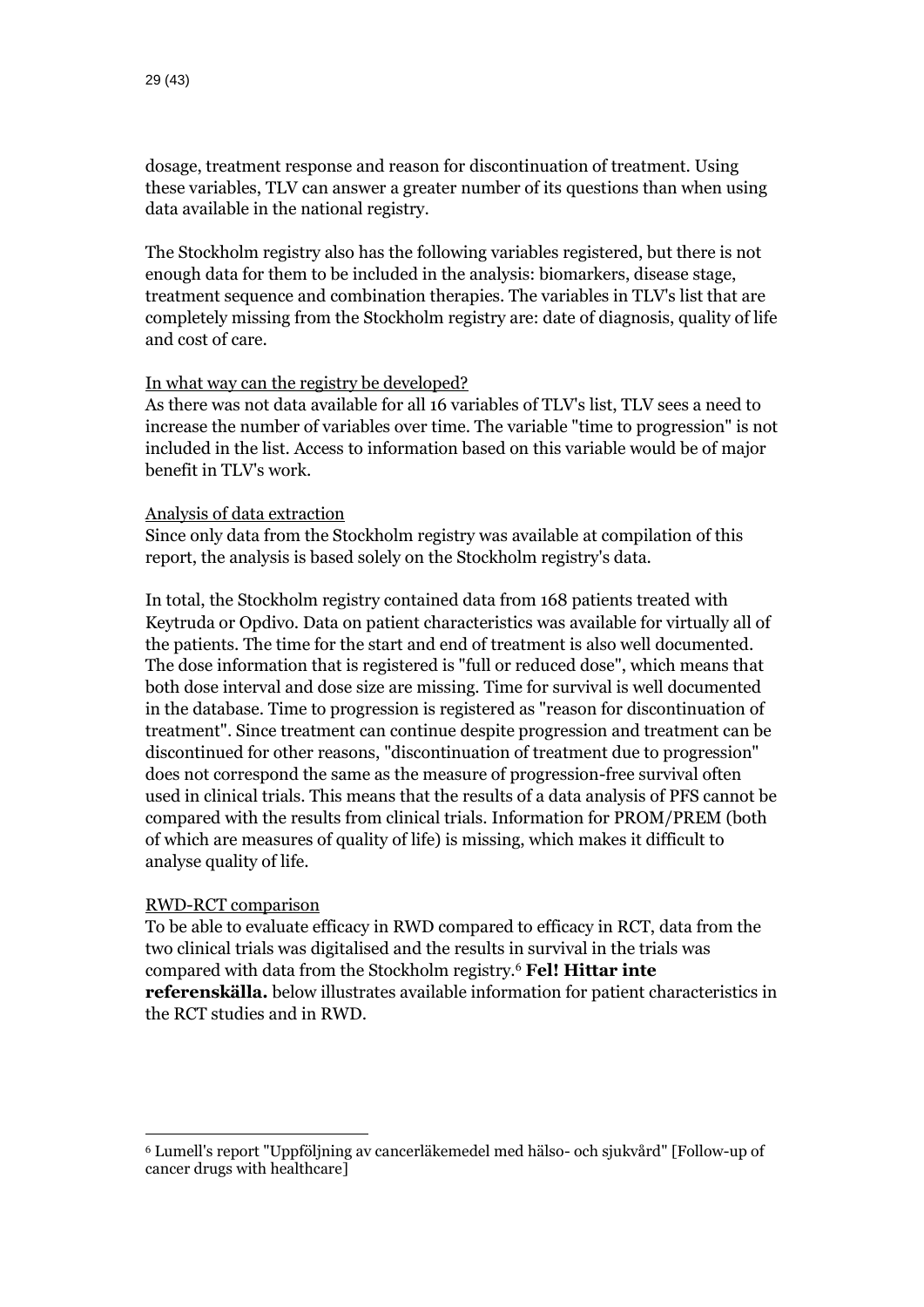|                                        | Drug A                                               | Drug B                                               | <b>RWD</b>                                      |
|----------------------------------------|------------------------------------------------------|------------------------------------------------------|-------------------------------------------------|
|                                        | (Checkmate-003)                                      | (Keynote-006)                                        | <b>Stockholm registry</b>                       |
| Average age                            | 61                                                   | 63                                                   | 63                                              |
| Gender (entire study)                  | 67 percent (72) men,<br>$33$ percent $(35)$<br>women | 58 percent (161)<br>men, 42 percent<br>$(118)$ women | 55 percent (93) men, 45<br>$percent (75)$ women |
| Diagnosis                              | Metastatic melanoma                                  | Stage III or<br>metastatic<br>melanoma               | Metastatic melanoma                             |
| Patients in Kaplan-Meier<br>population | 107 patients                                         | 279 patients                                         | 168 patients                                    |
|                                        | $ECOG(0-5)$ :<br>$o: 64$ percent $(68)$              | $ECOG(0-5)$ :<br>$0:70$ percent                      | $WHO (0-5):$<br>$0: 77$ percent $(129)$         |
| Performance status                     | 1: 34 percent $(36)$<br>2: 2 percent                 | (195)<br>1: 30 percent $(84)$                        | 1: 21 percent $(35)$<br>2: 2 percent $(4)$      |
|                                        |                                                      |                                                      | 3:0                                             |

#### *Table 1. Available information for the patient characteristics in the RCT studies and RWD*

[Figure 10](#page-30-0) illustrates overall survival for RCT and RWD in the same figure. To avoid direct comparisons between RCT and RWD data for each drug, RWD from the two clinical trials was merged to form a common curve called RWD.

The survival results estimated via Kaplan-Meier curves look similar between RWD and RCT as the curves follow each other relatively well. However, due to the uncertainties, the results should be interpreted with caution, and no conclusions can been drawn regarding difference in efficacy between RWD and RCT:

- The information on patient characteristics was limited. Underlying differences between the patient population receiving Keytruda in clinical practice and the population receiving Opdivo in clinical practice can therefore not be ruled out.
- The analyses cannot be fully adjusted for underlying differences.
- The patients included in the RCT dataset for Opdivo had different doses of the drug: 0.1, 0.3, 1.0, 3.0 and 10.0 mg/kg. Thus, the data is not based solely on the currently approved dose of 3 mg/kg, which leads to uncertainty in the results.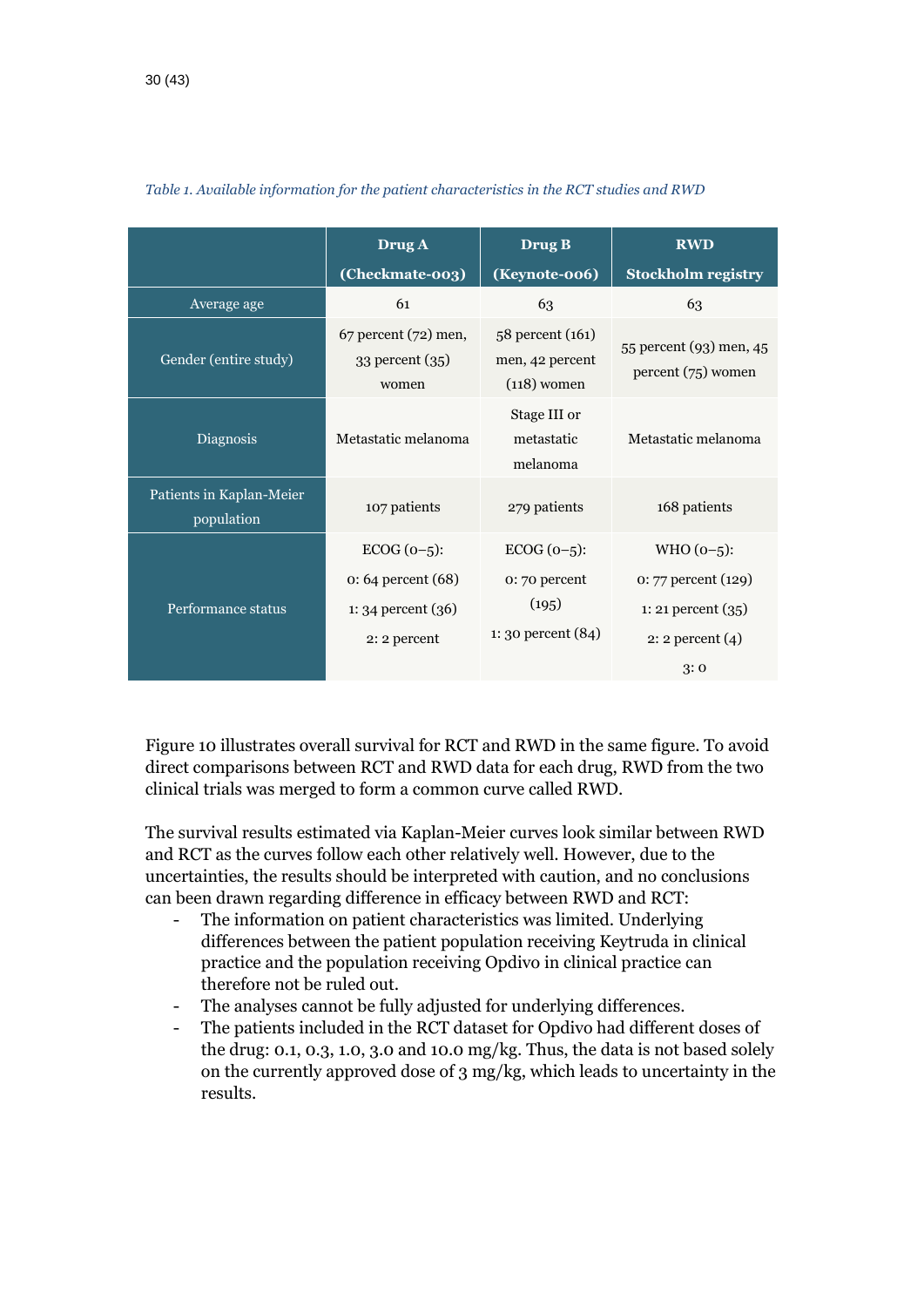

<span id="page-30-0"></span>*Figure 10. Probability of survival in patients treated with Opdivo or Keytruda in the Stockholm quality registry (RWD) compared with clinical trials (RCT)*

#### Conclusions from the regional part

There is currently a relevant degree of coverage for nine variables in the Stockholm registry. It thereby enables a greater number of TLV's questions in a health economic analysis to be answered than data from the national registry, which currently only has data for seven variables. To be able to make full use of data from the registry in health economic assessments, TLV sees a need for the number of variables to be increased over time.

Gaining access to the data was more time consuming than the time frame of the pilot study allowed. To be able to stay within the time frames, the analyses were based solely on data from the Stockholm registry. Data from the VAL database had not yet been delivered at the pilot time's cut-off point. As a result, analyses of cost of care could not be carried out.

The survival results estimated via Kaplan-Meier curves look similar between RWD and RCT as they follow each other relatively well. However, due to the uncertainties in the material, the results should be interpreted with caution, and no conclusions can be drawn regarding difference in efficacy between RWD and RCT. The pilot study should primarily be considered a step in the continued development of methods for using RWD. The full sub-report is available here: [Pilot 6](https://www.tlv.se/download/18.3d61c3c3167c695651ef74d/1545299007680/Pilot6-Uppfoljning_av_cancerlakemedel.pdf)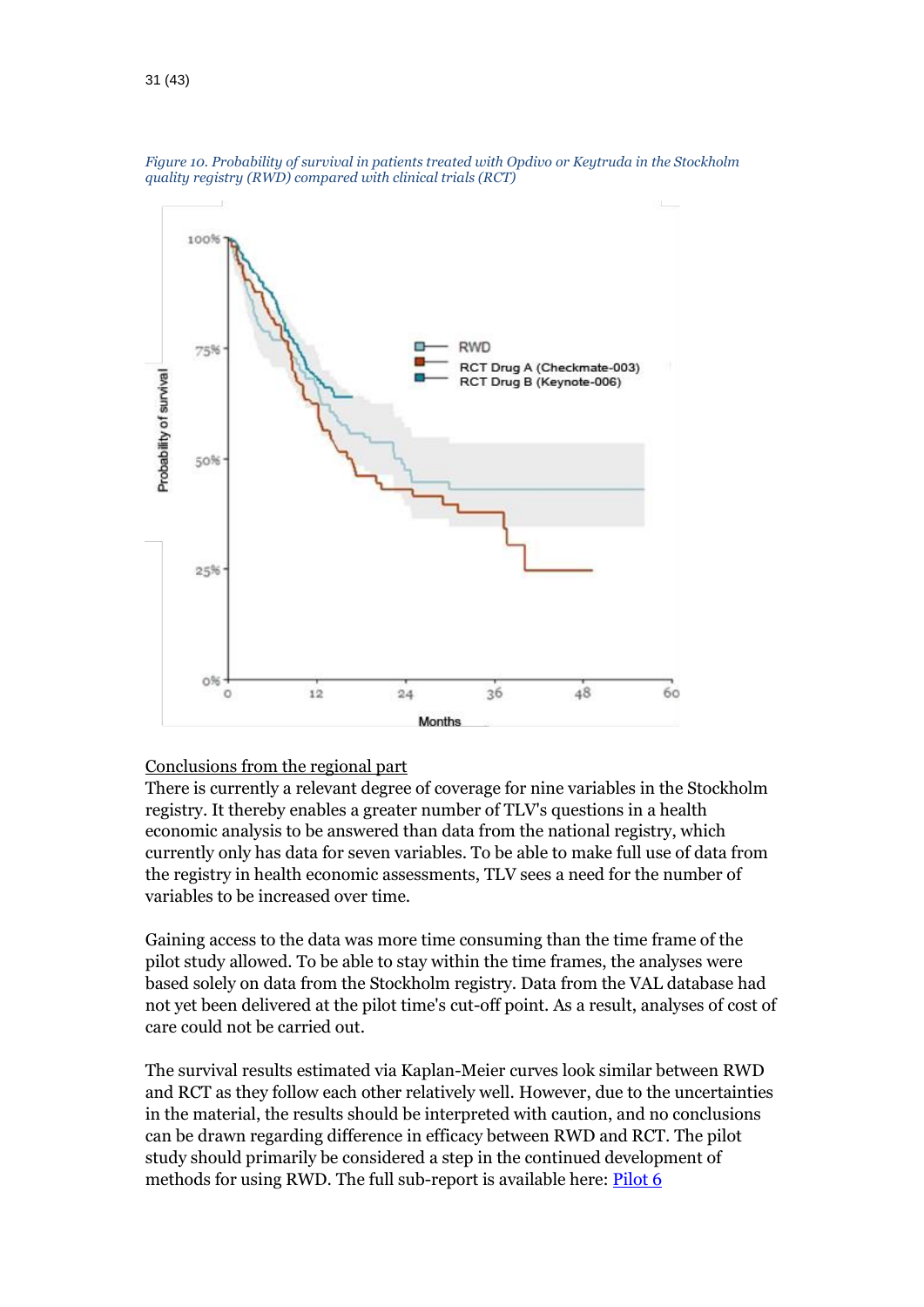## <span id="page-31-0"></span>3 Lessons learned in relation to data access and methods

### <span id="page-31-1"></span>3.1 Introduction

Access to relevant data and robust analysis methods is key to all drug utilisation follow-up. What opportunities for follow-up exist can affect TLV's price and reimbursement decisions, especially during the introduction of a new drug. When a new drug is introduced, there is often uncertainty regarding use and efficacy in clinical practice. It may therefore be necessary to initially limit reimbursement to the patients with the greatest medical need. This is especially true for expensive drugs. At a later stage, once more knowledge has been generated, reimbursement can be expanded to also include patients with lower medical needs. Alternatively, if knowledge shows that the drug is less effective than expected, the cost may need to be lowered for reimbursement to continue, or use may need to be phased out. The ability to follow up drug utilisation and treatment effect in clinical practice can therefore accelerate the introduction of new drugs. Knowing that knowledge will be generated that can be used to adjust how a drug is used in practice can lead to a higher degree of acceptance of the uncertainties associated with introduction of a new treatment, both at TLV and by prescribers.

Access to relevant data and robust analysis methods can help patients gain faster access to new, innovative drugs at a cost that is reasonable for society. Knowledge about drug utilisation is also key to care being steered towards more knowledgebased, equal, and economically sustainable care of high quality.

## <span id="page-31-2"></span>3.2 Experiences related to methodology

The example of Pilot 1 (PCSK9 inhibitor) clearly illustrates the complexity of interpreting clinical data. One the one hand, it is easy to extract data to be able to perform an evaluation. At the same time, it is challenging to interpret the data correctly. At first glance, Repatha and Praluent seem to differ in efficacy as measured in terms of probability of cardiovascular event or death. When you stratify the data and compare Repatha and Praluent at the same time point, it is clear how similar they are. The fact that patients were put on Repatha early after the decision on reimbursement is most likely the result of sicker patients, who are more likely to have a cardiovascular event or die, being put on the drug initially. Once the treatment has been available for some time, use spreads to patients who are not as sick. Naturally, because they are in slightly better health, they have a lower probability of suffering a cardiovascular event or death. Thus, the different groups cannot be compared with one another without first correcting for differences in health.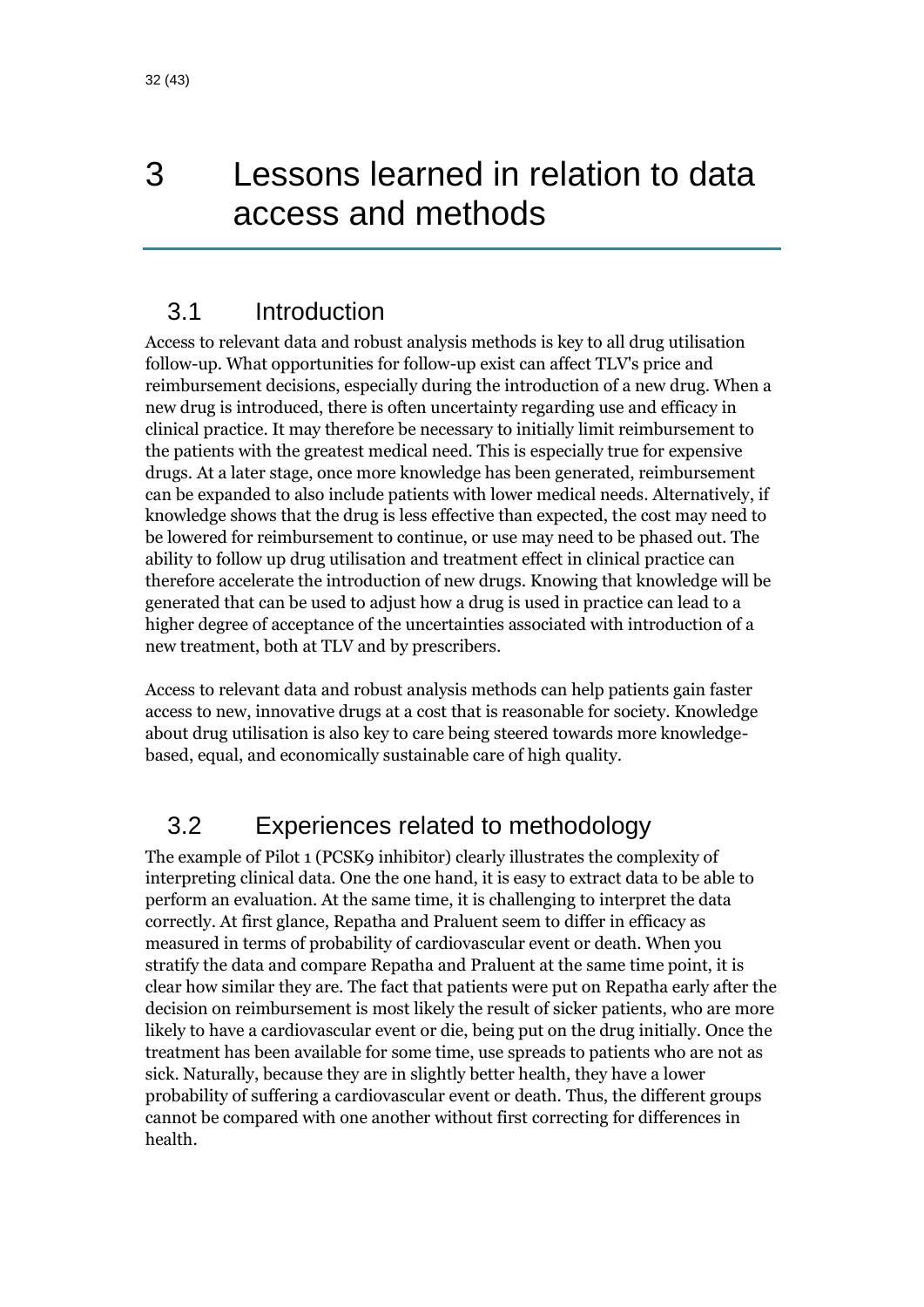When you then compare the likelihood of having an event based on RWD, it may appear that the efficacy of the drug is much worse in reality than it is in the clinical trial. But, even patients treated with placebo in the clinical trial have a much lower likelihood of a cardiovascular event than patients with PCSK9 inhibitor in clinical practice. So, the explanation is more likely that the patient population receiving the drug in clinical practice has different characteristics than the one studied in the trial. Thus, comparing efficacy in clinical trial and efficacy in clinical practice risks becoming a classic example of comparing apples and oranges. Repatha and Praluent have reimbursement restrictions, which means that patients treated with PCSK9 inhibitors in clinical practice are sicker than the patients who were included in the clinical trial. If you compare Repatha and Praluent in the same time period, it appears that efficacy is about the same.

However, the description needs to be further problematised. If one of the two drugs is given to slightly sicker patients, who are more likely to have a cardiovascular event, but this drug is slightly more effective, then the efficacy of the two drugs may appear equal even though they are not. More high-resolution data is needed to be able to describe differences in relevant patient characteristics. In the example above, only the time dimension could be taken into account.

The same could apply to what we see in the example with PD1 inhibitor (Pilot 6). The survival results estimated via Kaplan-Meier curves look similar when comparing RWD and RCT as the curves follow each other relatively well. The key question is whether the patient populations are really the same as in the trials. Or could we have apples and oranges in the different baskets? To answer this, we need information about both the individuals in the clinical trials and the individuals using the drugs in clinical practice. Since we do not have access to this type of data (neither from the quality registry, nor from the clinical trials), we cannot say whether the patient populations in clinical practice are the same as in the trials.

In the example with diabetes (Pilot 2), an attempt is therefore made to deal with the problem of apples and oranges by weighting the patient population from the clinical trials with the registry data. By having access to efficacy data in both the control group and the active group in the clinical trial as well as in clinical practice, four different groups were created to compare with each other. Bridging RCT and RWD with each other makes it possible to examine how the efficacy observed in clinical trial bridges to clinical practice. In the example with Victoza both the study drug and the control group bridge well to RWD when you examine body weight. In contrast, HbA1c scales poorly for the Mindiab control group to RWD, despite available patient factors being used. This can be illustrated i[n Figure 11,](#page-33-0) where A describes how e.g. body weight scales while B describes how HbA1c scales.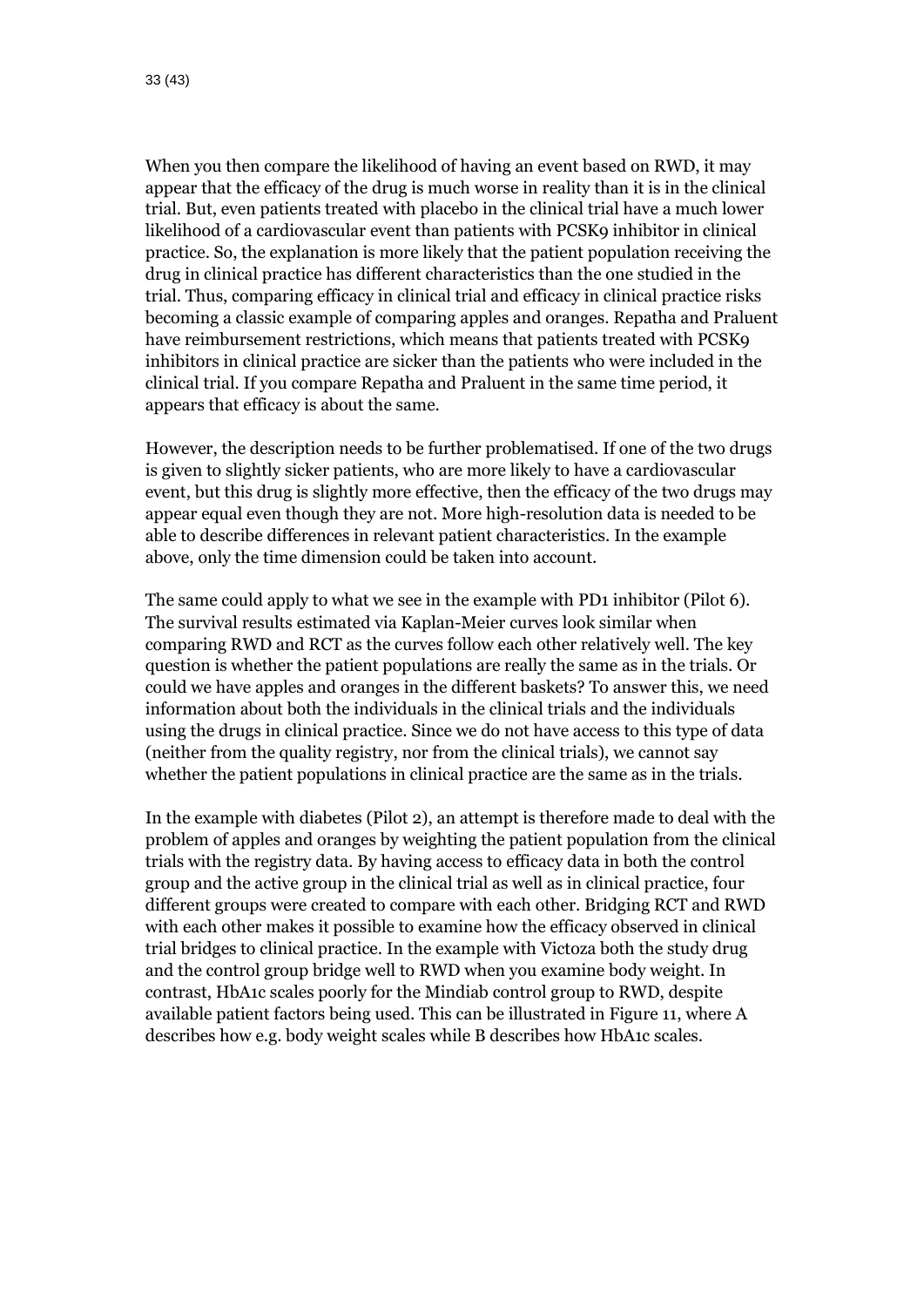

<span id="page-33-0"></span>*Figure 11. Illustration of how relative efficacy scales in the diabetes example, where A is the scaling of an outcome measure that scales well between the different groups, while B represents poor scaling.*

Patient characteristics are relatively similar in RCT and RWD. The application of scaling factors has no major impact on the estimated efficacy and thus cannot explain why patients treated with Mindiab have differences in clinical practice.

If RCT data is not available or the patient population differs between clinical practice and RCT, the evaluation must be done in a different way. In the example with Entresto (Pilot 3), a control group was created via medical record data. Extensive work was done prior to data extraction in order to identify/define factors that could affect either choice of treatment and/or the efficacy of treatment. In the clinical trial on which the Entresto reimbursement decision was based, the control group was ACE inhibitors. In the preliminary work, four different treatments (including pacemaker) were identified as comparable to Entresto in clinical practice. In the earlier example with PCSK9 inhibitors, a clear drift over time was seen in the likelihood of a cardiovascular event. However, the same phenomenon could not be seen in this example. The evaluation showed that treatment with Entresto seems to work just as well as for the comparison group. When compared to published RCT data for Entresto, the likelihood of a cardiovascular event is higher in clinical practice, which confirms that the patient population receiving the drug in clinical practice differs from the one included in the clinical trial.

Many different factors are included in the medical record data, and these can be used to match patients or weight the results. The inherent problem with this type of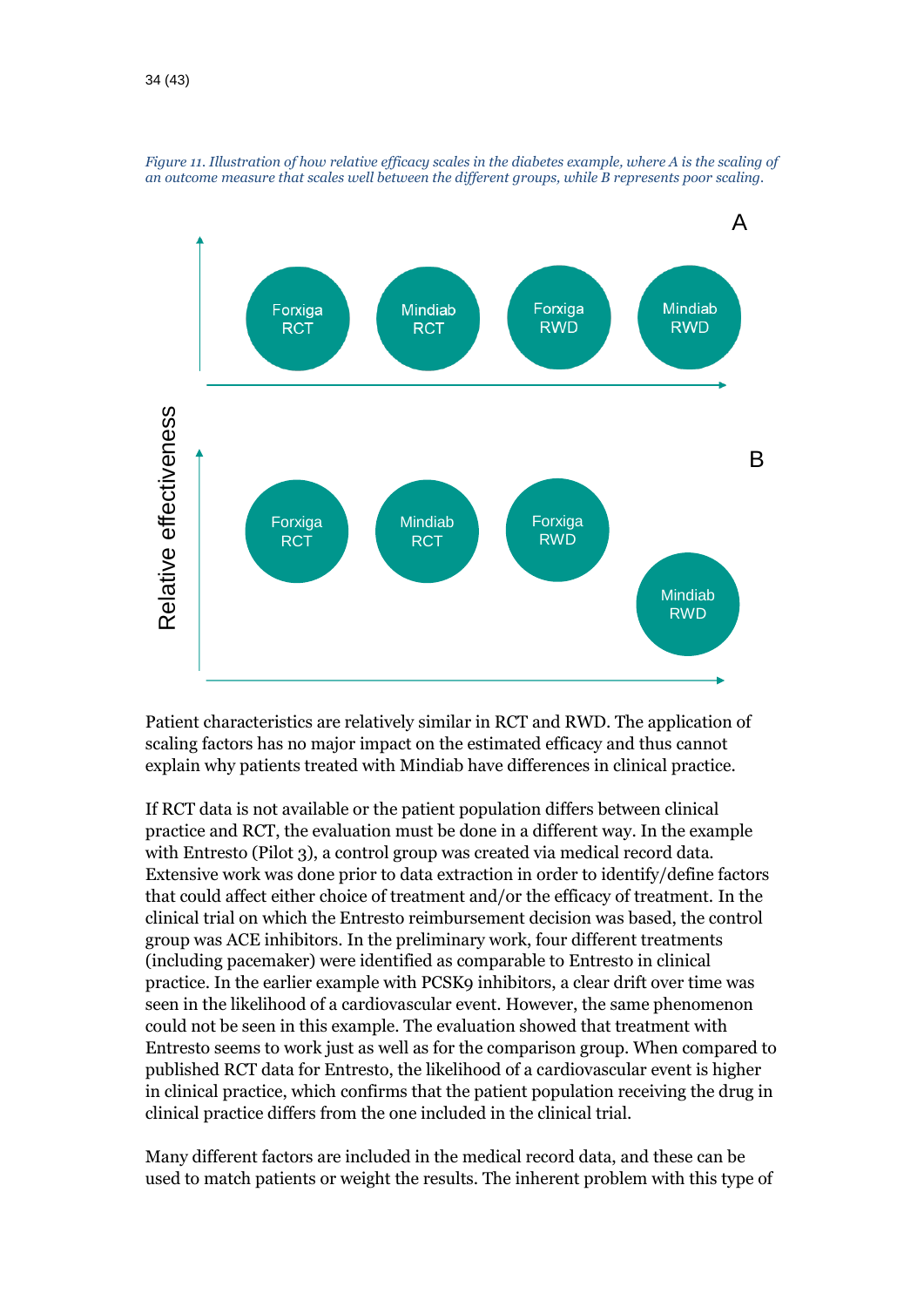analysis is that you can only apply weighting for information you are aware of and have access to. In the Entresto example, it looks like the variables used as controls produce comparable groups. But, how do we know that both groups are apples? An attempt to visualise the problem is found in Figure 12.



<span id="page-34-0"></span>

When we compare Entresto with the control group in A, the two groups seem to be comparable, but what would it look like if we included additional explanatory variables that are not available in the medical record data? Would example A still be valid, or would we slip over to B in [Figure 12.](#page-34-0) How do we ensure that this is not the case, so we that the results can be used for decision-making? In the case of Forxiga in RCT and RWD, we have multiple groups to compare with each other. We can then see that one of the groups does not scale well. But, what do we do when we cannot do this exercise with multiple groups, but instead only have two groups? One way forward could be to find several different ways to verify that the control group is actually comparable with the treatment group you want to evaluate. If several independent analyses point in the same direction, there is probably a greater inclination to rely on the results when they are to be used for decision-making. There is therefore a need to identify alternative methods for verifying results.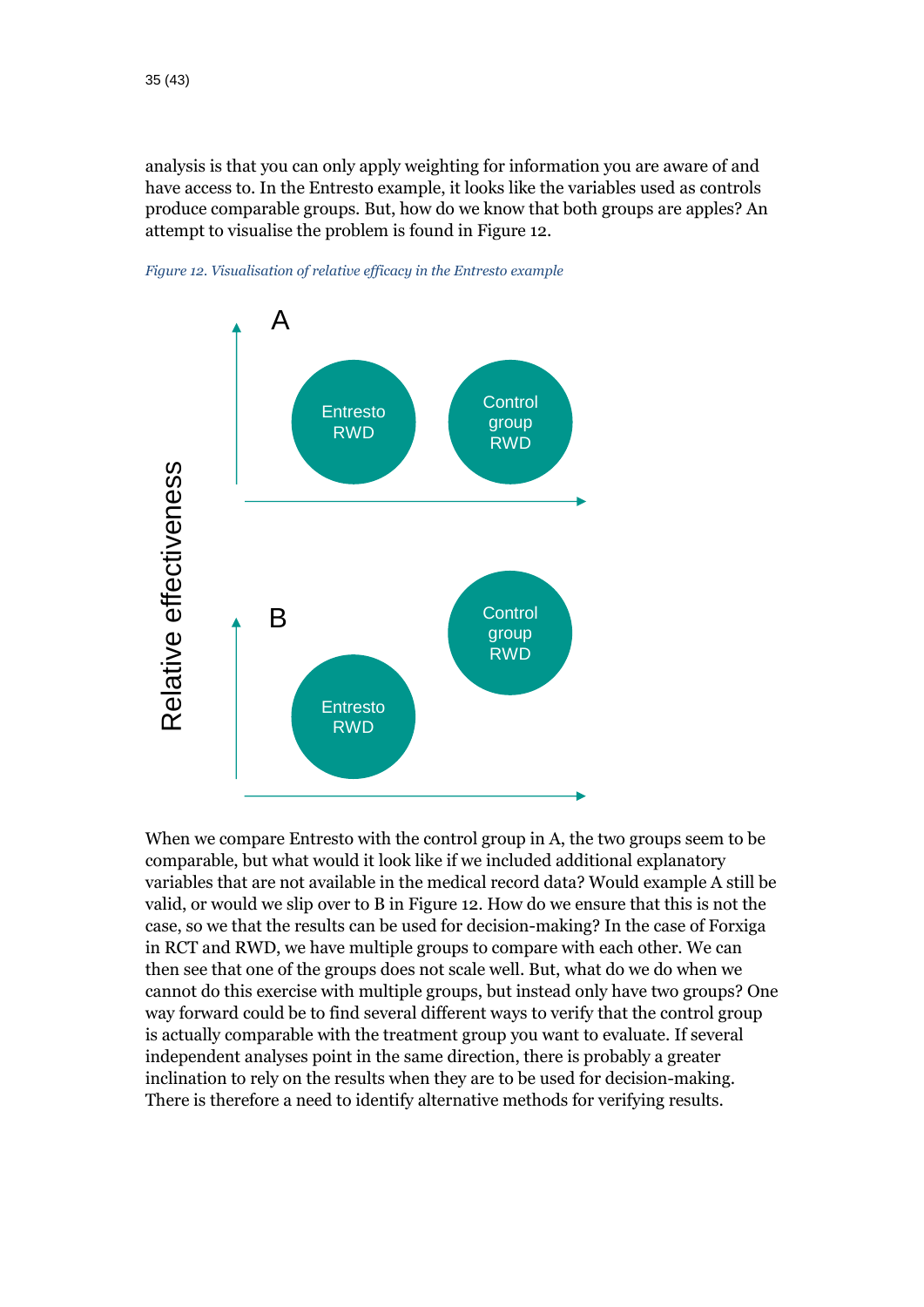## <span id="page-35-0"></span>3.3 Experiences related to data access

TLV's work with the pilot studies within the framework of the two Government assignments shows that there is great potential and a great need to develop followup of drug utilisation and treatment effect in clinical practice. An important conclusion is that the current system houses great knowledge in the form of extensive data that could be used for drug utilisation follow-up. However, change and continued development are needed to transform the potential into actual relevant follow-up.

#### 3.3.1 Insufficient data inhibits innovation

<span id="page-35-1"></span>TLV's experience shows that there is relevant data to better monitor drug utilisation and treatment effect in clinical practice. This is a key prerequisite for TLV to be able to achieve its goals of developing value-based pricing and promoting innovation by promoting use of new, innovative drugs while ensuring a reasonable cost to the public. As things stand now, TLV finds data access to be insufficient to be able to fully evaluate the methods and thereby the results. The shortcomings are, in part, that it is not possible to produce all relevant variables in a structured and comprehensive way (e.g. progression-free survival in Pilot 6). The information that TLV needs to access is also spread across different data sources, making it difficult to access relevant datasets.

Unclear processes and long lead times related to data disclosure were a common element of all of the pilot studies. The processes differ from one county council/region to another, as well as between public and private actors. Pilot 3 shows that it is labour-intensive to gain access to medical record data from a county council. If there is no change in the possibility of data access, very extensive efforts will be necessary to scale this up to a national perspective.

In the current research environment there is no actor who needs, or rather demands, data at a detailed level and in (practically) real time. Although the content does not differ significantly, TLV often has different needs for access to data than researchers do. TLV's follow-up must be carried out in close connection with the introduction of a new treatment in order to be valuable and be used to develop value-based pricing and promote the use of innovative drugs.

Even within the framework of decisions regarding new drugs, which may take no longer than 180 days, data linked to existing treatments is needed e.g. to validate the results in health economic models. The current structures do not meet TLV's needs and therefore require development. TLV is not alone in its requests for detailed follow-up. County councils also have such needs within the context of new therapy introduction. A trend towards some kind of "one-stop-shop" with one entry point to multiple data sources would significantly support a more continuous and agile monitoring and thereby promote early access to new drugs.

In the work with Pilot 6 (follow-up of cancer), interviews were conducted with relevant actors (SALAR, INCA, SLL, LIF/relevant pharmaceutical company, the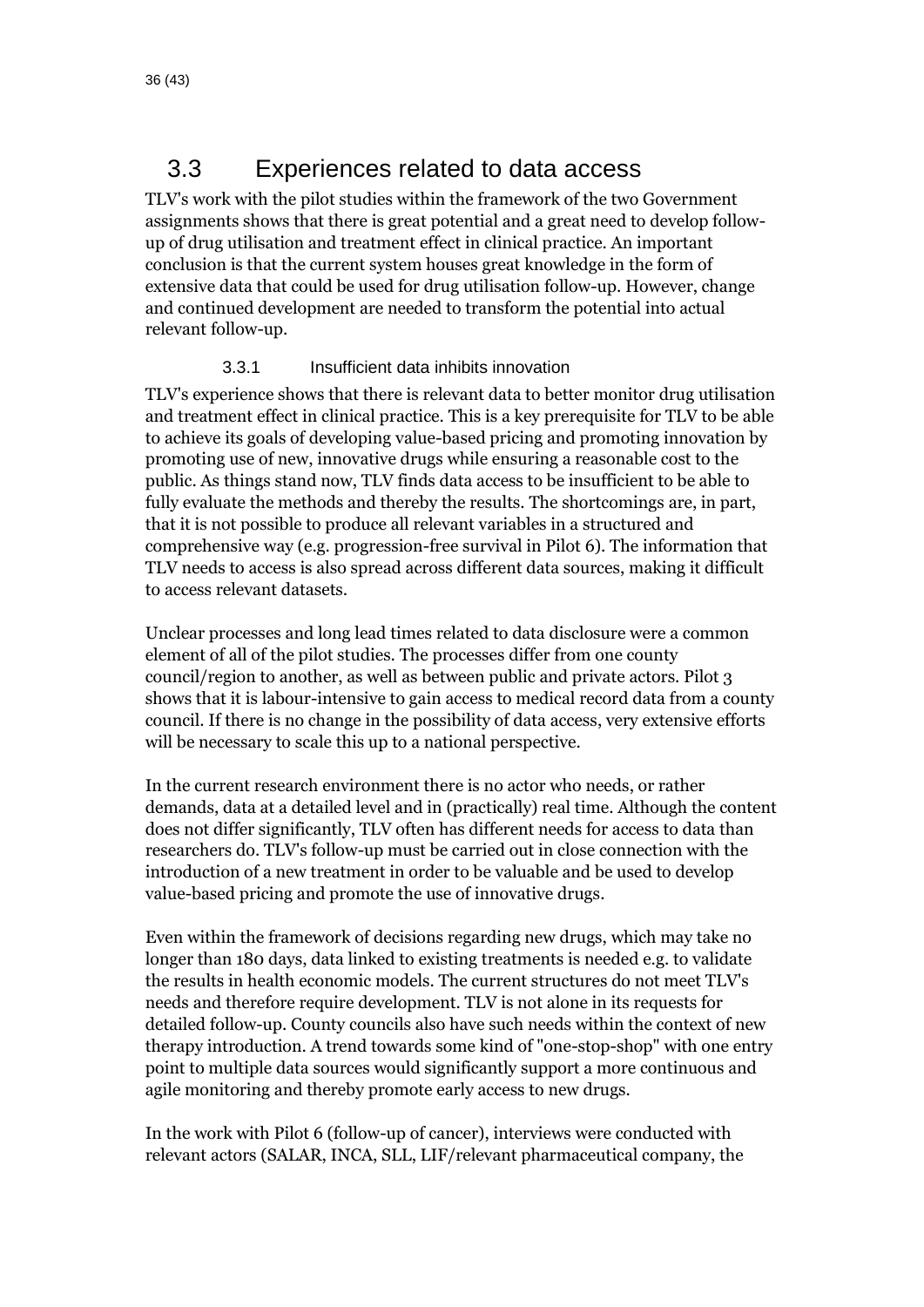Swedish Medical Products Agency, etc.). All of the interviewees saw the need for stronger coordination at the national level.

TLV therefore needs to continue developing work methods and forms of collaboration with relevant actors to improve the Agency's access to relevant information. Improving access to data is key to not only verifying the use of the analysis methods tested within the framework of the current Government assignments but also testing other methods. A wide range of analysis methods is required to be able to handle the complexity of (without randomising) creating a comparison group that is suitable for evaluating treatment effect in clinical practice. To be able to obtain robust conclusions that can also be used as the basis for decision-making, it may be necessary to use different methods in parallel to investigate the same question.

#### 3.3.2 Challenges and opportunities

<span id="page-36-0"></span>Even when there is relevant data that can be structured, it is a challenge to gain access to the data in a timely manner since it is often spread across different sources, each with different routes to decision-making. Datasets from different sources often need to be linked together, which contributes to long lead times. For example, data may be needed from various registries that are managed by authorities such as the National Board of Health and Welfare or Statistics Sweden, or from respective quality registries and regional registry centre organisations.

A separate application must be made to the individual managers, each of which has different processes and different capacities. This affects lead times and which data is disclosed. The organisation with the slowest process will determine when the work can start. Access is further complicated in cases where the required data comes from medical records systems. This is due, in part, to the application having to be made to a larger number of principals, often within the same county council, as well as ambiguities in the data disclosure process.

In the Entresto evaluation (Pilot 3) it took individual interaction with seven different healthcare providers *within* a single county council to gain access to data. In many cases, the county councils and regions do not have sufficient capacity to provide data in a way that meets TLV's needs. In addition, data from medical records systems must be processed before it can be used adequately. This type of processing usually has to be adapted and tailored for different county councils as either the same medical records system or a code system variant is used nationally. Moreover, different actors may interpret legislation differently, which means that the possibility of disclosing data may be assessed differently even though the same type of information is being used. In some of pilot studies, it took more than a year from project start to receipt of data. As a result, analyses could only be performed for a few months. Some data was even delivered after the cut-off point for inclusion in the analysis.

A key challenge is to find infrastructures that effectively extract data from different systems, and harmonise and structure this data. Another challenge is to make data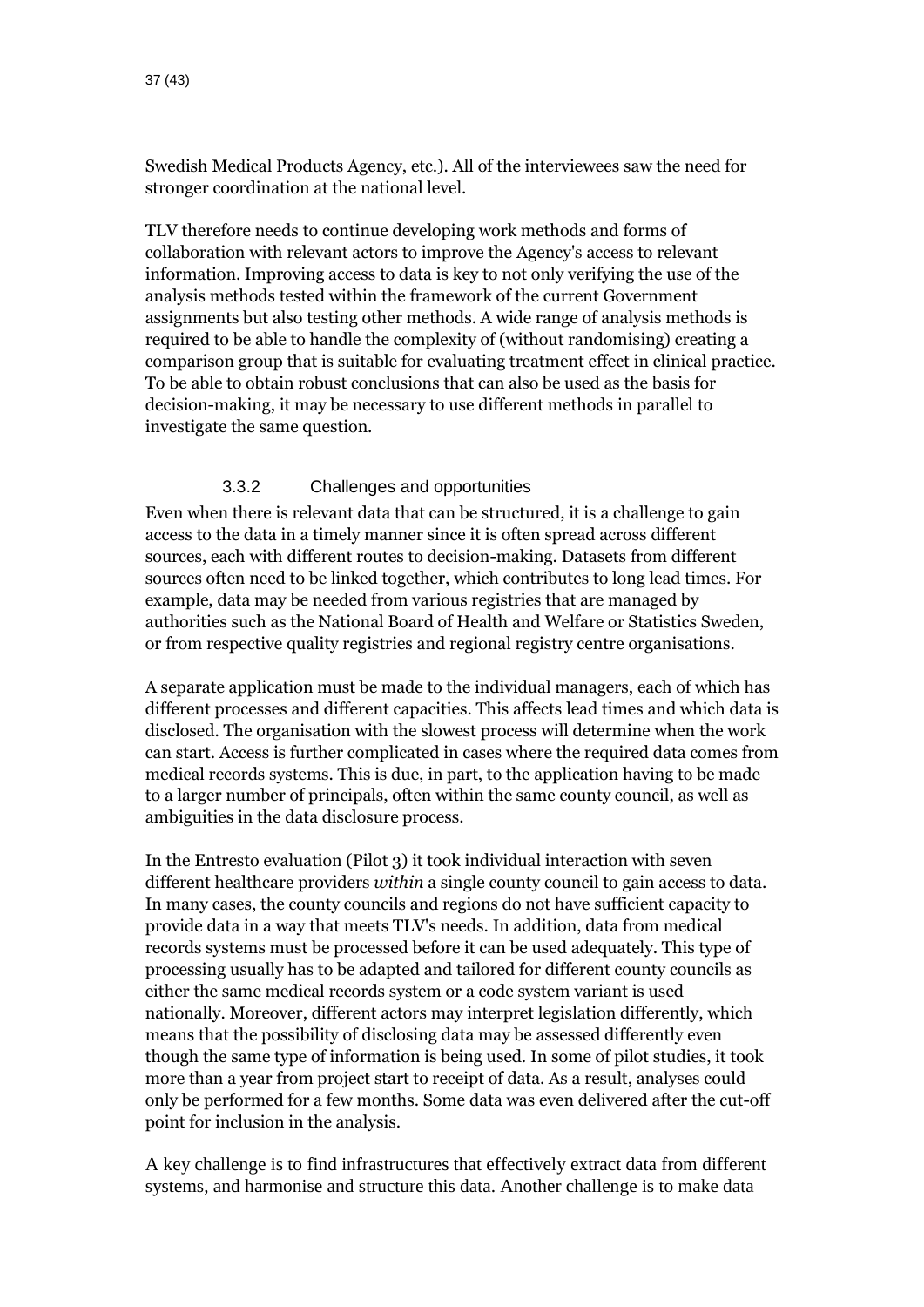more readily available to relevant actors, such as academia, authorities and companies. There is a need for a clearer and more transparent data disclosure process. Above all, the processes need to be coordinated and the lead times shortened.

A developed and in-depth collaboration with quality registries and registry managers is required. Quality registries possess a lot of the expertise required to be able to use and interpret the complexity in the data. In many cases, it is the quality registries that have a large number of the relevant variables, even though they do not provide full coverage.

Access to data is key to follow-up. Exactly which data and at what level depends on the question being investigated. In some cases, all that is needed is simpler statistics at the anonymised individual level from e.g. the National Board of Health and Welfare's drug registry. Other cases may require more complex data with high resolution in terms of time, variables and geography. This type of complex data is rarely available in a single data source, but may come from e.g. patient records, quality registries and health data registries that must be linked together. Situations where not all of the data requested is available is more the rule than the exception. A basic prerequisite is that data management follows strict requirements for patient privacy and security protection.

Data need is governed by the question being investigated. Two examples are presented below, one where scaled data is used (Pilot 1) and one where detailed data is used (Pilot 3).

The purpose of Pilot 1 was to investigate the level of compliance with the reimbursement restriction for PCSK9 inhibitor in clinical practice, and to gain more knowledge about the recurrence of cardiovascular events and/or death for individuals treated with these drugs. The starting point was data that TLV ordered from the Swedeheart quality registry and data from the National Board of Health and Welfare's drug registry and patient registry.

The data order from Swedeheart was simpler in nature and consisted of LDL level *before* and *after* initiation of PCSK9 inhibitor in patients who recently suffered myocardial infarction. Of those included in Swedeheart, only a small number of individuals had been treated with PCSK9 inhibitor. It was therefore not possible to draw any conclusions regarding compliance or non-compliance with the reimbursement restriction. The registry did not capture the patient population relevant to the follow-up, and no other quality registry with better data is available.

In the same pilot study, prescription data from all dispensings of PCSK9 inhibitor was used. Data showed that patients in clinical practice are more likely to suffer a cardiovascular event than individuals in the clinical trial, probably because they are generally sicker. As TLV does not have access to the National Board of Health and Welfare's data, there was limited ability to obtain a dataset with individual information that could aid in understanding what differentiates patients in clinical practice from the patients in the clinical trial. If TLV were to be able to process more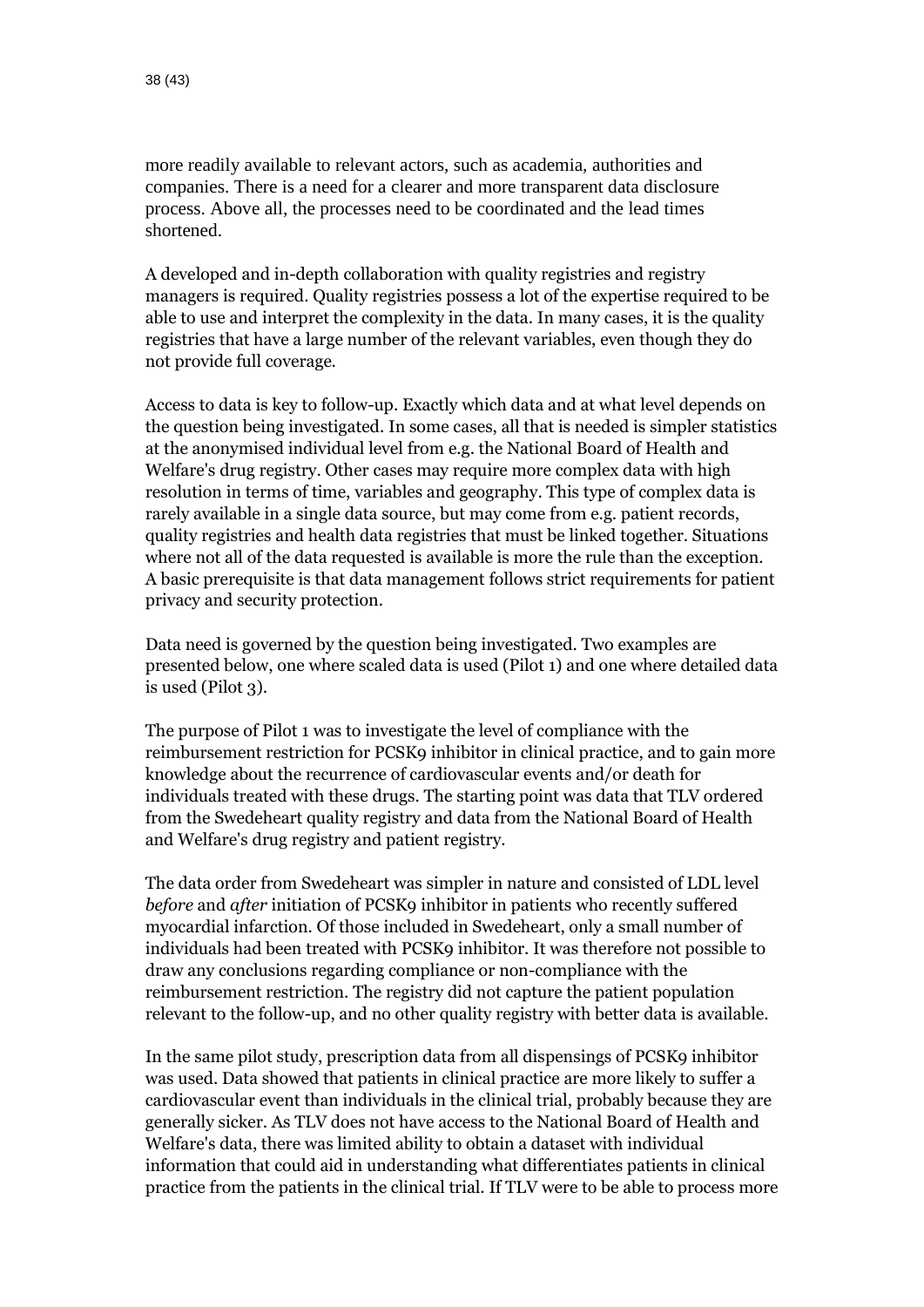high-resolution data from the National Board of Health and Welfare's health data registry, the analyses could provide a more nuanced picture of drug utilisation. This does not just apply to registry data from the National Board of Health and Welfare, but can also be extended to socioeconomic conditions from e.g. SCB and sick leave history from Försäkringskassan [Swedish Social Insurance Agency]. In certain situations, such analyses would provide a sufficient knowledge base. In other situations, the analyses could lead to determining what type of medical record data may be relevant to use for further evaluation.

In Pilot 3, the aim was to evaluate the treatment effect of Entresto in clinical practice by creating a comparison group in clinical practice. In terms of data, the challenge was gaining access to information about the patient populations that was detailed enough to create two groups that are completely equivalent except for which treatment they are receiving. The comparative alternative for Entresto in clinical practice was determined to be the highest tolerable dose of beta blocker, an ACE inhibitor/ARB, aldosterone antagonist plus add-on therapy in the form of either ivabradine, digoxin or ICD/CRT. In order to create comparable groups, the analyses have to be adjusted for a number of factors that could otherwise throw off the results.

This type of analysis requires detailed information about individual characteristics and a number of clinical variables, which necessitates access to medical record data. During data processing work, it came to light that some relevant information needed to be able to select part of the comparison group was missing from the medical records. The analysis plan was therefore adjusted based on data access, despite the fact that it was the best individual data available. The results of the analysis cannot demonstrate that Entresto has better efficacy than the treatment in the comparison group described above. It is worth noting that the comparative alternative in Swedish clinical practice is different than the comparative alternative in the clinical trial, where Entresto was compared with an ACE inhibitor. The method has great potential, but both the results and the method require verification. Method verification could be done by applying the method to other drugs or to data from other county councils, while the results could be verified by applying other methods to the same question.

The example with diabetes (Pilot 2) shows both difficulties and opportunities from using supplementary data from clinical trials. It is interesting that one of the pilot studies focuses on drug treatments where the patient populations in RCT and RWD are very similar, while two other pilot studies (Entresto and PCSK9 inhibitor) focus on areas where they are not similar. In order to further evaluate the possibility of using data that the companies generate, the infrastructure for data sharing must be improved. Clear rules and procedures for the conditions under which data may be disclosed to a third party are a necessity in order to build trust between the Agency and industry. The external platform used in the pilot study is a possibility, but was difficult to work with in practice. Alternative solutions should be explored in order to fully integrate RCT and RWD data with each other. The legal conditions in particular must be investigated.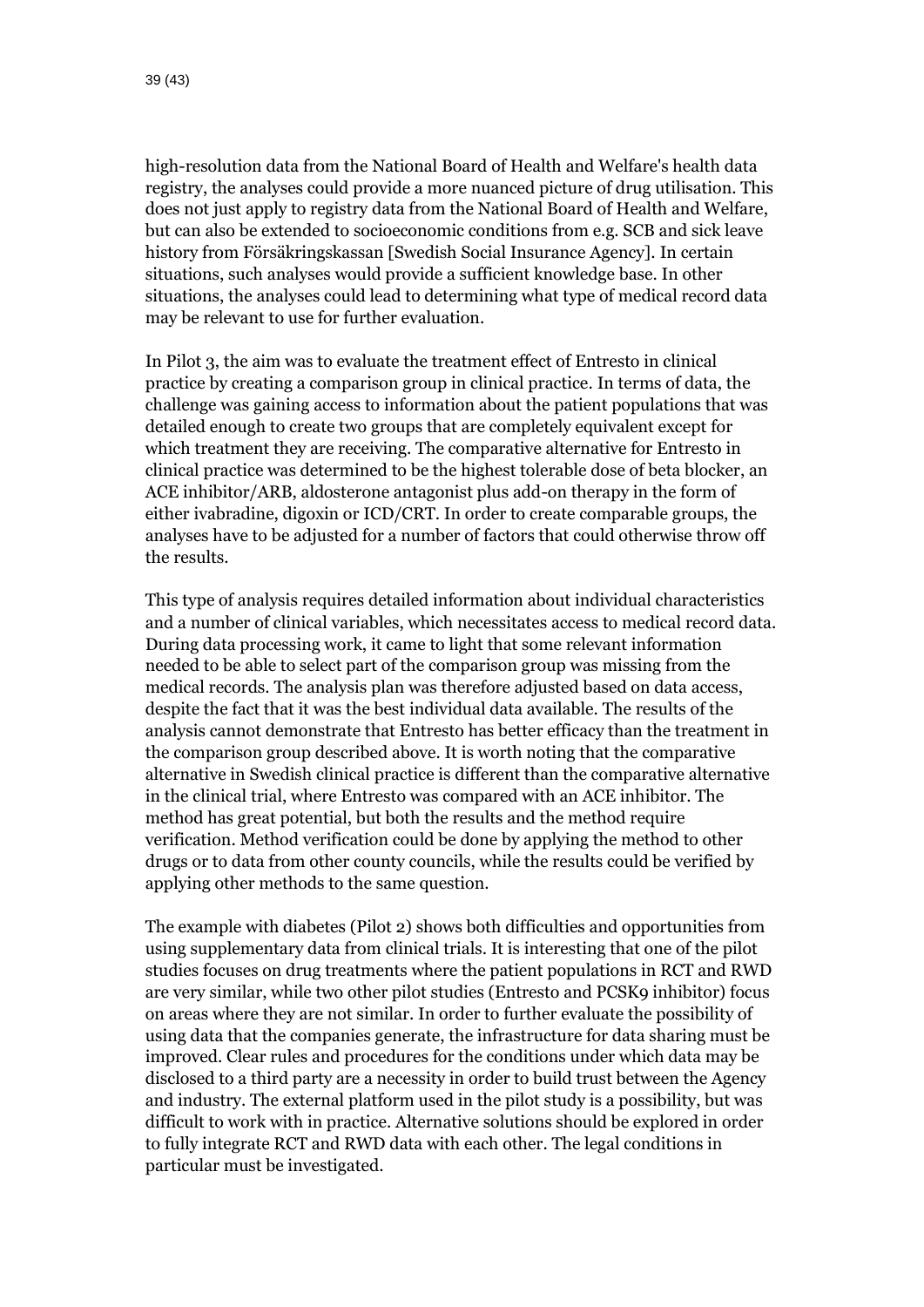The national new cancer drug registry contains information on, inter alia, duration of treatment and individual characteristics such as age and gender, broken down by county council for a selection of new cancer drugs. Although the information is limited, the national part of Pilot 6 illustrates that the registry provides a valuable opportunity to monitor the introduction of cancer drugs at the national level. The registry can provide an indication of whether utilisation is equal across the country. There may, of course, be demographic, genetic and socioeconomic variations between county councils that the analyses may need to correct for to make it possible to draw conclusions as to whether utilisation is equal or not. There may also be regional differences in treatment practice, which may mean that the medical need of a specific drug may differ between county councils. For example, the treatment of choice for a specific medical condition may be surgery in one county council, while treatment with drugs is more common in another. In order to perform a complete analysis, information is also needed about the individuals who do not receive the drug in question. Only then can a full needs analysis be performed.

To get a more nuanced picture of drug utilisation, a larger number of variables need to be analysed. The regional part of Pilot 6 illustrates how an expanded set of variables can be used to create an in-depth follow-up of the introduction of Opdivo and Keytruda. For individuals belonging to SLL/Gotland, the variables were expanded with information on, inter alia, duration of treatment and survival. This made it possible to also study the survival of the individuals treated with the drugs in question. It takes a larger number of variables describing factors such as patient characteristics and disease severity in order to estimate treatment effect in clinical practice. The outcome measure PFS (progression-free survival) would also need to be measured in the same way in both the clinical trial and clinical practice in order to be comparable. Moreover, a reference population is also needed from either clinical practice or the clinical trial. In the latter case, individual data from the clinical trial is required.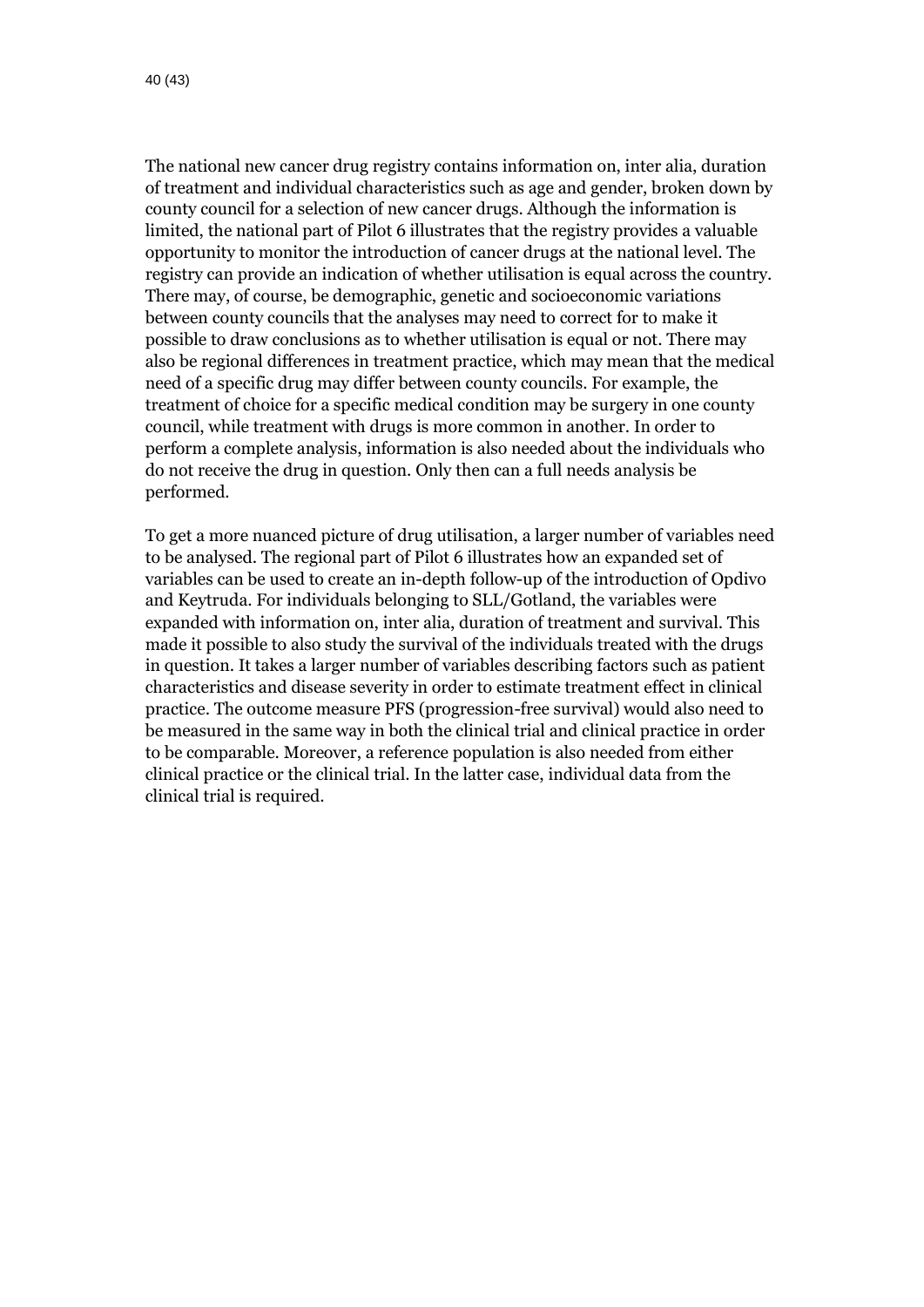## <span id="page-40-0"></span>4 Continued work

TLV finds that continued work on the development of real world data (RWD) is a key prerequisite for achieving the goals of early and equal access to new, innovative treatments at a reasonable and sustainable cost for the public. With this in mind, TLV is requesting continued Government assignments in order to create clear and stable conditions for continued development work.

During the course of the work, it has become clear that there is great interest in these issues and this type of development. Authorities, academic institutions, registry holders, healthcare providers and a large number of private actors (both pharmaceutical companies and data analytics companies) have all expressed a willingness to get involved. There is considerable development potential in this area, and some of the challenges relate to developing collaborative platforms in terms of both knowledge and funding. The great potential of data generated in Sweden coupled with knowledge and the positive commitment is something that Sweden should take advantage of and develop as a life science nation.

TLV's ultimate ambition is to be able to use follow-ups based on data from clinical practice as a basis for decision-making. Such an ability could accelerate the adoption of new drugs and thereby enable new, innovative drugs to reach patients more quickly. Development on multiple levels is needed to achieve this.

The methods evaluated in the pilot studies have advantages and disadvantages. Further work must be done to evaluate how and under what conditions these methods can be used as a basis for decision-making. Since it is likely that different methods will have varying degrees of success in different contexts, there is a need to evaluate multiple methods. The results of a method also need to be verified using different approaches in order to evaluate their robustness. Procedures need to be worked out to be able to initiate a follow-up more quickly and to better capture data that is relevant for answering the question. It is the question that should steer which data should be used rather than which data can be accessed steering which followups are performed.

As previously stated, TLV will have a great need to collaborate with multiple actors, such as academia and private actors, who are contracted to develop and evaluate methods. One experience from the assignments is that TLV needs to work in close collaboration with the contractors. Because the analyses continuously provide knowledge that can, in turn, affect the question, TLV needs to be closely involved to make it possible for the results of a follow-up to be used in the Agency's activities. It is difficult for an external party to be able to take in all of the perspectives that TLV needs to relate to, and it is not always possible to specify these in advance before knowledge about utilisation and efficacy is in place. Collaboration with other actors should be facilitated if TLV was given the capacity to handle individual data. The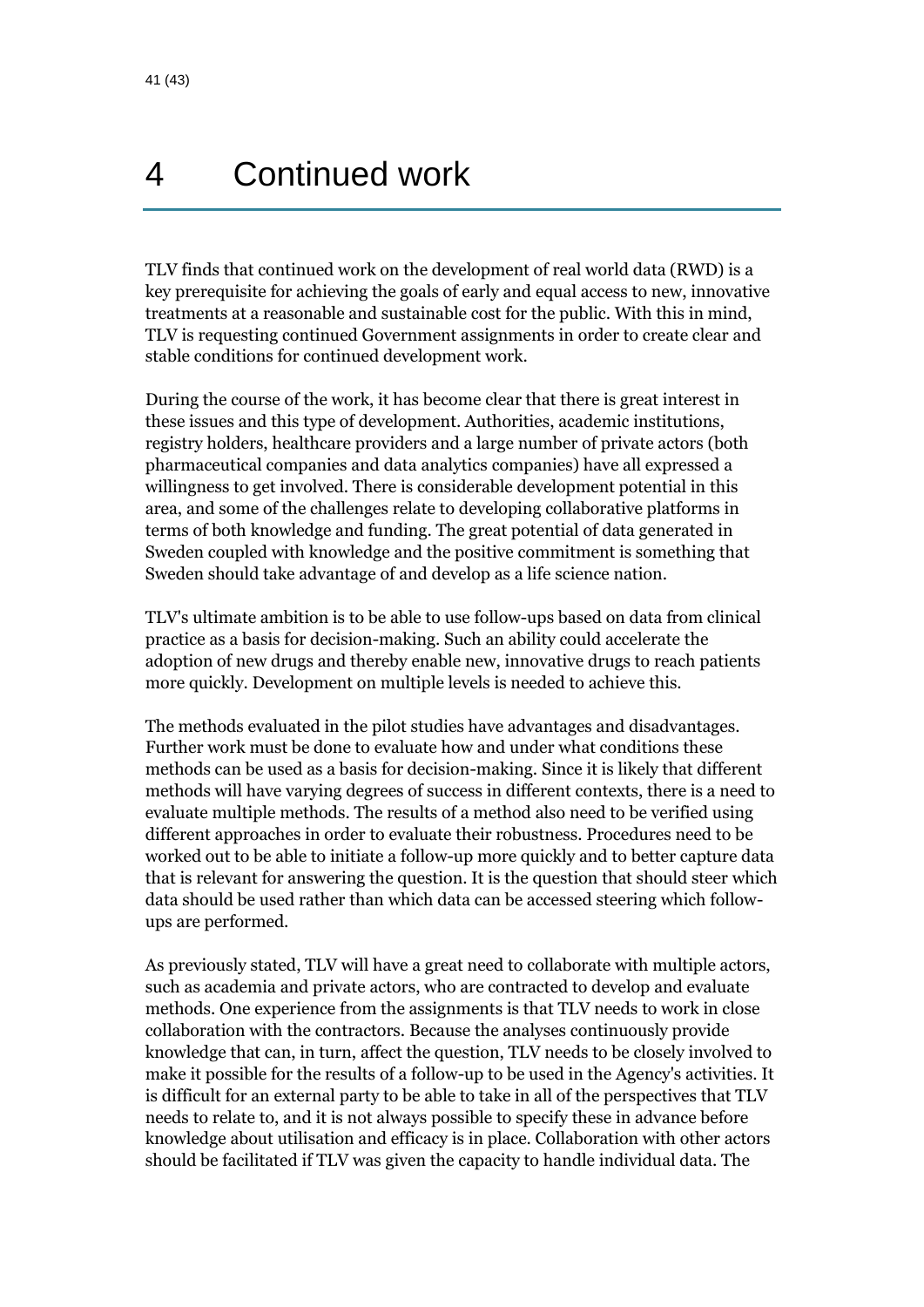lack of such data currently limits what analyses TLV can perform internally. Changes in legislation are required in order to gain access to individual data.

Quality registries remain an important source of data, but the work that has been done shows that data from these registries may need to be supplemented with medical record data. Other approaches need to be tested in order to capture data that has a larger number of variables, greater coverage, and contains up-to-date information. One of the pilot studies indicates that the national service platform may be a potential source of data. Several quality registries are already running through the platform for automatic update of registry content. Another pilot study shows that it is possible to link the county councils' administrative systems with information about drugs and visualise the data on the Sveus analysis platform. There are also private actors who work directly with medial record data from the county councils in different contexts.

Data from the National Board of Health and Welfare is an important foundation. The potential of data from the National Board of Health and Welfare has been enhanced by the fact that data sent to the patient registries is now registered on a running basis throughout the year. A shortcoming in the patient registry is that it is currently not mandatory for primary care to report data. There is a common need to find ways to adapt the data extracted to ensure it is relevant, structured and analysable, and that it can be used to develop methods for evaluating or monitoring drug effects.